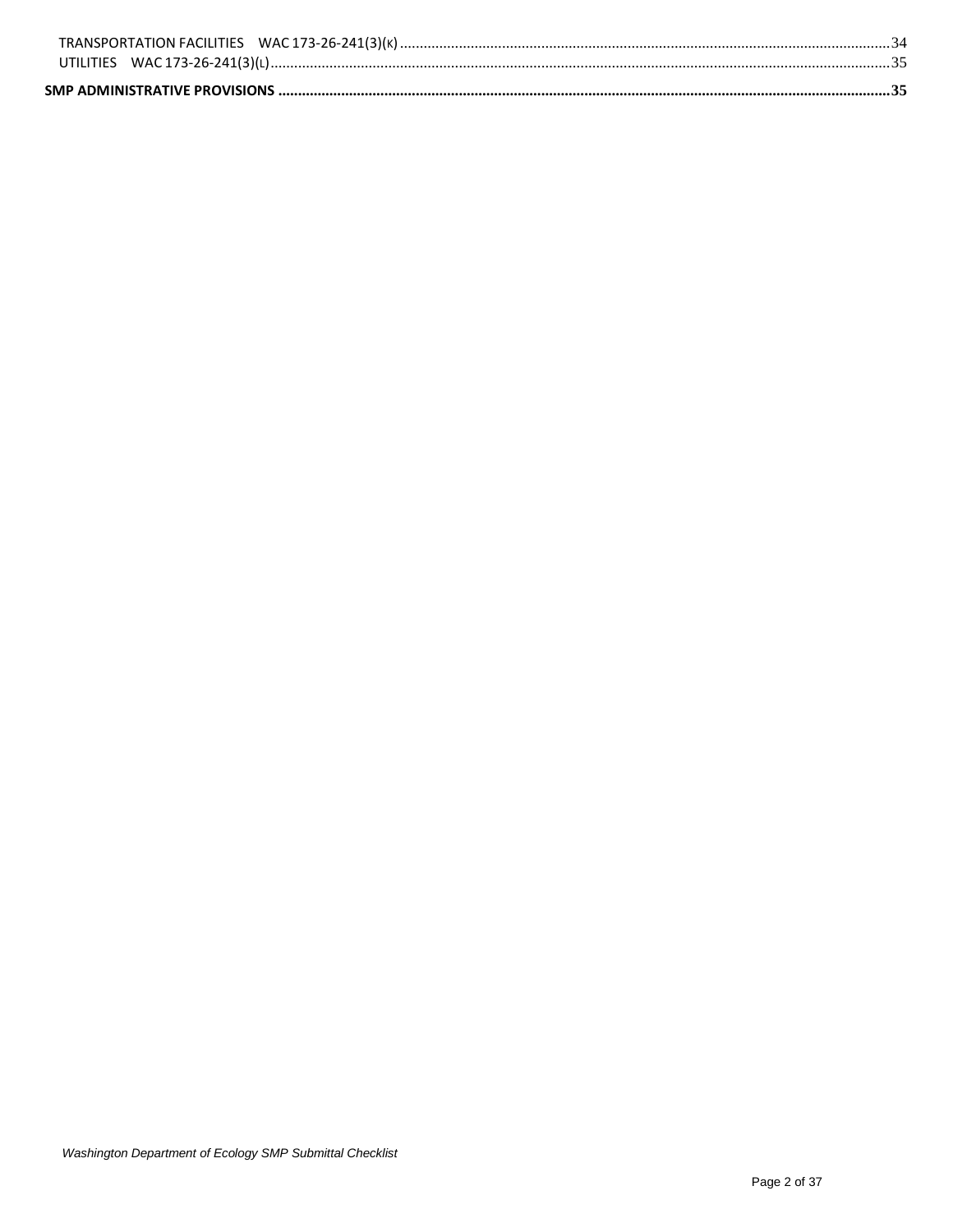## **INSTRUCTIONS**

This checklist is intended to help in preparation and review of local shoreline master programs (SMPs). Local governments shall include a completed checklist with all locally-approved SMPs submitted to Ecology for review and approval. See WAC 173-26-201(3)(a).

Information should be provided at the top of the checklist that identifies which local jurisdiction and specific amendment (e.g. comprehensive update, environment re-designation or other topic) the checklist is submitted for, and who prepared it. Please indicate in the location column where in the SMP (or other documents) the requirement is satisfied. If adopting other regulations by reference, identify which specific adopted version of a local ordinance is being used, and attach a copy of the ordinance.

**SMP submittals:** For draft submittals, local governments may use the checklist's Comments column to note any questions or concerns about proposed language. Ecology may then use the Comment field to respond as needed *(see example below)*.

Ecology has attempted to make this checklist an accurate and concise summary of rule requirements; however, the agency must rely solely on state statutes (RCWs) and rules (WACs) when approving or denying a shoreline program. This checklist does not create new or additional requirements beyond the provisions of state laws and rules. See WAC 173-26-201(3)(a).

| STATE RULE (WAC) REQUIREMENTS                                                                                                                                                                                                                                                                           | <b>LOCATION</b>                                                                                          | <b>COMMENTS</b>                                                                                                                                                                                                                                                                                                                                                              |
|---------------------------------------------------------------------------------------------------------------------------------------------------------------------------------------------------------------------------------------------------------------------------------------------------------|----------------------------------------------------------------------------------------------------------|------------------------------------------------------------------------------------------------------------------------------------------------------------------------------------------------------------------------------------------------------------------------------------------------------------------------------------------------------------------------------|
| High-intensity environment designation criteria: Areas within<br>incorporated municipalities, Urban Growth Areas, and "rural areas<br>of more intense development" (see RCW 36.70A.070) that<br>currently support or are planned for high-intensity water-<br>dependent uses. WAC 173-26-211(5)(d)(iii) | Urban Industrial, p. 15<br>Urban Mixed, p. 18<br>Also see Appendix B, Use<br>Analysis, Chapter 3, p. 12. | Local government: SMP<br>includes two urban designations<br>that meet high intensity criteria<br>(Urban Industrial, Urban Mixed).<br>These alternative designations<br>allow more specificity for public<br>access, view and amenity<br>requirements for the mixed use<br>areas.<br>[Ecology example]<br><b>Non-Compliant:</b><br>The City<br><b>Required or Recommended</b> |

# **EXAMPLE: Use of the Comments column for a draft submittal**

| <b>Acronyms and abbreviations</b>                                                                                                                                                                                                     | For more information                                                                                                                                                        |
|---------------------------------------------------------------------------------------------------------------------------------------------------------------------------------------------------------------------------------------|-----------------------------------------------------------------------------------------------------------------------------------------------------------------------------|
| comp plan: Comprehensive Plan<br><b>CUP: Conditional Use Permit</b><br>SMA: Shoreline Management Act, RCW 90.58<br>SMP: Shoreline Master Program<br>SSWS: Shorelines of Statewide Significance<br>WAC: Washington Administrative Code | SMA (Ch. 90.58 RCW):<br>http://apps.leg.wa.gov/rcw/default.aspx?cite=90.58<br>Guidelines (Ch. 173-26, Part III WAC):<br>http://apps.leg.wa.gov/wac/default.aspx?cite=173-26 |
|                                                                                                                                                                                                                                       | Ecology's Shoreline Planners Toolbox:<br>www.ecy.wa.gov/programs/sea/shorelines/smp/toolbox.html                                                                            |
|                                                                                                                                                                                                                                       | Ecology SMA Policy Lead: Peter Skowlund: (360) 407-6522                                                                                                                     |

*Change:*

*The SMP-Guidelines….*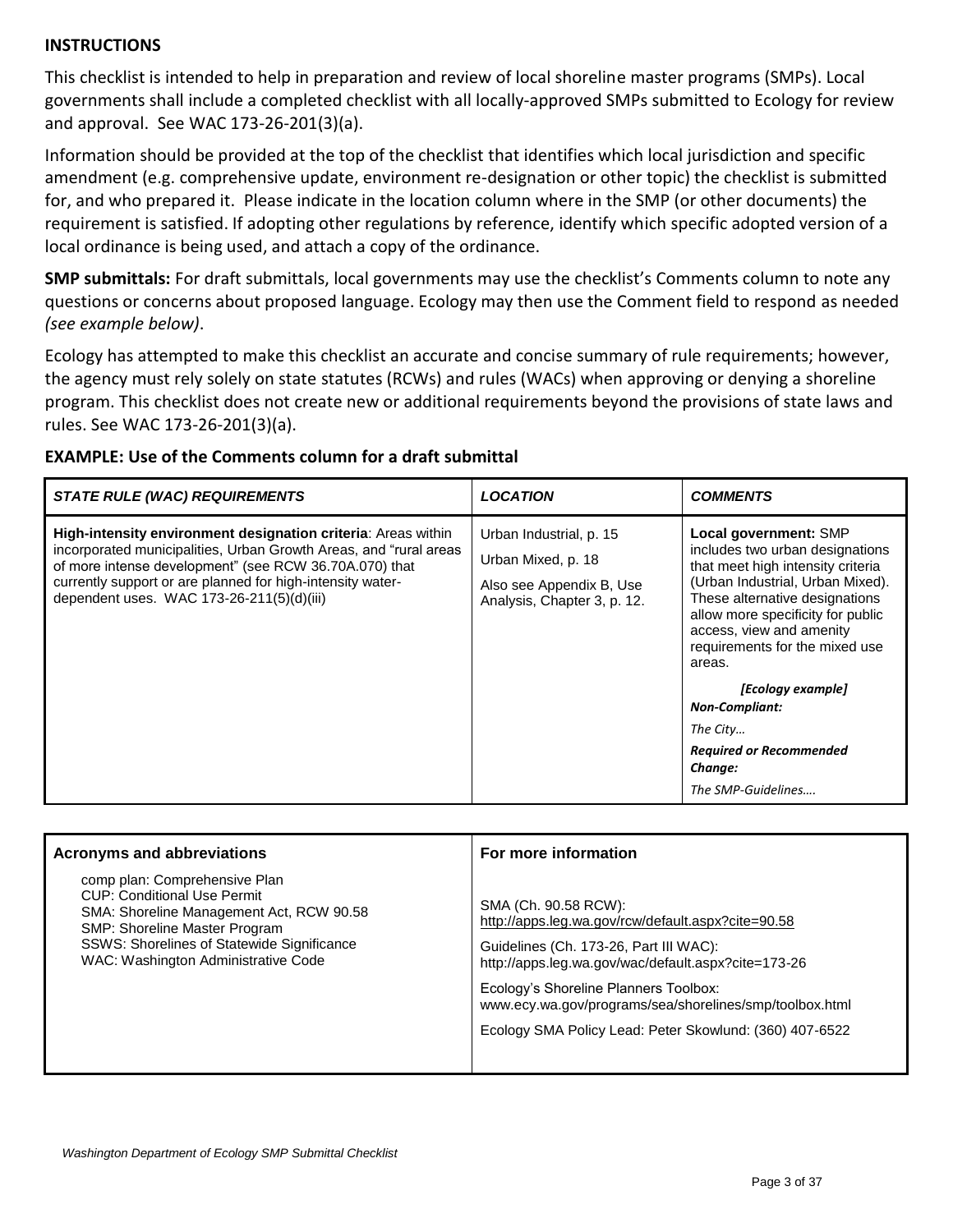### **SHORELINE MASTER PROGRAM SUBMITTAL CHECKLIST**

Prepared for: Pierce County

Name of Amendment: Comprehensive SMP Update – March 10, 2015

Prepared by: Mike Kruger, Senior Legislative Analyst, Pierce County Council

Date: April 14, 2015

<span id="page-3-1"></span><span id="page-3-0"></span>

| <b>STATE RULE (WAC) REQUIREMENTS</b>                                                                                                                                                                                                                                            | <b>LOCATION</b>                                                                                                                                                                                                                     | <b>COMMENTS</b> |
|---------------------------------------------------------------------------------------------------------------------------------------------------------------------------------------------------------------------------------------------------------------------------------|-------------------------------------------------------------------------------------------------------------------------------------------------------------------------------------------------------------------------------------|-----------------|
|                                                                                                                                                                                                                                                                                 | DOCUMENTATION OF SMP DEVELOPMENT PROCESS                                                                                                                                                                                            |                 |
| PUBLIC INVOLVEMENT, COMMUNICATION, AND COORDINATION                                                                                                                                                                                                                             |                                                                                                                                                                                                                                     |                 |
| Documentation of public involvement throughout SMP<br>development process. WAC 173-26-201(3)(b)(i) and WAC<br>173-26-090 and 100. For SSWS, see WAC 173-26-<br>$251(3)(a)$ .                                                                                                    | See public notification information, postcard, mailings,<br>hearing schedules and interested parties lists included in<br>transmittal package.                                                                                      |                 |
| Documentation of communication with state agencies<br>and affected Indian tribes throughout SMP development.<br>WAC 173-26-201(3)(b)(ii) and (iii), WAC 173-26-100(3).<br>For saltwater shorelines, see WAC 173-26-221(2)(c)(iii)(B).<br>For SSWS, see WAC 173-26-251(3)(a).    | See comment letters from agencies and tribes included<br>in transmittal package.                                                                                                                                                    |                 |
| Demonstration that critical areas regulations for<br>shorelines are based on the SMA and the guidelines, and<br>assures no net loss of shoreline ecological functions<br>necessary to sustain shoreline natural resources. WAC<br>173-26-221(2)(b)(ii),(iii) and (c). EHB 1653. | See Exhibit D to Ordinance No. 2013-45s for critical area<br>amendments and "No net loss analysis in the Cumulative<br>Impact Analysis.<br>Also see Exhibit G to Ordinance No 2013-45s4, Section<br>18S.30.030 starting on page 22. |                 |
| Documentation of process to assure that proposed<br>regulatory or administrative actions do not<br>unconstitutionally infringe upon private property rights.<br>See "State of Washington, Attorney General's<br>Recommended Process for Evaluation of Proposed                  | See Exhibit G to Ordinance No. 2013-45s4, Subsection<br>18S.10.025 on page 3.                                                                                                                                                       |                 |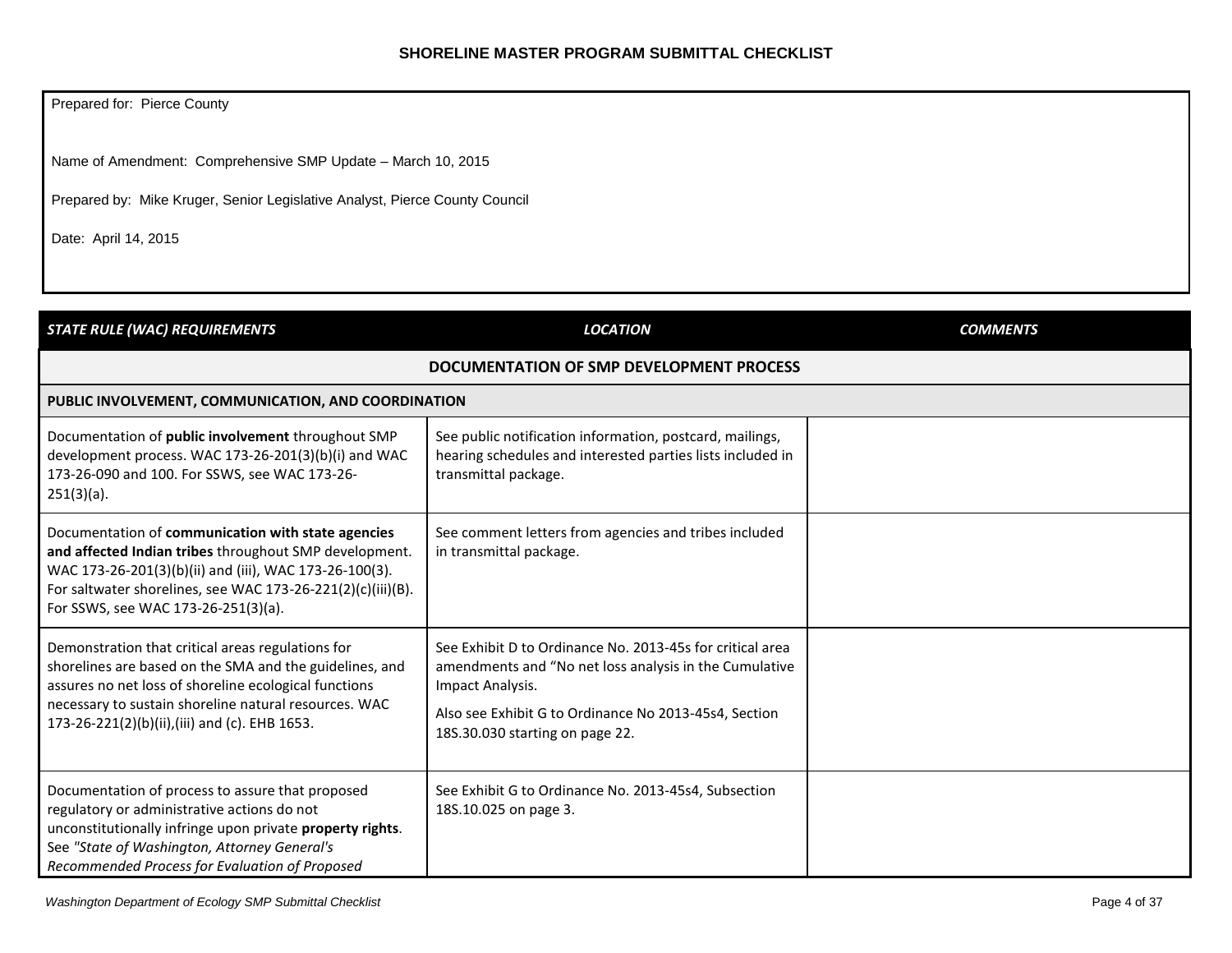<span id="page-4-1"></span><span id="page-4-0"></span>

| <b>STATE RULE (WAC) REQUIREMENTS</b>                                                                                                                                                                                                                                                                                                                                                                                                                                                                                                                                                                                                                                                                                                                                                                                                                       | <b>LOCATION</b>                                                                                                                                                                                                                                | <b>COMMENTS</b> |
|------------------------------------------------------------------------------------------------------------------------------------------------------------------------------------------------------------------------------------------------------------------------------------------------------------------------------------------------------------------------------------------------------------------------------------------------------------------------------------------------------------------------------------------------------------------------------------------------------------------------------------------------------------------------------------------------------------------------------------------------------------------------------------------------------------------------------------------------------------|------------------------------------------------------------------------------------------------------------------------------------------------------------------------------------------------------------------------------------------------|-----------------|
| Regulatory or Administrative Actions to Avoid<br>Unconstitutional Takings of Private Property." WAC 173-<br>$26-186(5)$ .                                                                                                                                                                                                                                                                                                                                                                                                                                                                                                                                                                                                                                                                                                                                  |                                                                                                                                                                                                                                                |                 |
| <b>Final submittal includes:</b>                                                                                                                                                                                                                                                                                                                                                                                                                                                                                                                                                                                                                                                                                                                                                                                                                           | See Ordinance No. 2013-45s4.                                                                                                                                                                                                                   |                 |
| Evidence of local government approval (or a locally<br>approved "statement of intent to adopt");<br>New and/or amendatory text, environment<br>designation maps (with boundary descriptions<br>and justification for changes based on existing<br>development patterns, biophysical capabilities<br>and limitations, and the goals and aspirations of<br>the local citizenry);<br>A summary of the proposal together with staff reports<br>and supporting materials;<br>Evidence of SEPA compliance;<br>Copies of all comments received and a record of<br>names and addresses of interested parties<br>involved in local processes. WAC 173-26-110.<br>Submittal must include clear identification and transmittal<br>of all provisions that make up the SMP. This checklist, if<br>complete, meets this requirement. WAC 173-26-210(3)(a)<br>and $(h)$ . | See Exhibit A through Exhibit H of Ordinance 2013-45s4.<br>Staff reports, planning commission recommendation,<br>SEPA documentation, written comments received and<br>the interested parties lists are included in the transmittal<br>package. |                 |
| <b>SHORELINE INVENTORY</b>                                                                                                                                                                                                                                                                                                                                                                                                                                                                                                                                                                                                                                                                                                                                                                                                                                 |                                                                                                                                                                                                                                                |                 |
| Inventory of existing data and materials. WAC 173-26-<br>$201(3)(c)(i)$ through $(x)$ .                                                                                                                                                                                                                                                                                                                                                                                                                                                                                                                                                                                                                                                                                                                                                                    | See Final Shoreline Inventory and Characterization<br>Report - June 2009.                                                                                                                                                                      |                 |
| Inventory of all "shorelines of the state": Include lists<br>and map(s) of all SMA marine, riverine, and lacustrine                                                                                                                                                                                                                                                                                                                                                                                                                                                                                                                                                                                                                                                                                                                                        | Chapter 5 through Chapter 7.                                                                                                                                                                                                                   |                 |
| water bodies, including "shorelands", "floodways", and<br>"floodplains". RCW 90.58.030(2) & WAC's 173-18-044,<br>173-20-044, 173-22-050, 173-26-211(b, c, d).                                                                                                                                                                                                                                                                                                                                                                                                                                                                                                                                                                                                                                                                                              | Also see Chapter 18S.70 - Appendix E in Exhibit G for<br>Pierce County Shoreline jurisdiction descriptions. SED<br>maps are included in Appendix F, G and H.                                                                                   |                 |
| For jurisdictions with critical saltwater habitats, see WAC<br>173-26-221(2)(c)(iii)(A)&(B).                                                                                                                                                                                                                                                                                                                                                                                                                                                                                                                                                                                                                                                                                                                                                               |                                                                                                                                                                                                                                                |                 |
| <b>SHORELINE ANALYSIS</b>                                                                                                                                                                                                                                                                                                                                                                                                                                                                                                                                                                                                                                                                                                                                                                                                                                  |                                                                                                                                                                                                                                                |                 |
| Characterization of shoreline ecosystems and their<br>associated ecological functions that:                                                                                                                                                                                                                                                                                                                                                                                                                                                                                                                                                                                                                                                                                                                                                                |                                                                                                                                                                                                                                                |                 |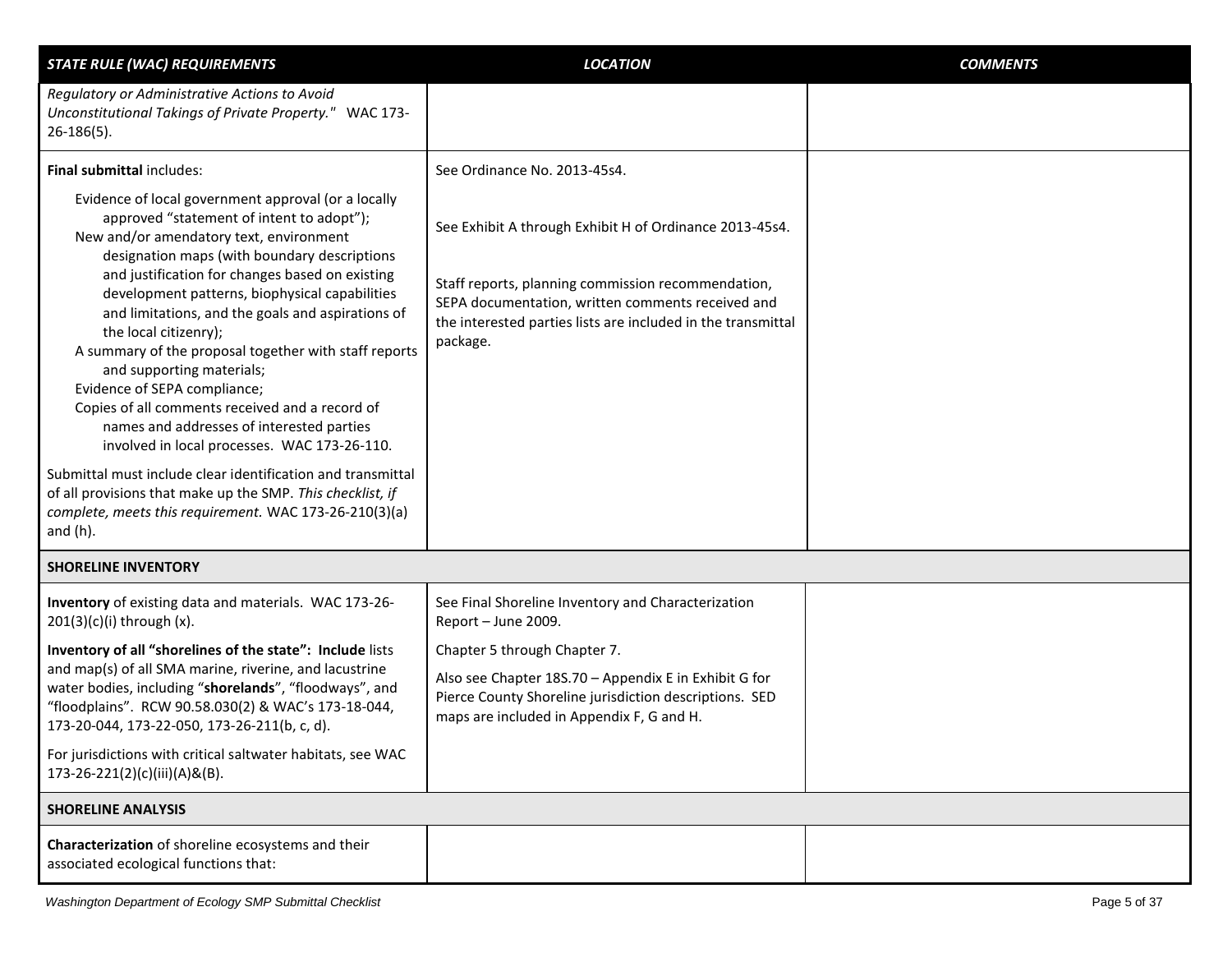| <b>STATE RULE (WAC) REQUIREMENTS</b>                                                                                                                                                                                                                                                                                                                                                                                                                                                                                                                                                                                         | <b>LOCATION</b>                                                                                                                                                                                                                                                                                                      | <b>COMMENTS</b> |
|------------------------------------------------------------------------------------------------------------------------------------------------------------------------------------------------------------------------------------------------------------------------------------------------------------------------------------------------------------------------------------------------------------------------------------------------------------------------------------------------------------------------------------------------------------------------------------------------------------------------------|----------------------------------------------------------------------------------------------------------------------------------------------------------------------------------------------------------------------------------------------------------------------------------------------------------------------|-----------------|
| Identifies ecosystem-wide processes and ecological<br>functions;<br>Assesses ecosystem-wide processes to determine<br>their relationship to ecological functions;<br>Identifies specific measures necessary to protect<br>and/or restore the ecological functions and<br>ecosystem-wide processes. WAC 173-26-<br>201(3)(d)(i)(A).<br>Demonstration of how characterization was used to<br>prepare master program policies and regulations that<br>achieve no net loss of ecological functions necessary to<br>support shoreline resources and to plan for restoration of<br>impaired functions. WAC 173-26-201(3)(d)(i)(E). | See Final Shoreline Inventory and Characterization<br>Report - June 2009.<br>Primarily Chapter 2.<br>Also see Chapter 18S.70 - Appendix E in Exhibit G for<br>Pierce County Shoreline jurisdiction descriptions. SED<br>maps are included in Appendix F, G and H.                                                    |                 |
| For vegetation, see WAC 173-26-221(5). For jurisdictions<br>with critical saltwater habitats, see WAC 173-26-<br>221(2)(c)(iii)(B).                                                                                                                                                                                                                                                                                                                                                                                                                                                                                          |                                                                                                                                                                                                                                                                                                                      |                 |
| Description of data gaps, assumptions made and risks to<br>ecological functions associated with SMP provisions. WAC<br>$173-26-201(2)(a)$ .                                                                                                                                                                                                                                                                                                                                                                                                                                                                                  |                                                                                                                                                                                                                                                                                                                      |                 |
| Characterization includes maps of inventory information<br>at appropriate scale. WAC 173-26-201(3)(c).                                                                                                                                                                                                                                                                                                                                                                                                                                                                                                                       |                                                                                                                                                                                                                                                                                                                      |                 |
| Use analysis estimating future demand for shoreline<br>space and potential use conflicts based on<br>characterization of current shoreline use patterns and<br>projected trends. Evidence that SMP ensures adequate<br>shoreline space for projected shoreline preferred uses.<br>Public access needs and opportunities within the<br>jurisdiction are identified. Projections of regional<br>economic need guide the designation of "high intensity"<br>shoreline. WAC 173-26-201(3)(d)(ii) & (v); WAC 173-26-<br>211(5)(d)(ii)(B)<br>For SMPs that allow mining, demonstration that siting of                              | See Final Shoreline Inventory and Characterization -<br>Chapter 8 - Shoreline Use Analysis.<br>Also see Cumulative Impact Analysis - Revised October<br>2014.<br>Future Development and Effect on Shorelines, Page 29.<br>For mining, see Exhibit G to Ordinance No. 2013-45s4,<br>See Section 18S.40.080 - page 50. |                 |
| mines is consistent with requirements of WAC 173-26-<br>241(3)(h)(i).                                                                                                                                                                                                                                                                                                                                                                                                                                                                                                                                                        |                                                                                                                                                                                                                                                                                                                      |                 |
| For shorelines of the state:                                                                                                                                                                                                                                                                                                                                                                                                                                                                                                                                                                                                 |                                                                                                                                                                                                                                                                                                                      |                 |
| Evidence the SMP preserves adequate shorelands and<br>submerged lands to accommodate current and                                                                                                                                                                                                                                                                                                                                                                                                                                                                                                                             |                                                                                                                                                                                                                                                                                                                      |                 |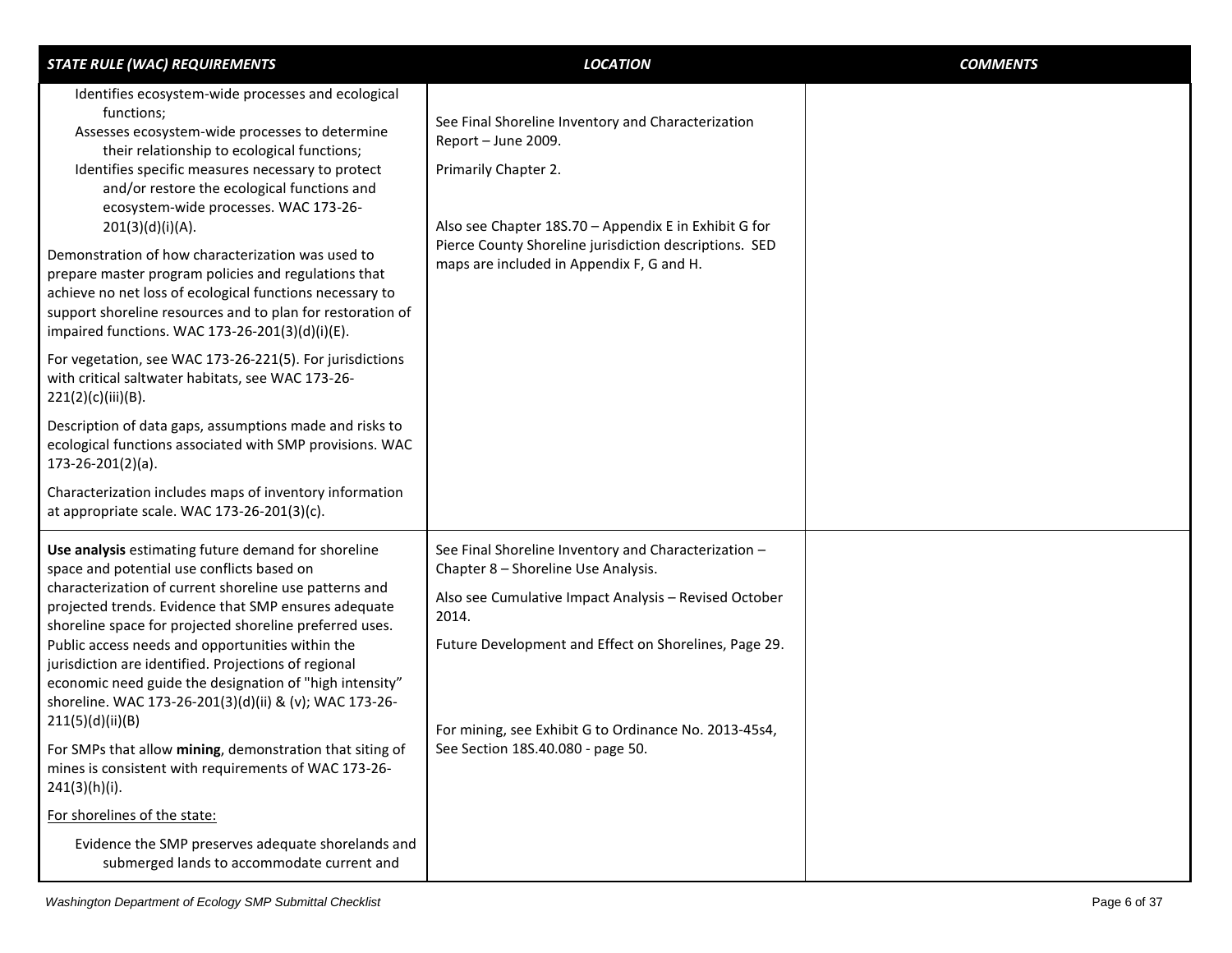| <b>STATE RULE (WAC) REQUIREMENTS</b>                                                                                                                                                                                                                                                                                                                                                                                                                                                                                                                                                                                                                                                                                                                                                                                                                                                                   | <b>LOCATION</b>                                                                                             | <b>COMMENTS</b> |
|--------------------------------------------------------------------------------------------------------------------------------------------------------------------------------------------------------------------------------------------------------------------------------------------------------------------------------------------------------------------------------------------------------------------------------------------------------------------------------------------------------------------------------------------------------------------------------------------------------------------------------------------------------------------------------------------------------------------------------------------------------------------------------------------------------------------------------------------------------------------------------------------------------|-------------------------------------------------------------------------------------------------------------|-----------------|
| projected demand for economic resources of<br>statewide importance (e.g., commercial shellfish<br>beds and navigable harbors) based on statewide<br>or regional analyses, requirements for essential<br>public facilities, and comment from related<br>industry associations, affected Indian tribes, and<br>state agencies. RCW 90.58.100. Evidence that<br>public access and recreation requirements are<br>based on demand projections that take into<br>account activities of state agencies and interests<br>of the citizens to visit public shorelines with<br>special scenic qualities or cultural or recreational<br>opportunities. WAC 173-26-251(3)(c)(ii) & (iii).                                                                                                                                                                                                                          | For public access and recreation, see Exhibit G to<br>Ordinance No 2013-45s4, Chapter 18S.40.090 - page 51. |                 |
| For shorelines of statewide significance:                                                                                                                                                                                                                                                                                                                                                                                                                                                                                                                                                                                                                                                                                                                                                                                                                                                              |                                                                                                             |                 |
| Optimum implementation directives incorporated into<br>comp plan and development regulations. RCW 90.58.100.<br>For GMA jurisdictions, SMP recreational provisions are<br>consistent with growth projections and level-of-service<br>standards contained in comp plan. WAC 173-26-241(3)(i).                                                                                                                                                                                                                                                                                                                                                                                                                                                                                                                                                                                                           |                                                                                                             |                 |
| <b>Restoration plan that:</b>                                                                                                                                                                                                                                                                                                                                                                                                                                                                                                                                                                                                                                                                                                                                                                                                                                                                          | See Shoreline Restoration Report - Revised June 2011.                                                       |                 |
| Identifies degraded areas, impaired ecological<br>functions, and potential restoration sites;<br>Establishes restoration goals and priorities, including<br>SMP goals and policies that provide for<br>restoration of impaired ecological functions;<br>Identifies existing restoration projects and programs;<br>Identifies additional projects and programs needed to<br>achieve local restoration goals, and<br>implementation strategies including identifying<br>prospective funding sources;<br>Sets timelines and benchmarks for implementing<br>restoration projects and programs;<br>Provides mechanisms or strategies to ensure that<br>restoration projects and programs will be<br>implemented according to plans and to<br>appropriately review the effectiveness of the<br>projects and programs in meeting the overall<br>restoration goals. WAC 173-26-186(8)(c);<br>$201(2)(c)$ &(f). |                                                                                                             |                 |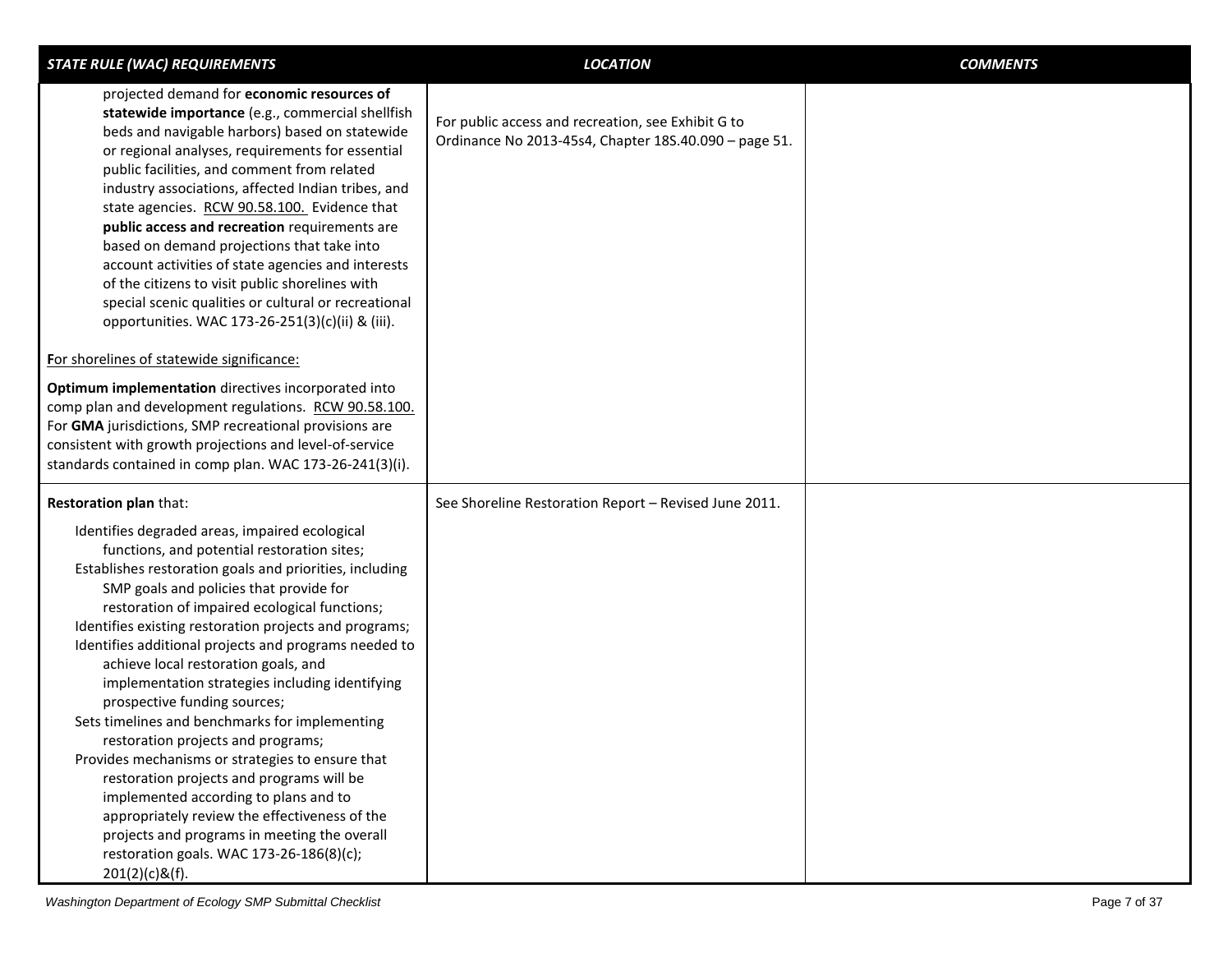| <b>STATE RULE (WAC) REQUIREMENTS</b>                                                                                                                                                                                                                                                                                                                              | <b>LOCATION</b>                                                                                                                           | <b>COMMENTS</b> |
|-------------------------------------------------------------------------------------------------------------------------------------------------------------------------------------------------------------------------------------------------------------------------------------------------------------------------------------------------------------------|-------------------------------------------------------------------------------------------------------------------------------------------|-----------------|
| For critical freshwater habitats: incentives to restore<br>water connections impeded by previous development.<br>WAC 173-26-221(2)(c)(iv)(C)(III).                                                                                                                                                                                                                |                                                                                                                                           |                 |
| For SSWS, identification of where natural resources of<br>statewide importance are being diminished over time, and<br>master programs provisions that contribute to the<br>restoration of those resources. WAC 173-26-251(3)(b).                                                                                                                                  |                                                                                                                                           |                 |
| Evidence that each environment designation is consistent<br>with guidelines criteria [WAC 173-26-211(5)], as well as<br>existing use pattern, the biological and physical character<br>of the shoreline and the goals and aspirations of the<br>community. WAC 173-26-211(2)(a). WAC 173-26-110(3).                                                               | See Exhibit G to Ordinance No. 2013-45s4 - Chapter<br>18S.20, starting on page 13.<br>For lands designated "Forest Lands" see 18S.20.040, |                 |
| Lands designated as "forest lands of long-term<br>significance" under RCW 36.70A.170 are designated either<br>natural or rural conservancy shoreline environment<br>designations. WAC 173-26-241(3)(e).                                                                                                                                                           | page 18.<br>For SSWS see 18S.20.020, page 13.                                                                                             |                 |
| For SSWS, demonstration that environment designation<br>policies, boundaries, and use provisions implement SMA<br>preferred use policies of RCW 90.58.020(1) through (7).<br>WAC 173-26-251(3)(c)                                                                                                                                                                 |                                                                                                                                           |                 |
| Assessment of how proposed policies and regulations<br>cause, avoid, minimize and mitigate cumulative impacts                                                                                                                                                                                                                                                     | See Cumulative Impact Analysis, revised October 2014.                                                                                     |                 |
| to achieve no net loss. Include policies and regulations<br>that address platting or subdividing of property, laying of<br>utilities, and mapping of streets that establish a pattern<br>for future development. Evaluation addresses:                                                                                                                            | Chapter 2 - "current conditions and circumstances".                                                                                       |                 |
| (i) current circumstances affecting the shorelines and<br>relevant natural processes;                                                                                                                                                                                                                                                                             | Chapter 3 - "future development and effect on<br>shorelines".                                                                             |                 |
| (ii) reasonably foreseeable future development and use of<br>the shoreline (including impacts from unregulated<br>activities, exempt development, and other incremental<br>impacts); and<br>(iii) beneficial effects of any established regulatory<br>programs under other local, state, and federal laws. WAC<br>173-26-201(3)(d)(iii) and WAC 173-26-186(8)(d). | Chapter 4 – "protective provisions of the SMP" including<br>established regulatory programs.                                              |                 |
| For jurisdictions with critical saltwater habitats,<br>identification of methods for monitoring conditions and                                                                                                                                                                                                                                                    |                                                                                                                                           |                 |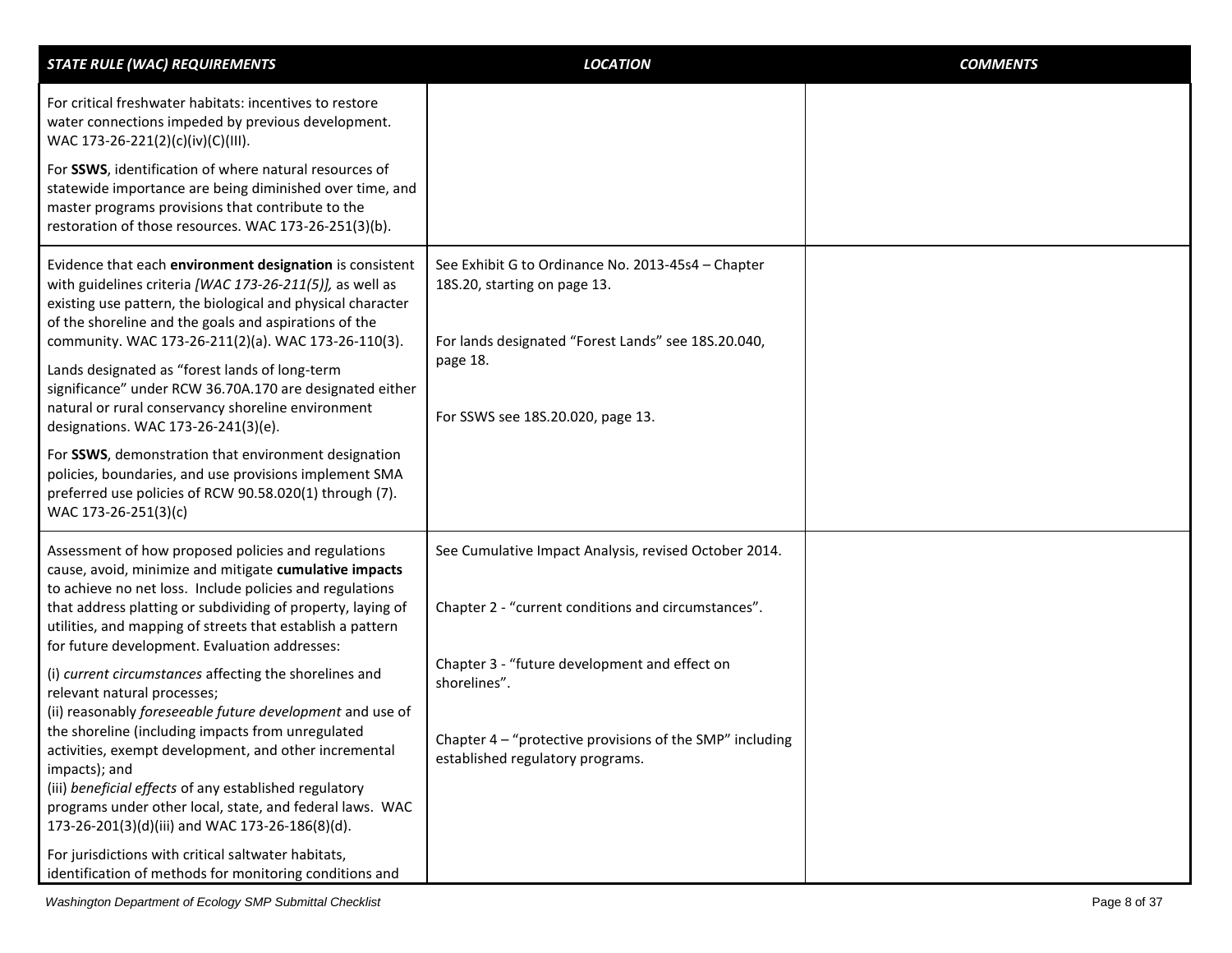<span id="page-8-0"></span>

| <b>STATE RULE (WAC) REQUIREMENTS</b>                                                                                                                                                                                                                                                                                                                                                                                                                                                                 | <b>LOCATION</b>                                                                                                                                                                                                                                            | <b>COMMENTS</b> |
|------------------------------------------------------------------------------------------------------------------------------------------------------------------------------------------------------------------------------------------------------------------------------------------------------------------------------------------------------------------------------------------------------------------------------------------------------------------------------------------------------|------------------------------------------------------------------------------------------------------------------------------------------------------------------------------------------------------------------------------------------------------------|-----------------|
| adapting management practices to new information.<br>WAC 173-26-221(2)(c)(iii)(B).<br>For SSWS, evidence that standards ensuring protection of<br>ecological resources of statewide importance consider<br>cumulative impacts of permitted development. WAC 173-<br>$26-251(3)(d)(i).$                                                                                                                                                                                                               | See Exhibit D to Ordinance No. 2013-45s4 for critical<br>saltwater habitats (page 13) and monitoring<br>requirements (page 43).<br>See Ordinance No. 2013-45s, Exhibit G, Chapter<br>18S.30.030 starting on page 22 for cumulative impact<br>requirements. |                 |
| <b>SMP CONTENTS</b>                                                                                                                                                                                                                                                                                                                                                                                                                                                                                  |                                                                                                                                                                                                                                                            |                 |
| Any goals adopted as part of the SMP are consistent with<br>the SMA. (Note: Goal statements are not required.)                                                                                                                                                                                                                                                                                                                                                                                       | Specific Goal Statements are not included in the SMP.                                                                                                                                                                                                      |                 |
| Policies (A) are consistent with guidelines and policies of<br>the SMA; (B) address elements of RCW 90.58.100; (C)<br>include policies for environment designations,<br>accompanied by a map or physical description of<br>designation boundaries in sufficient detail to compare<br>with comprehensive plan land use designations; and (D)<br>are consistent with constitutional and other legal<br>limitations on regulation of private property. WAC 173-26-<br>$191(2)(a)(i)$ .                  | See Exhibit G to Ordinance No. 2013-45s4 for SMP<br>policies. SED policies start on page 14. General policies<br>applicable to all shoreline use and development start on<br>page 20. Specific use policies start on page 41.                              |                 |
| SMP implements preferred use policies of the SMA. WAC<br>173-26-201(2)(d).                                                                                                                                                                                                                                                                                                                                                                                                                           | Preferred use policies for SSWS are located at<br>18S.20.020 on page 13.                                                                                                                                                                                   |                 |
| Regulations: (A) are sufficient in scope and detail to<br>ensure the implementation of the SMA, SMP guidelines,<br>and SMP policies; (B) include environment designation<br>regulations; (C) include general regulations, use<br>regulations that address issues of concern in regard to<br>specific uses, and shoreline modification regulations; and,<br>(D) are consistent with constitutional and other legal<br>limitations on the regulation of private property. WAC<br>173-26-191(2)(a)(ii). | See Exhibit G to Ordinance No. 2013-45s4 for SMP<br>regulations. Regulations applicable to all shoreline use<br>and development start on page 20. Regulations<br>applicable to specific use start on page 41.                                              |                 |
| Height Limitation: SMP prohibits buildings and structures<br>>35 feet in height obstructing views of residences, with<br>exceptions. RCW 90.58.320.                                                                                                                                                                                                                                                                                                                                                  | See 18S.30.060 for Scenic protection and compatibility<br>policy and regulations. Height limitation is found on<br>page 35.                                                                                                                                |                 |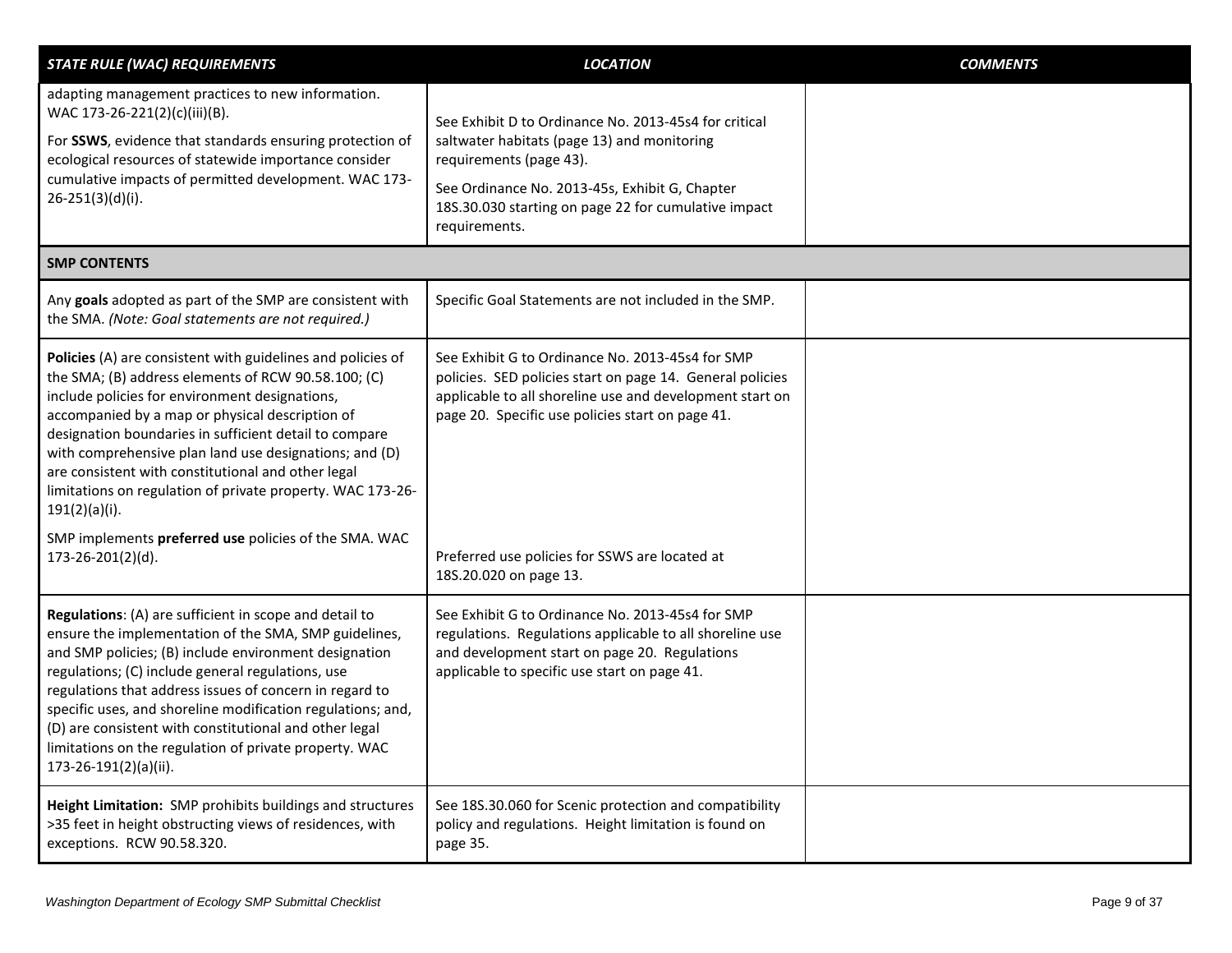<span id="page-9-1"></span><span id="page-9-0"></span>

| <b>STATE RULE (WAC) REQUIREMENTS</b>                                                                                                                                                                                                                                                                                                                                                                                                                                                                                                                                                                                       | <b>LOCATION</b>                                                                                                                                                                | <b>COMMENTS</b> |
|----------------------------------------------------------------------------------------------------------------------------------------------------------------------------------------------------------------------------------------------------------------------------------------------------------------------------------------------------------------------------------------------------------------------------------------------------------------------------------------------------------------------------------------------------------------------------------------------------------------------------|--------------------------------------------------------------------------------------------------------------------------------------------------------------------------------|-----------------|
| <b>ENVIRONMENT DESIGNATIONS</b>                                                                                                                                                                                                                                                                                                                                                                                                                                                                                                                                                                                            |                                                                                                                                                                                |                 |
| Each environment designation includes: Purpose<br>statements, classification criteria, management policies,<br>and regulations (types of shoreline uses permitted,<br>conditionally permitted, and prohibited; building or<br>structure height and bulk limits, setbacks, maximum<br>density or minimum frontage requirements, and site<br>development standards). WAC 173-26-211(2)(4).                                                                                                                                                                                                                                   | See Chapter 18S.20 for Shoreline Environmental<br>Designation information starting on page 13.<br>See Section 18S.60.030 for shoreline permit tables<br>starting on page 73.   |                 |
| An up-to-date map accurately depicting environment<br>designation boundaries. If necessary, include common<br>boundary descriptions. WAC 173-26-211(2)(b); WAC<br>173-26-110(3).                                                                                                                                                                                                                                                                                                                                                                                                                                           | SED maps are located in Title 18S - Appendix F and G<br>starting on page 105. Some parcels have more than one<br>SED as descirbed in Exhibit H to Ordinance No. 2013-<br>45s4. |                 |
| Statement that undesignated shorelines are automatically<br>assigned a conservancy environment designation. WAC<br>173-26-211(2)(e).                                                                                                                                                                                                                                                                                                                                                                                                                                                                                       | See 18S.10.050 H.3 on page 5 of Exhibit G.                                                                                                                                     |                 |
| NATURAL ENVIRONMENT WAC 173-26-211(5)(a)                                                                                                                                                                                                                                                                                                                                                                                                                                                                                                                                                                                   |                                                                                                                                                                                |                 |
| Designation criteria: Shorelines that are ecologically intact<br>and performing functions that could be damaged by<br>human activity, are of particular scientific or educational<br>interest, or are unable to support human development<br>without posing a safety threat. WAC 173-26-211(5)(a)(iii).                                                                                                                                                                                                                                                                                                                    | See 18S.20.030 starting on page 14 of Exhibit G.                                                                                                                               |                 |
| Prohibition on new:                                                                                                                                                                                                                                                                                                                                                                                                                                                                                                                                                                                                        |                                                                                                                                                                                |                 |
| Uses that would substantially degrade ecological<br>functions or natural character of shoreline. WAC<br>$173-26-211(5)(a)(ii)(A).$<br>Commercial uses; industrial uses; nonwater oriented<br>recreation; roads, utility corridors, and parking<br>areas. WAC 173-26-211(5)(a)(ii)(B).<br>Development or significant vegetation removal that<br>would reduce the capability of vegetation to<br>perform normal ecological functions. WAC 173-<br>26-211(5)(a)(ii)(G).<br>Subdivision of property in a configuration that will<br>require significant vegetation removal or<br>shoreline modification that adversely impacts | See management policies in 18S.20.030 B on page 15 of<br>Exhibit G.<br>Also see Table 18S.60.030-1 starting on page 73 of<br>Exhibit G.                                        |                 |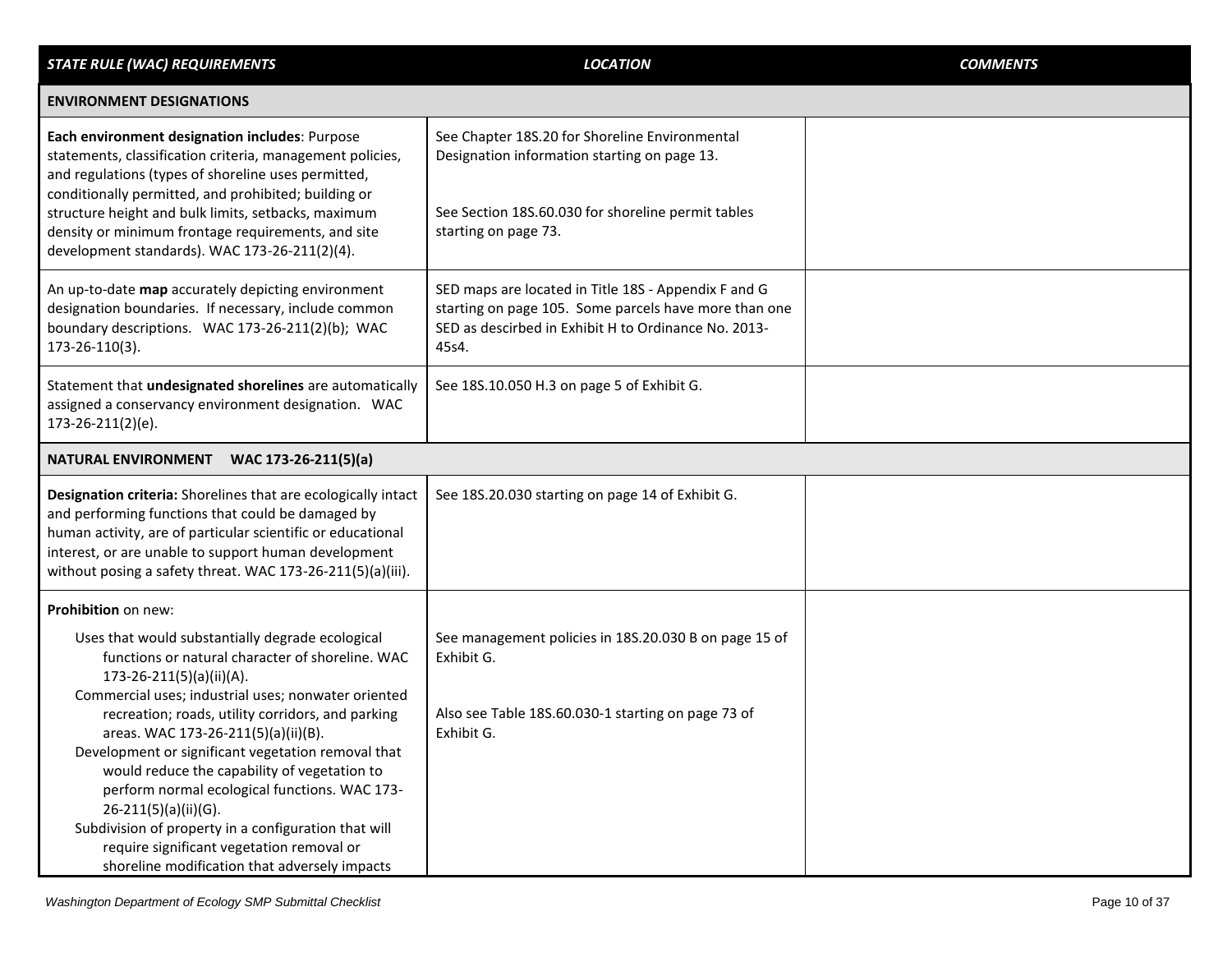<span id="page-10-0"></span>

| <b>STATE RULE (WAC) REQUIREMENTS</b>                                                                                                                                                                                                                                                                                                                                                                                                                                                              | <b>LOCATION</b>                                                                                                          | <b>COMMENTS</b> |
|---------------------------------------------------------------------------------------------------------------------------------------------------------------------------------------------------------------------------------------------------------------------------------------------------------------------------------------------------------------------------------------------------------------------------------------------------------------------------------------------------|--------------------------------------------------------------------------------------------------------------------------|-----------------|
| ecological functions. WAC 173-26-<br>211(5)(a)(ii)(G).                                                                                                                                                                                                                                                                                                                                                                                                                                            |                                                                                                                          |                 |
| For single family residential development: limits on<br>density and intensity to protect ecological functions, and<br>requirement for CUP. WAC 173-26-211(5)(a)(ii)(C).                                                                                                                                                                                                                                                                                                                           | Single family residential requires an Administrative CUP.<br>See Table 18S.60.030-1 on page 73 of Exhibit G.             |                 |
| For commercial forestry: requirement for CUP,<br>requirement to follow conditions of the State Forest<br>Practices Act. WAC 173-26-211(5)(a)(ii)(D).                                                                                                                                                                                                                                                                                                                                              | See 18S.40.070 on page 50. Commercial Forestry<br>requires a CUP. See Table 18S.60.030-1 on page 73 of<br>Exhibit G.     |                 |
| For agriculture: low intensity use allowed if subject to<br>appropriate limits or conditions to assure that the use<br>does not expand or practices don't conflict with purpose<br>of the designation. WAC 173-26-211(5)(a)(ii)(E).                                                                                                                                                                                                                                                               | See 18S.40.030 on page 41. Low intensity agriculture is<br>permitted. See Table 18S.60.030-1 on page 73 of Exhibit<br>G. |                 |
| Low intensity public uses such as scientific, historical,<br>cultural, educational research uses, and water-oriented<br>recreational access allowed if ecological impacts are<br>avoided. WAC 173-26-211(5)(a)(ii)(F).                                                                                                                                                                                                                                                                            | See 18S.20.030 B.9 on page 15 of Exhibit G.                                                                              |                 |
| RURAL CONSERVANCY ENVIRONMENT<br>WAC 173-26-211(5)(b)                                                                                                                                                                                                                                                                                                                                                                                                                                             |                                                                                                                          |                 |
| Designation criteria: areas outside municipalities or UGAs<br>with: (A) low-intensity, resource-based uses, (B) low-<br>intensity residential uses, (C) environmental limitations<br>such as steep banks or floodplains, (D) high recreational or<br>cultural value, or (E) low-intensity water-dependent uses.<br>WAC 173-26-211(5)(b)(iii).                                                                                                                                                     | See 18S.20.040 starting on page 15 of Exhibit G.                                                                         |                 |
| Restrictions on use and development that would degrade<br>or permanently deplete resources. Water dependent and<br>water enjoyment recreation facilities are preferred uses.<br>Low intensity, water-oriented commercial and industrial<br>uses limited to areas where those uses have located in the<br>past or at sites that possess conditions and services to<br>support the development. WAC 173-26-211(5)(b)(ii)(A)<br>and $(B)$ .<br>For SMPs that allow mining, see WAC 173-26-241(3)(h). | See 18S.20.040 B. starting on page 16 of Exhibit G.                                                                      |                 |
| Prohibition on new structural shoreline stabilization and<br>flood control works except where there is documented                                                                                                                                                                                                                                                                                                                                                                                 | See 18S.30.070 C.1 on page 35. of Exhibit G                                                                              |                 |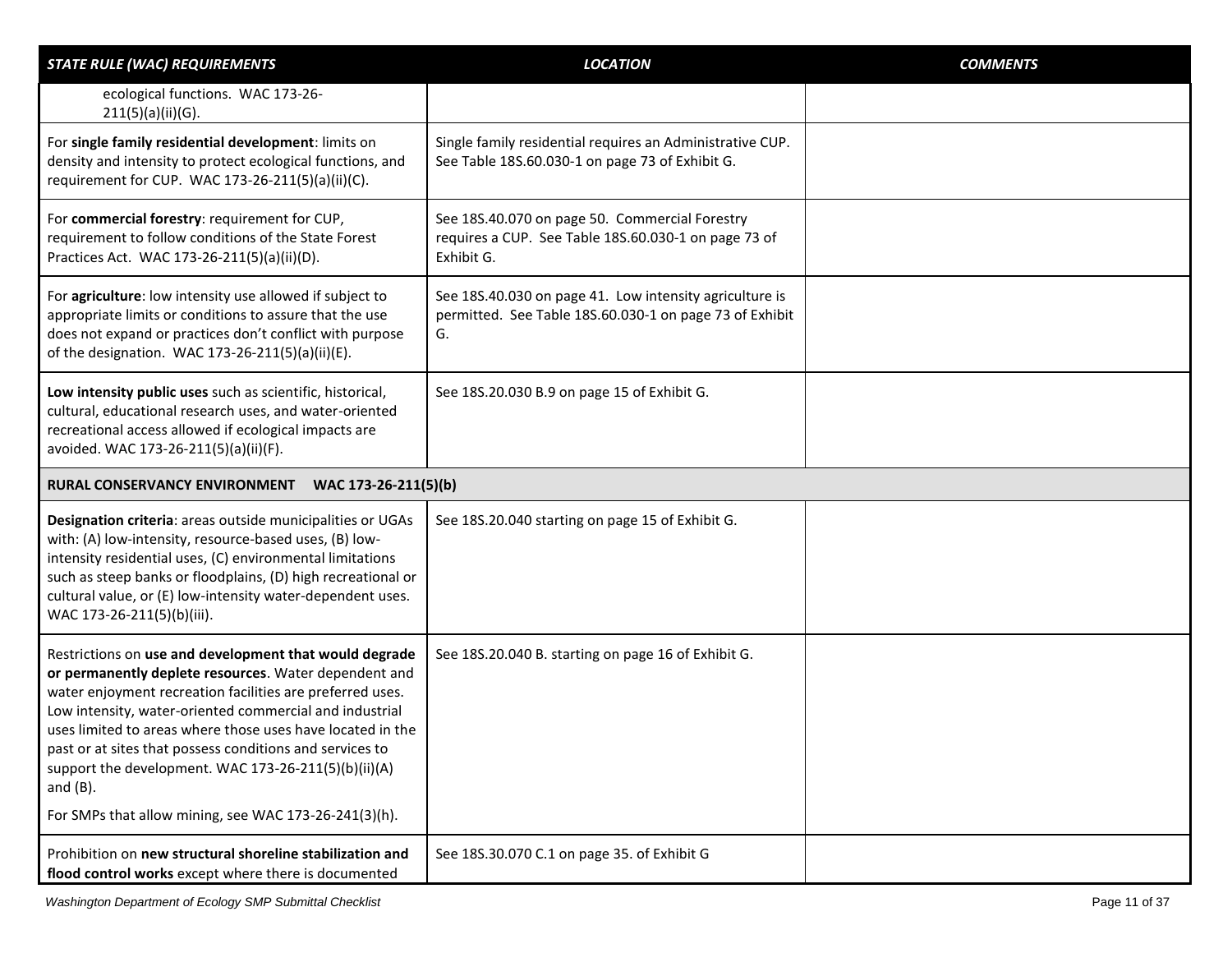<span id="page-11-0"></span>

| <b>STATE RULE (WAC) REQUIREMENTS</b>                                                                                                                                                                                                                                                                                                                                                                                                                                                      | <b>LOCATION</b>                                                                   | <b>COMMENTS</b> |
|-------------------------------------------------------------------------------------------------------------------------------------------------------------------------------------------------------------------------------------------------------------------------------------------------------------------------------------------------------------------------------------------------------------------------------------------------------------------------------------------|-----------------------------------------------------------------------------------|-----------------|
| need to protect an existing primary structure (provided<br>mitigation is applied) or to protect ecological functions.<br>WAC 173-26-211(5)(b)(ii)(C).                                                                                                                                                                                                                                                                                                                                     |                                                                                   |                 |
| Development standards for residential use that preserve<br>existing character of the shoreline. Density, lot coverage,<br>vegetation conservation and other provisions that ensure<br>no net loss of shoreline ecological functions.                                                                                                                                                                                                                                                      | See 18S.40.100 for residential use standards starting on<br>page 52 of Exhibit G. |                 |
| Density or lot coverage limited to a maximum of ten<br>percent total impervious surface area within the lot or<br>parcel, or alternative standard that maintains the existing<br>hydrologic character of the shoreline. (May include<br>provisions allowing greater lot coverage for lots legally<br>created prior to the adoption of a master program<br>prepared under these guidelines, if lot coverage is<br>minimized and vegetation is conserved.) WAC 173-26-<br>211(5)(b)(ii)(D). | See 18S.40.100 C.7 on page 54 of Exhibit G.                                       |                 |
| AQUATIC ENVIRONMENT WAC 173-26-211(5)(c)                                                                                                                                                                                                                                                                                                                                                                                                                                                  |                                                                                   |                 |
| Designation criteria: Areas waterward of the ordinary<br>high-water mark (OHWM). WAC 173-26-211(5)(c)(iii).                                                                                                                                                                                                                                                                                                                                                                               | See 18S.20.070 on page 18 of Exhibit G.                                           |                 |
| New over-water structures:<br>Allowed only for water-dependent uses, public access,<br>or ecological restoration. WAC 173-26-<br>211(5)(c)(ii)(A).<br>Limited to the minimum necessary to support the<br>structure's intended use. WAC 173-26-<br>211(5)(c)(ii)(B).                                                                                                                                                                                                                       | See 18S.20.070 B.4 on page 19 of Exhibit G.                                       |                 |
| Multiple use of over-water facilities encouraged. WAC<br>173-26-211(5)(c)(ii)(C).                                                                                                                                                                                                                                                                                                                                                                                                         | See 18S.20.070 B.5 on page 19 of Exhibit G.                                       |                 |
| Location and design of all developments and uses<br>required to:<br>Minimize interference with surface navigation, to<br>consider impacts to public views, and to allow for<br>the safe, unobstructed passage of fish and<br>wildlife, particularly those species dependent on<br>migration. WAC 173-26-211(5)(c)(ii)(D).                                                                                                                                                                 | See 18S.20.070 B.1 on page 18 of Exhibit G.                                       |                 |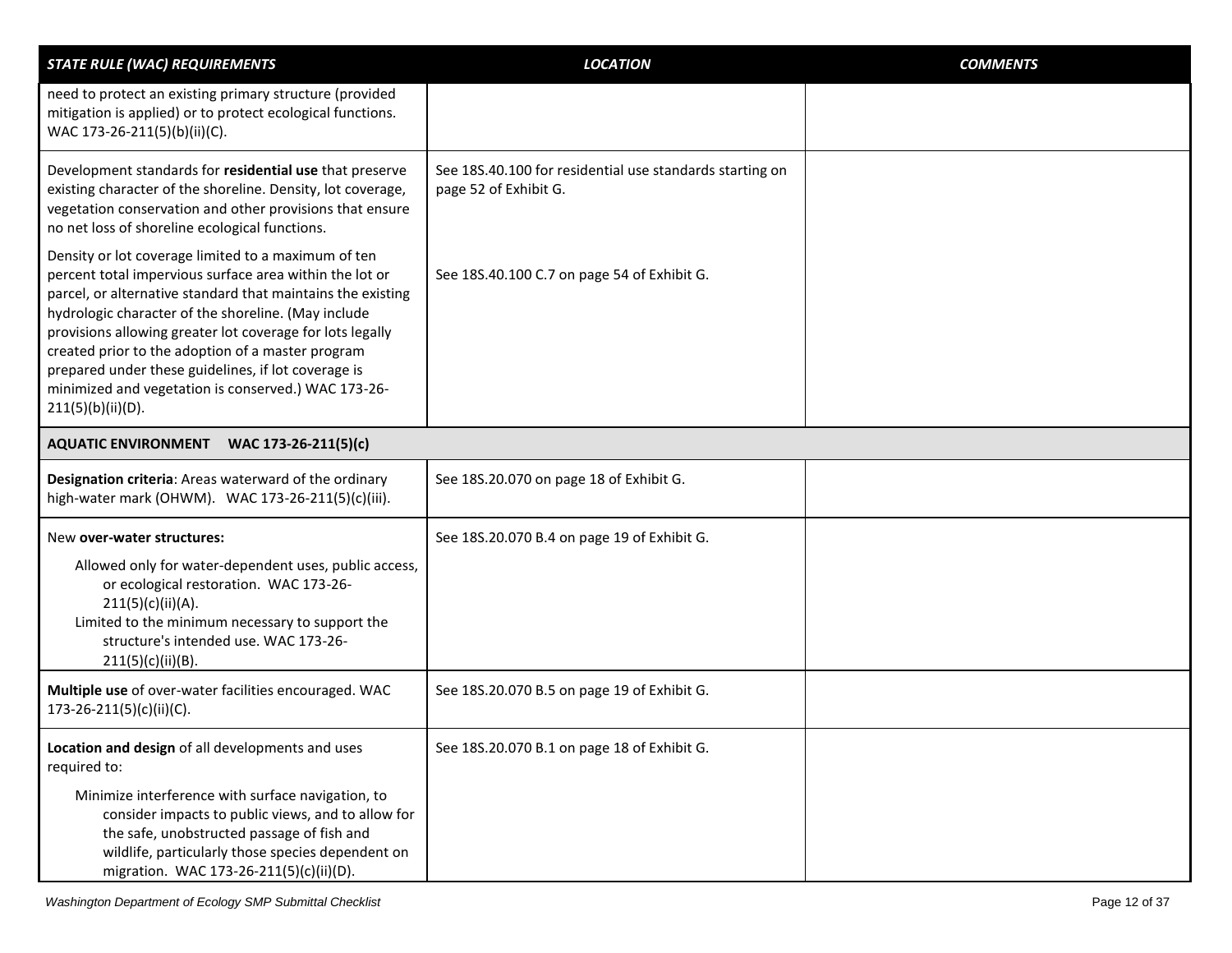<span id="page-12-0"></span>

| <b>STATE RULE (WAC) REQUIREMENTS</b>                                                                                                                                                                                                                                                                                                                                  | <b>LOCATION</b>                                                                                                                 | <b>COMMENTS</b> |
|-----------------------------------------------------------------------------------------------------------------------------------------------------------------------------------------------------------------------------------------------------------------------------------------------------------------------------------------------------------------------|---------------------------------------------------------------------------------------------------------------------------------|-----------------|
| Prevent water quality degradation and alteration of<br>natural hydrographic conditions. WAC 173-26-<br>211(5)(c)(ii)(F).                                                                                                                                                                                                                                              | See 18S.20.070 B.3 on page 19 of Exhibit G.                                                                                     |                 |
| Uses that adversely impact ecological functions of critical<br>saltwater and freshwater habitats limited (except where<br>necessary for other SMA objectives, and then only when<br>their impacts are mitigated). WAC 173-26-211(5)(c)(ii)(E).                                                                                                                        | See 18S.20.070 B.2 on page 19 of Exhibit G.                                                                                     |                 |
| HIGH-INTENSITY ENVIRONMENT WAC 173-26-211(5)(d)                                                                                                                                                                                                                                                                                                                       |                                                                                                                                 |                 |
| Designation criteria: Areas within incorporated<br>municipalities, "UGAs," and "rural areas of more intense<br>development" (see RCW 36.70A.070) that currently<br>support or are planned for high-intensity water-<br>dependent uses. WAC 173-26-211(5)(d)(iii).                                                                                                     | See 18S.20.060 on page 18 of Exhibit G.                                                                                         |                 |
| Priority given first to water dependent uses, then to<br>water-related and water-enjoyment uses. New non-water<br>oriented uses prohibited except as part of mixed use<br>developments, or where they do not conflict with or limit<br>opportunities for water oriented uses or where there is no<br>direct access to the shoreline. WAC 173-26-<br>211(5)(d)(ii)(A). | See 18S.20.060 B.1 on page 18 of Exhibit G.<br>See 18S.40.050.C on page 48 of Exhibit G.                                        |                 |
| Full use of existing urban areas required before<br>expansion of intensive development allowed. WAC 173-<br>26-211(5)(d)(ii)(B).                                                                                                                                                                                                                                      | See 18S.40.050 B.4 and B.5 on page 47 of Exhibit G.                                                                             |                 |
| New development does not cause net loss of shoreline<br>ecological functions. Environmental cleanup and<br>restoration of the shoreline to comply with relevant state<br>and federal laws assured. WAC 173-26-211(5)(d)(ii)(C).                                                                                                                                       | See 18S.20.060 B.2 and B.7 on page 18 of Exhibit G.<br>See 18S.40.050 C.5 on page 48 of Exhibit G.                              |                 |
| Visual and physical public access required where feasible.<br>Sign control regulations, appropriate development siting,<br>screening and architectural standards, and maintenance<br>of natural vegetative buffers to achieve aesthetic<br>objectives. WAC 173-26-211(5)(d)(ii)(D) and (E).                                                                           | See 18S.20.060 B.3 and B.4 on page 18 of Exhibit G.<br>See 18S.30.050 for Shoreline Access starting on page 30<br>of Exhibit G. |                 |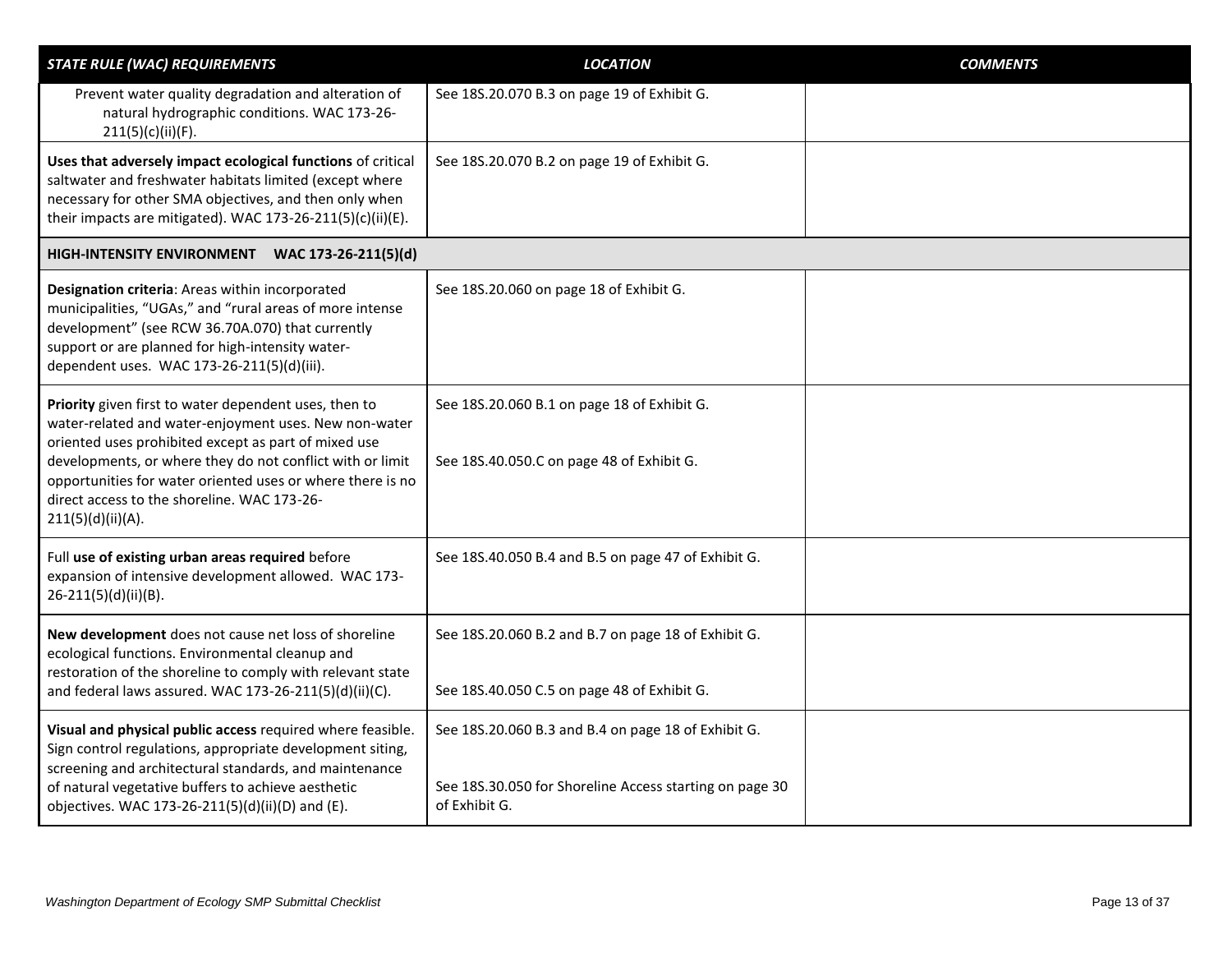<span id="page-13-1"></span><span id="page-13-0"></span>

| <b>STATE RULE (WAC) REQUIREMENTS</b>                                                                                                                                                                                                                                                                                                                                                                                                    | <b>LOCATION</b>                                                                                                                                          | <b>COMMENTS</b> |
|-----------------------------------------------------------------------------------------------------------------------------------------------------------------------------------------------------------------------------------------------------------------------------------------------------------------------------------------------------------------------------------------------------------------------------------------|----------------------------------------------------------------------------------------------------------------------------------------------------------|-----------------|
| <b>URBAN CONSERVANCY ENVIRONMENT</b><br>WAC 173-26-211(5)(e)                                                                                                                                                                                                                                                                                                                                                                            |                                                                                                                                                          |                 |
| Designation criteria: Areas within incorporated<br>municipalities, UGAs, and "rural areas of more intense<br>development" not suitable for water-dependent uses but<br>suitable for water-related or water-enjoyment uses, are<br>flood plains, have potential for ecological restoration,<br>retain ecological functions, or have potential for<br>development that incorporates ecological restoration.<br>WAC 173-26-211(5)(e)(iii). | NA - Pierce County does not utilize the Urban<br>Conservancy Designation. The shoreline area that falls<br>within the Pierce County UGA is very limited. |                 |
| Allowed uses are primarily those that preserve natural<br>character of area, promote preservation of open space,<br>floodplain or sensitive lands, or are appropriate for<br>restoration. WAC 173-26-211(5)(e)(ii)(A).                                                                                                                                                                                                                  | <b>NA</b>                                                                                                                                                |                 |
| Priority given to water oriented uses over non-water<br>oriented uses. For shoreline areas adjacent to<br>commercially navigable waters, water dependent uses<br>given highest priority. WAC 173-26-211(5)(e)(ii)(D).<br>For SMPs that allow mining, see WAC 173-26-241(3)(h).                                                                                                                                                          |                                                                                                                                                          |                 |
| Standards for shoreline stabilization measures, vegetation<br>conservation, water quality, and shoreline modifications<br>that ensure new development does not result in a net loss<br>of shoreline ecological functions or degrade other<br>shoreline values. WAC 173-26-211(5)(e)(ii)(B).                                                                                                                                             | <b>NA</b>                                                                                                                                                |                 |
| Public access and recreation required where feasible and<br>ecological impacts are mitigated. WAC 173-26-<br>$211(5)(e)(ii)(C)$ .                                                                                                                                                                                                                                                                                                       | NА                                                                                                                                                       |                 |
| SHORELINE RESIDENTIAL ENVIRONMENT WAC 173-26-211(5)(f)                                                                                                                                                                                                                                                                                                                                                                                  |                                                                                                                                                          |                 |
| Designation criteria: Areas within incorporated<br>municipalities, UGAs, "rural areas of more intense<br>development", and "master planned resorts" (see RCW<br>36.70A.360) that are predominantly residential<br>development or planned and platted for residential<br>development. WAC 173-26-211(5)(f)(iii).                                                                                                                         | See 18S.20.050 on page 17 of Exhibit G.                                                                                                                  |                 |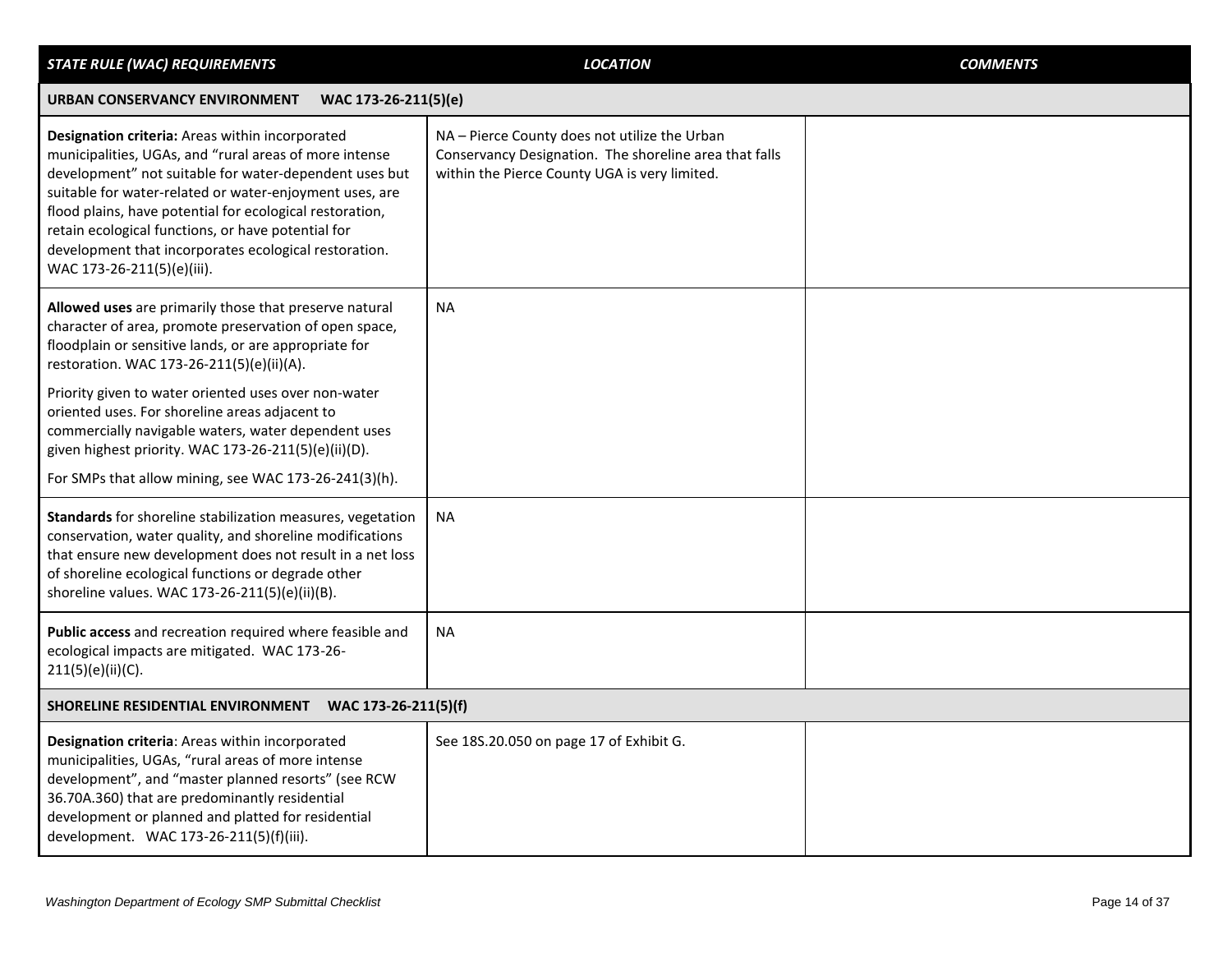<span id="page-14-2"></span><span id="page-14-1"></span><span id="page-14-0"></span>

| <b>STATE RULE (WAC) REQUIREMENTS</b>                                                                                                                                                                                                                                      | <b>LOCATION</b>                                                                                                                                              | <b>COMMENTS</b>                                                                              |
|---------------------------------------------------------------------------------------------------------------------------------------------------------------------------------------------------------------------------------------------------------------------------|--------------------------------------------------------------------------------------------------------------------------------------------------------------|----------------------------------------------------------------------------------------------|
| Standards for density or minimum frontage width,<br>setbacks, buffers, shoreline stabilization, critical areas<br>protection, and water quality protection assure no net<br>loss of ecological function. WAC 173-26-211(5)(f)(ii)(A).                                     | See 18S.20.050 B.1 on page 17 of Exhibit G.<br>See 18S.40.100 starting on page 52 of Exhibit G.<br>See 18S.30.030 for ecological protection and no net loss. |                                                                                              |
| Multifamily and multi-lot residential and recreational<br>developments provide public access and joint use for<br>community recreational facilities. WAC 173-26-211(5)(f)(ii)<br>$(B)$ .                                                                                  | See 18S.30.050 C.1 on page 31 of Exhibit G.<br>See 18S.40.140 C.15 on page 59 of Exhibit G.                                                                  |                                                                                              |
| Access, utilities, and public services required to be<br>available and adequate to serve existing needs and/or<br>planned future development. WAC 173-26-211(5)(f)(ii)(C).                                                                                                | See 18S.20.050 intent statement on page 17 of Exhibit G.                                                                                                     |                                                                                              |
| Commercial development limited to water oriented uses.<br>WAC 173-26-211(5)(f)(ii)(D).                                                                                                                                                                                    | See 18S.20.050 B.4 on page 17 of Exhibit G.<br>See Table 18S.60.030-1 on page 73 of Exhibit G.                                                               |                                                                                              |
| <b>GENERAL POLICIES AND REGULATIONS</b>                                                                                                                                                                                                                                   |                                                                                                                                                              |                                                                                              |
| Moratoria. Under the authority of RCW 90.58.590, local<br>governments may adopt moratoria or other interim<br>official controls lasting up to six months. $\rightarrow$                                                                                                   | These controls may be extended twice. These official<br>controls are not adopted as part of a shoreline master<br>program. $\rightarrow$                     | Public hearings, notice to Ecology, and other requirement<br>are set forth in RCW 90.58.590. |
| <b>ARCHAEOLOGICAL AND HISTORICAL RESOURCES</b>                                                                                                                                                                                                                            | WAC 173-26-221(1)                                                                                                                                            |                                                                                              |
| Developers and property owners required to stop work<br>and notify the local government, state office of<br>archaeology and historic preservation, and affected Indian<br>tribes if archaeological resources are uncovered during<br>excavation. WAC 173-26-221(1)(c)(i). | See 18S.30.020 C.1 on page 20 of Exhibit G.                                                                                                                  |                                                                                              |
| Permits issued in areas documented to contain<br>archaeological resources require site inspection or<br>evaluation by a professional archaeologist in coordination<br>with affected Indian tribes. WAC 173-26-221(1)(c)(ii).                                              | See 18S.30.020 C.2 on page 21 of Exhibit G.                                                                                                                  |                                                                                              |
| <b>CRITICAL AREAS WAC 173-26-221(2)</b>                                                                                                                                                                                                                                   |                                                                                                                                                              |                                                                                              |
| Policies and regulations for critical areas (designated<br>under GMA) located within shorelines of the state that                                                                                                                                                         | See Exhibit D to Ordinance No. 2013-45s4.                                                                                                                    |                                                                                              |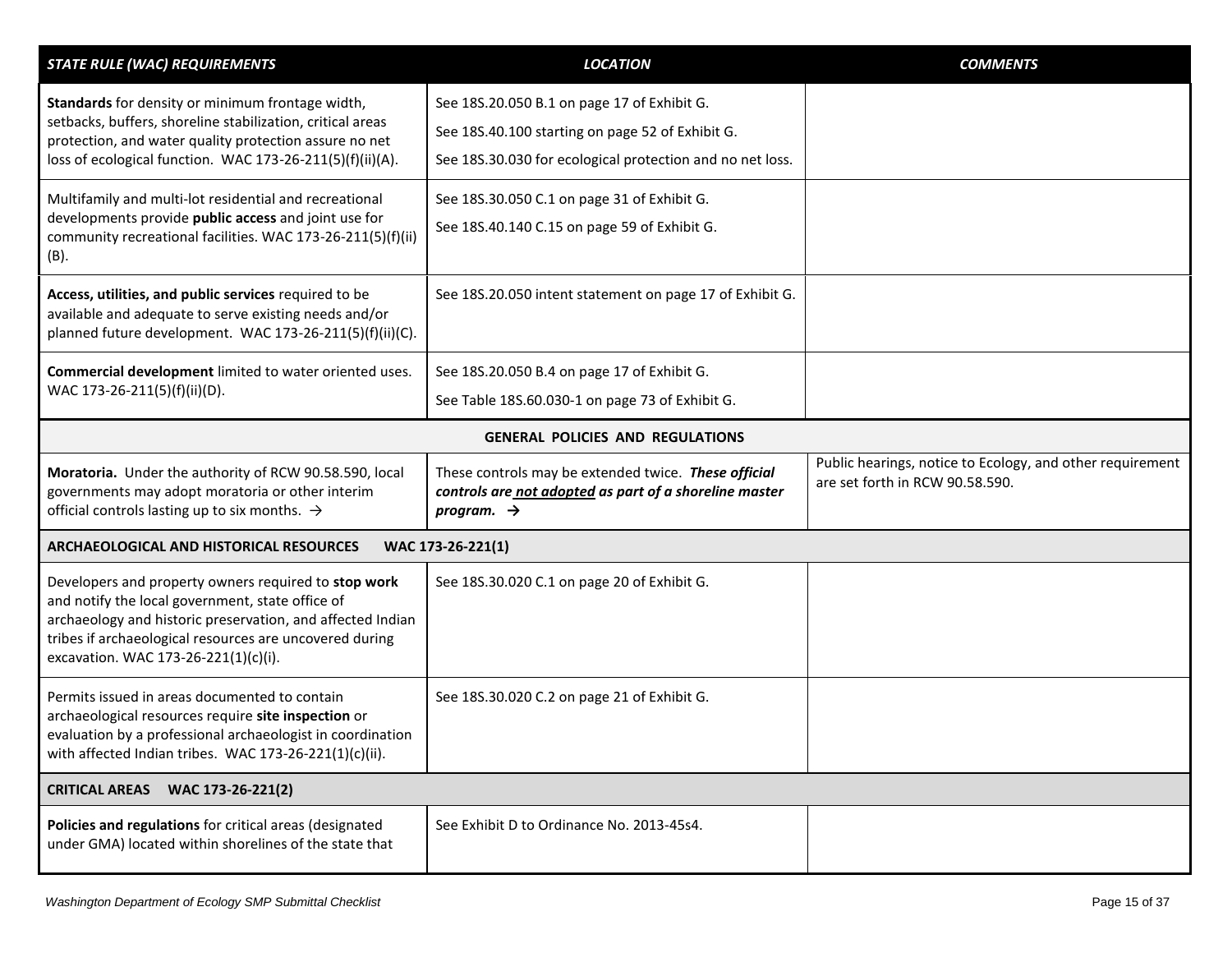<span id="page-15-0"></span>

| <b>STATE RULE (WAC) REQUIREMENTS</b>                                                                                                                                                                                                                                                                                                       | <b>LOCATION</b>                                                                                                 | <b>COMMENTS</b> |
|--------------------------------------------------------------------------------------------------------------------------------------------------------------------------------------------------------------------------------------------------------------------------------------------------------------------------------------------|-----------------------------------------------------------------------------------------------------------------|-----------------|
| Are consistent with SMP guidelines<br>$\bullet$                                                                                                                                                                                                                                                                                            | See 18S.30.030 D. on page 24 of Exhibit G.                                                                      |                 |
| Provide a level of protection equal to critical<br>areas within shorelines that satisfy the no net<br>loss of ecological functions requirement, as<br>provided by the local government's existing<br>critical area regulations adopted pursuant to the<br>GMA for comparable areas other than<br>shorelines. WAC 173-26-221(2)(a) and (c). | See 18S.40.110 for restoration and enhancement starting<br>on page 55 of Exhibit G.                             |                 |
| Planning objectives are for protection and restoration of<br>degraded ecological functions and ecosystem-wide<br>processes. Regulatory provisions protect existing<br>ecological functions and ecosystem-wide processes. WAC<br>173-26-221(2)(b)(iv).                                                                                      |                                                                                                                 |                 |
| Critical area provisions promote human uses and values,<br>such as public access and aesthetic values, provided they<br>do not significantly adversely impact ecological functions.<br>WAC 173-26-221(2)(b)(v).                                                                                                                            |                                                                                                                 |                 |
| If SMP includes optional expansion of jurisdiction: Clear<br>description of the inclusion of any land necessary for<br>buffers of critical areas that occur within shorelines of the<br>state, accurately depicting new SMP jurisdiction<br>consistent with RCW 90.58.030(2)(f)(ii) and WAC 173-26-<br>$221(2)(a)$ .                       | NA. Pierce County did not exercise option to expand<br>SMP jurisdiction. See 18S.10.030 on page 3 of Exhibit G. |                 |
| WETLANDS WAC 173-26-221(2)(c)(i)                                                                                                                                                                                                                                                                                                           |                                                                                                                 |                 |
| Wetlands definition is consistent with WAC 173-22.                                                                                                                                                                                                                                                                                         | See Definition of "wetland" in PCC 18.25.030.                                                                   |                 |
| Provisions requiring wetlands delineation method are<br>consistent with WAC 173-22-035.                                                                                                                                                                                                                                                    | See PCC Title 18E.30.020 A.2.a.                                                                                 |                 |
| Regulations address all uses and activities listed in WAC<br>173-26-221(2)(c)(i)(A) to achieve no net loss of wetland<br>area and functions, including lost time when the<br>restoration does not perform the functions. WAC 173-26-<br>$221(2)(c)(i)(A) + (C).$                                                                           | See PCC Title 18E.20.020 B.                                                                                     |                 |
| Wetlands rating or categorization system is based on<br>rarity, irreplaceability, and/or sensitivity to disturbance of                                                                                                                                                                                                                     | See PCC Title 18E.30.020 D.                                                                                     |                 |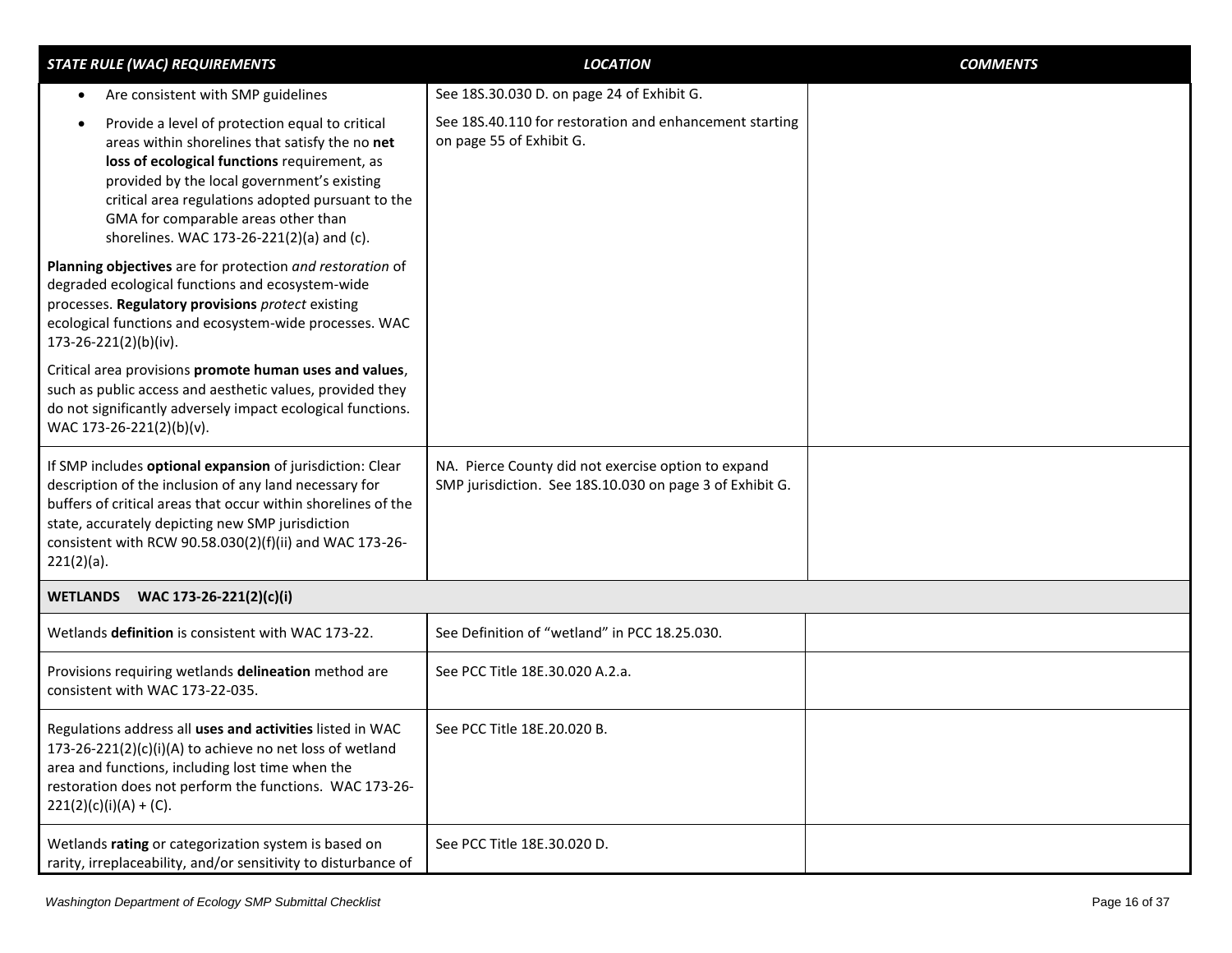<span id="page-16-0"></span>

| <b>STATE RULE (WAC) REQUIREMENTS</b>                                                                                                                                                                                                                                                                                                                                                                                                                                                 | <b>LOCATION</b>                             | <b>COMMENTS</b> |
|--------------------------------------------------------------------------------------------------------------------------------------------------------------------------------------------------------------------------------------------------------------------------------------------------------------------------------------------------------------------------------------------------------------------------------------------------------------------------------------|---------------------------------------------|-----------------|
| a wetland and the functions the wetland provides. Use<br>Ecology Rating System or regionally specific, scientifically<br>based method. WAC 173-26-221(2)(c)(i)(B)]                                                                                                                                                                                                                                                                                                                   |                                             |                 |
| Wetland Buffer requirements are adequate to ensure<br>wetland functions are protected and maintained in the<br>long-term, taking into account ecological functions of the<br>wetland, characteristics of the buffer, and potential<br>impacts associated with adjacent land uses. WAC 173-26-<br>221(2)(c)(i)(B). Wetland buffer widths assume a naturally<br>vegetated state; wider buffers or a revegetation plan may<br>be needed if buffer is unvegetated or sparsely vegetated. | See PCC Title 18E.30.060.                   |                 |
| Wetland mitigation requirements are consistent with<br>WAC 173-26-201(2)(e) and are based on the wetland<br>rating or other scientifically valid means demonstrating<br>replacement of all functions lost (hydrologic, habitat, and<br>water quality). WAC 173-26-221(2)(c)(i)(E) and (F).                                                                                                                                                                                           | See PCC Title 18E.30.050.                   |                 |
| Compensatory mitigation allowed only after mitigation<br>sequencing is applied and higher priority means of<br>mitigation are determined to be infeasible.                                                                                                                                                                                                                                                                                                                           | See PCC Title 18E.30.050.                   |                 |
| Compensatory mitigation requirements include (I)<br>replacement ratios; (II) Performance standards for<br>evaluating success; (III) long-term monitoring and<br>reporting procedures; and (IV) long-term protection and<br>management of compensatory mitigation sites. WAC 173-<br>26-221(2)(c)(i)(F).                                                                                                                                                                              |                                             |                 |
| Compensatory mitigation requirements are consistent<br>with preference for "in-kind and nearby" replacement,<br>and include requirement for watershed plan if off-site<br>mitigation is proposed. WAC 173-173-26-201(2)(e)(B).                                                                                                                                                                                                                                                       |                                             |                 |
| GEOLOGICALLY HAZARDOUS AREAS  WAC 173-26-221(2)(c)(ii)                                                                                                                                                                                                                                                                                                                                                                                                                               |                                             |                 |
| Prohibition of new development and creation of new lots<br>that would:                                                                                                                                                                                                                                                                                                                                                                                                               | See 18S.30.070 B.5 on page 35 of Exhibit G. |                 |
| Cause foreseeable risk from geological conditions<br>during the life of the development. WAC 173-26-<br>221(2)(c)(ii)(B);                                                                                                                                                                                                                                                                                                                                                            | See 18S.40.100 B.5 on page 53 of Exhibit G. |                 |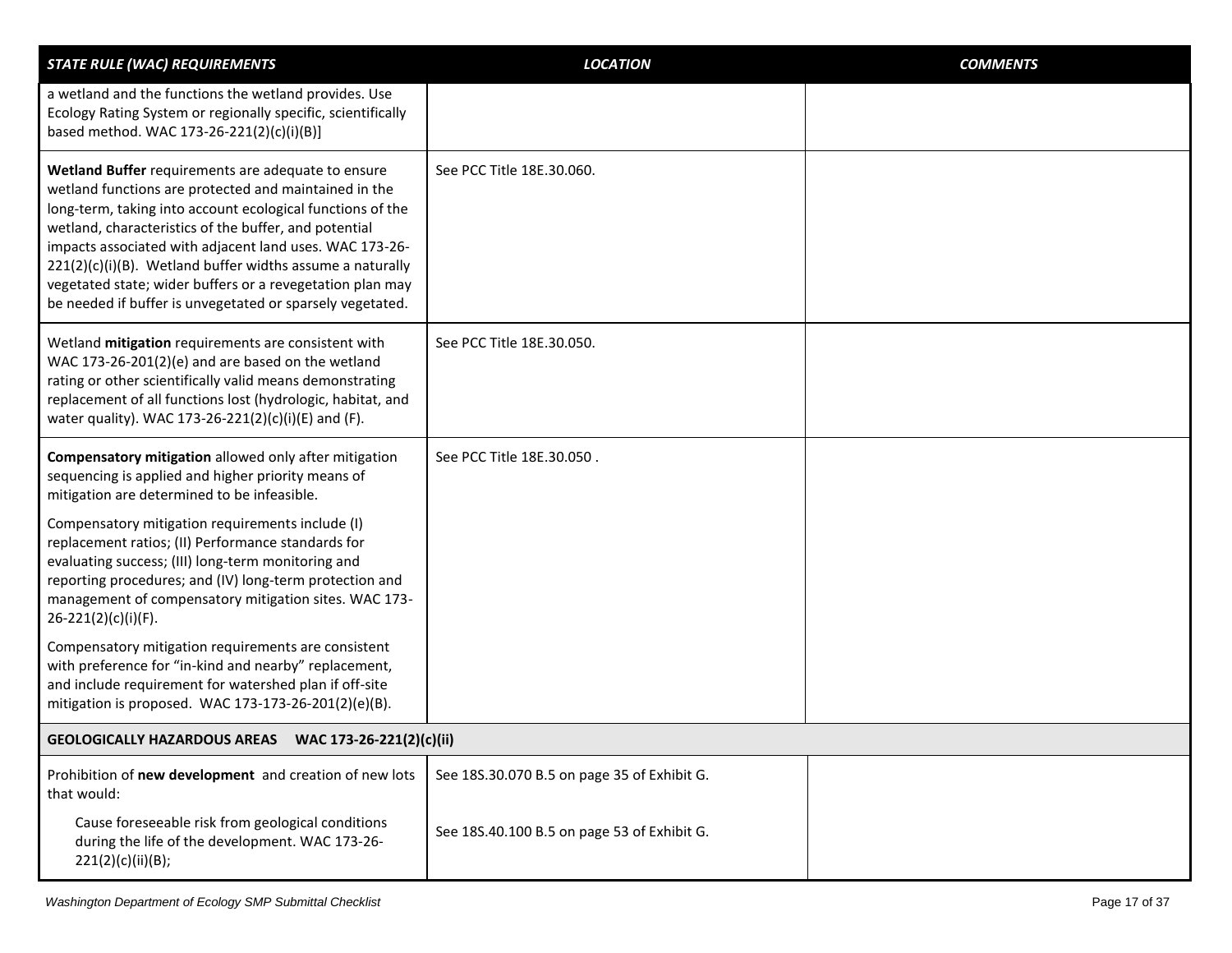<span id="page-17-1"></span><span id="page-17-0"></span>

| <b>STATE RULE (WAC) REQUIREMENTS</b>                                                                                                                                                                                                                                                                                                                                                                                                                                                                                                                                                                                                                                                                  | <b>LOCATION</b>                                                                                                                                 | <b>COMMENTS</b> |
|-------------------------------------------------------------------------------------------------------------------------------------------------------------------------------------------------------------------------------------------------------------------------------------------------------------------------------------------------------------------------------------------------------------------------------------------------------------------------------------------------------------------------------------------------------------------------------------------------------------------------------------------------------------------------------------------------------|-------------------------------------------------------------------------------------------------------------------------------------------------|-----------------|
| Require structural shoreline stabilization over the life<br>of the development. (Exceptions allowed where<br>stabilization needed to protect allowed uses where no<br>alternative locations are available and no net loss of<br>ecological functions will result.) WAC 173-26-                                                                                                                                                                                                                                                                                                                                                                                                                        | See 18S.30.070 B.9 on page 35 of Exhibit G.<br>See 18S.40.100 D.1 on page 54 of Exhibit G.                                                      |                 |
| 221(2)(c)(ii)(C).                                                                                                                                                                                                                                                                                                                                                                                                                                                                                                                                                                                                                                                                                     |                                                                                                                                                 |                 |
| New stabilization structures for existing primary<br>residential structures allowed only where no alternatives<br>(including relocation or reconstruction of existing                                                                                                                                                                                                                                                                                                                                                                                                                                                                                                                                 | See 18S.30.070 C.1 on page 35 of Exhibit G.                                                                                                     |                 |
| structures), are feasible, and less expensive than the<br>proposed stabilization measure, and then only if no net<br>loss of ecological functions will result. WAC 173-26-<br>221(2)(c)(ii)(D).                                                                                                                                                                                                                                                                                                                                                                                                                                                                                                       | See 18S.30.070 B.9 on page 35 of Exhibit G.                                                                                                     |                 |
| CRITICAL SALTWATER HABITATS WAC 173-26-221(2)(c)(iii)                                                                                                                                                                                                                                                                                                                                                                                                                                                                                                                                                                                                                                                 |                                                                                                                                                 |                 |
| Prohibit new docks, bulkheads, bridges, fill, floats, jetties,<br>utility crossings and other structures in or over critical<br>saltwater habitats, except where:<br>Public need is clearly demonstrated;<br>Avoidance of impacts is not feasible or would result in<br>unreasonable cost;<br>The project include appropriate mitigation; and<br>The project is consistent with resource protection and<br>species recovery.<br>Private, non-commercial docks for individual residential or<br>community use allowed if it is infeasible to avoid<br>impacts by alternative alignment or location and the<br>project results in no net loss of ecological functions.<br>WAC 173-26-221(2)(c)(iii)(C). | See Table 18S.30.030-1 on page 23 of Exhibit G.<br>See 18E.40.040 D on page 27 of Exhibit D.<br>See Table 18E.40.050-1 on page 28 of Exhibit D. |                 |
| Where inventory of critical saltwater habitat has not been<br>done, all over water and near-shore developments in<br>marine and estuarine waters require habitat assessment<br>of site and adjacent beach sections. WAC 173-26-<br>221(2)(c)(iii)(C)                                                                                                                                                                                                                                                                                                                                                                                                                                                  | See 18E.40.020 D.20 on page 14 of Exhibit D.<br>See 18E.40.030 on page 15 of Exhibit D.                                                         |                 |
| <b>CRITICAL FRESHWATER HABITATS</b><br>WAC 173-26-221(2)(c)(iv)                                                                                                                                                                                                                                                                                                                                                                                                                                                                                                                                                                                                                                       |                                                                                                                                                 |                 |
| Requirements that ensure new development within<br>stream channel, channel migration zone, wetlands,                                                                                                                                                                                                                                                                                                                                                                                                                                                                                                                                                                                                  | See 18E.40.020 D on page 13 of Exhibit D.                                                                                                       |                 |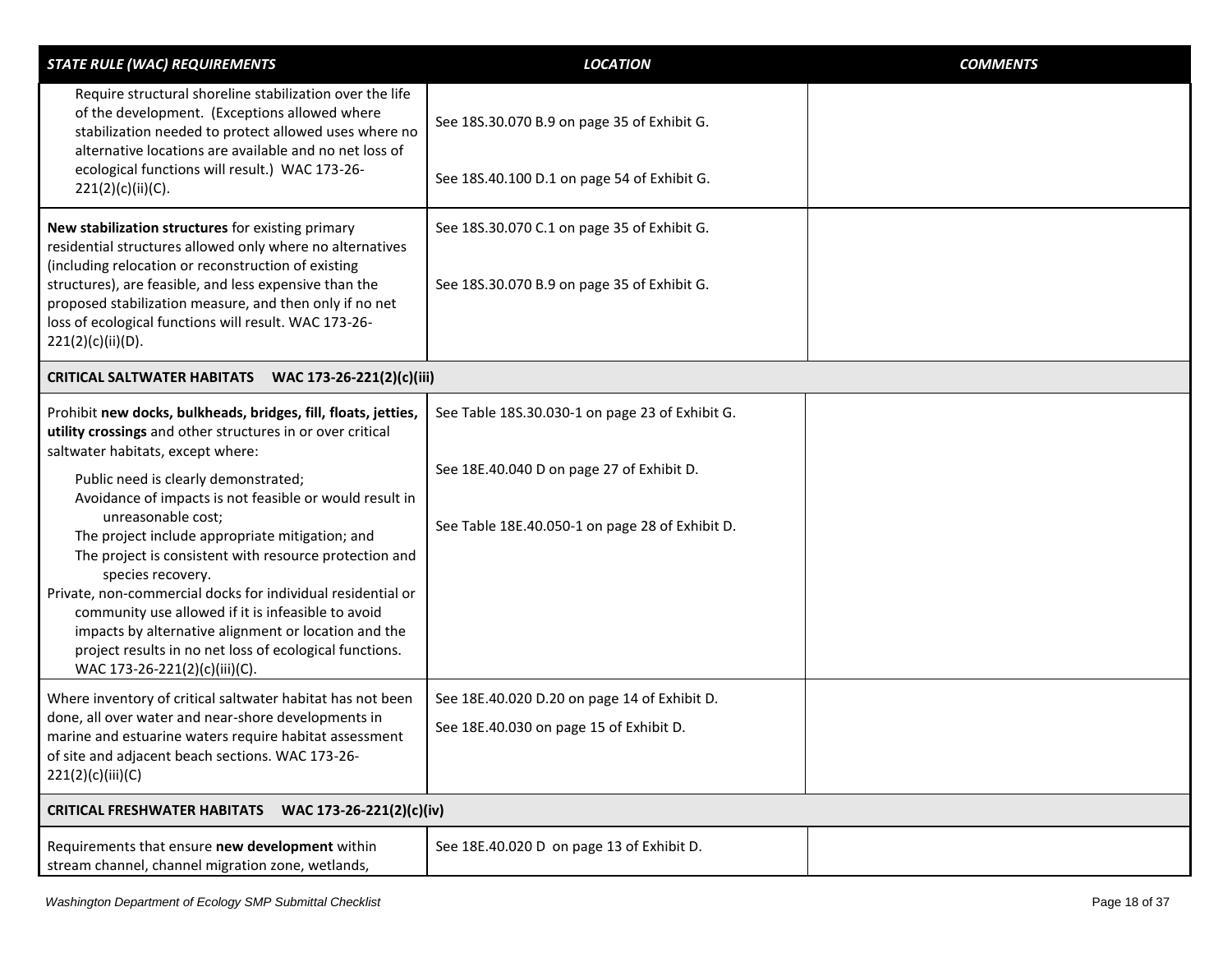<span id="page-18-1"></span><span id="page-18-0"></span>

| <b>STATE RULE (WAC) REQUIREMENTS</b>                                                                                                                                                                                                                                                                          | <b>LOCATION</b>                                                            | <b>COMMENTS</b> |
|---------------------------------------------------------------------------------------------------------------------------------------------------------------------------------------------------------------------------------------------------------------------------------------------------------------|----------------------------------------------------------------------------|-----------------|
| floodplain, hyporheic zone, does not cause a net loss of<br>ecological functions. WAC 173-26-221(2)(c)(iv)(C)(I) and<br>WAC 173-26-221(2)(c)(iv)(B)(II).                                                                                                                                                      | See 18E.40.060 G on page 35 of Exhibit D.                                  |                 |
| Authorization of appropriate restoration projects is<br>facilitated. WAC 173-26-221(2)(c)(iv)(C)(III).                                                                                                                                                                                                        | See 18S.40.110 on page 55 of Exhibit G.                                    |                 |
| Regulations protect hydrologic connections between<br>water bodies, water courses, and associated wetlands.<br>WAC 173-26-221(2)(c)(iv)(C)(IV).                                                                                                                                                               | See Pierce County Code, Chapters 18E.30, Chapter<br>18E.40.020 and 18E.70. |                 |
| FLOOD HAZARD REDUCTION WAC 173-26-221(3)                                                                                                                                                                                                                                                                      |                                                                            |                 |
| New development within the channel migration zone or                                                                                                                                                                                                                                                          | See Chapter 18E.70.                                                        |                 |
| floodway limited to uses and activities listed in WAC 173-<br>$26-221(3)(b)$ and $(3)(c)(i)$ .                                                                                                                                                                                                                | See 18S.40.060 starting on page 48 of Exhibit G.                           |                 |
| New structural flood hazard reduction measures allowed<br>only:                                                                                                                                                                                                                                               | See 18S.40.060 B.7 and B.8 on page 49 of Exhibit G.                        |                 |
| Where demonstrated to be necessary, and when non-<br>structural methods are infeasible and mitigation<br>is accomplished;<br>Landward of associated wetlands and buffer areas<br>except where no alternative exists as<br>documented in a geotechnical analysis. WAC<br>173-26-221(3)(c)(ii) & (iii).         |                                                                            |                 |
| New publicly funded dikes or levees required to dedicate                                                                                                                                                                                                                                                      | See 18S.30.050 B.6 and B.7 on page 31 of Exhibit G.                        |                 |
| and improve public access (see exceptions). WAC 173-26-<br>221(3)(c)(iv).                                                                                                                                                                                                                                     | See 18S.30.050 D.2 and D.3 on page 32.                                     |                 |
| Removal of gravel for flood control allowed only if<br>biological and geomorphological study demonstrates a<br>long-term benefit to flood hazard reduction, no net loss of<br>ecological functions, and extraction is part of a<br>comprehensive flood management solution. WAC 173-<br>$26 - 221(3)(c)(v)$ . | See 18S.40.060 C.2 and C.3 starting on page 49 of Exhibit<br>G.            |                 |
| <b>PUBLIC ACCESS WAC 173-26-221(4)</b>                                                                                                                                                                                                                                                                        |                                                                            |                 |
| Applicability: Public access includes the ability of the<br>general public to reach, touch, and enjoy the water's                                                                                                                                                                                             | See 18S.30.050 on page 30 of Exhibit G.                                    |                 |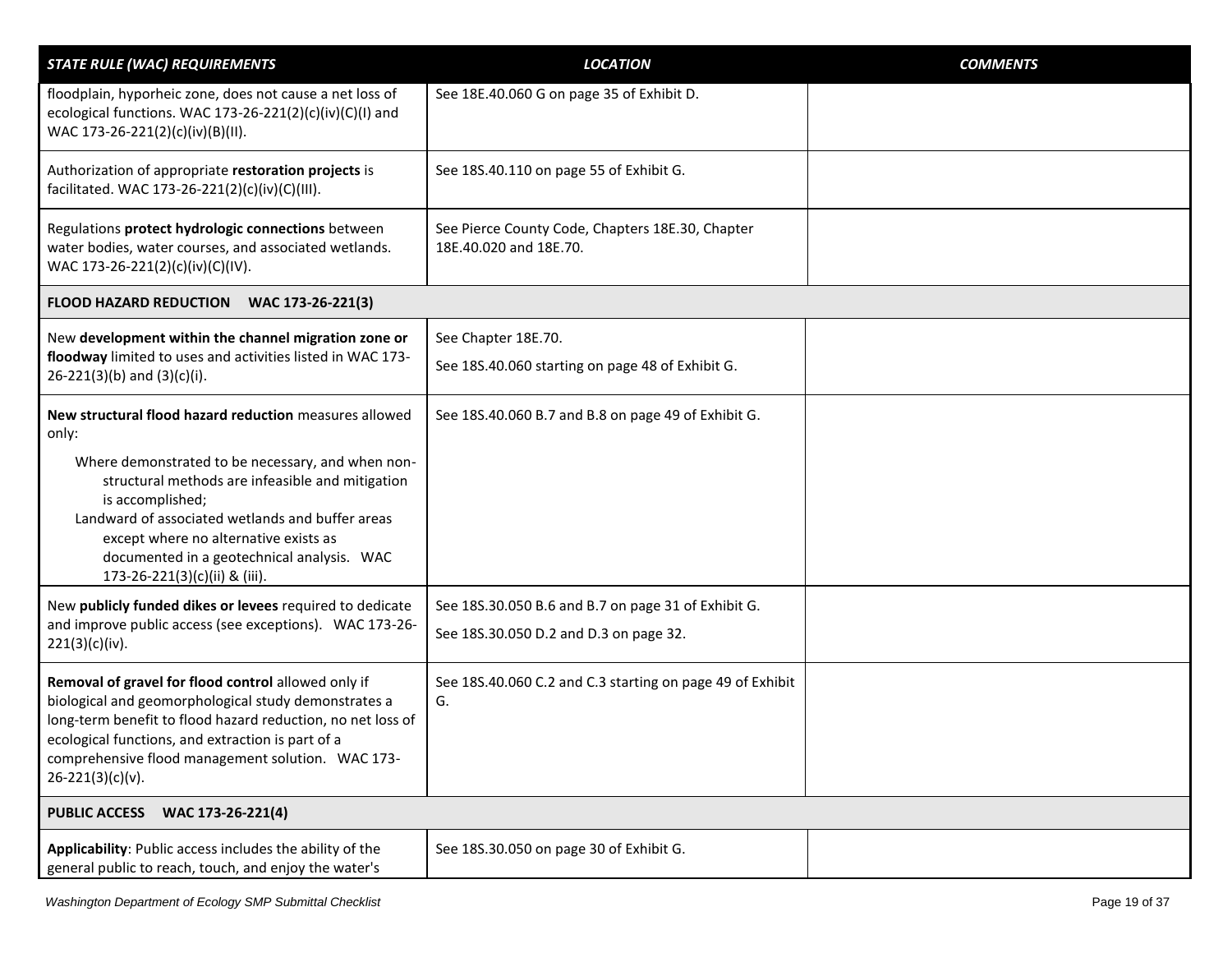<span id="page-19-0"></span>

| <b>STATE RULE (WAC) REQUIREMENTS</b>                                                                                                                                                                                                                                                                          | <b>LOCATION</b>                                                                                                                                       | <b>COMMENTS</b> |
|---------------------------------------------------------------------------------------------------------------------------------------------------------------------------------------------------------------------------------------------------------------------------------------------------------------|-------------------------------------------------------------------------------------------------------------------------------------------------------|-----------------|
| edge, to travel on the waters of the state, and to view the<br>water and the shoreline from adjacent locations. WAC<br>173-26-221(4)(d)(i). For S of SWS the SMP should identify<br>and evaluate all publicly owned shoreline parcels and their<br>suitability for public access.                             |                                                                                                                                                       |                 |
| Policies and regulations protect and enhance both<br>physical and visual access. WAC 173-26-221(4)(d)(i).                                                                                                                                                                                                     | See 18S.30.050 B.3 and B.9 on page 31 of Exhibit G.                                                                                                   |                 |
| Public entities are required to incorporate public access<br>measures as part of each development project, unless<br>access is incompatible with safety, security, or<br>environmental protection. WAC 173-26-221(4)(d)(ii).                                                                                  | See 18S.30.050 A.1 on page 30 of Exhibit G.<br>See 18S.30.050 B.6 and B.7 on page 31 of Exhibit G.                                                    |                 |
| Provide standards for the dedication and improvement of<br>public access in developments for water-enjoyment,<br>water-related, and nonwater-dependent uses and for the<br>subdivision of land into more than four parcels. In these<br>cases, public access should be required [with certain<br>exceptions]. | See 18S.30.050 A.2-4 on page 30 of Exhibit G.<br>See 18S.30.050 C.1 on page 31 of Exhibit G.<br>See 18S.30.050 D.1 on page 31 of Exhibit G.           |                 |
| Maximum height limits, setbacks, and view corridors<br>minimize impacts to existing views from public property or<br>substantial numbers of residences. WAC 173-26-<br>221(4)(d)(iv); RCW 90.58.320.                                                                                                          | See 18S.30.060 starting on page 33 of Exhibit G.                                                                                                      |                 |
| <b>VEGETATION CONSERVATION (CLEARING AND GRADING)</b>                                                                                                                                                                                                                                                         | WAC 173-26-221(5)                                                                                                                                     |                 |
| Vegetation standards implement the principles in WAC<br>173-26-221(5)(b). Methods to do this may include setback<br>or buffer requirements, clearing and grading standards,<br>regulatory incentives, environment designation standards,<br>or other master program provisions. WAC 173-26-<br>$221(5)(c)$ .  | See Table 18S.30.030-1 on page 23 of Exhibit G.<br>See 18S.30.030 E. starting on page 24 of Exhibit G.<br>See 18S.30.030 G.1 on page 27 of Exhibit G. |                 |
| Selective pruning of trees for safety and view protection is<br>allowed and removal of noxious weeds is authorized. WAC<br>173-26-221(5)(c).                                                                                                                                                                  | See 18S.30.030 G.3 on page 28 of Exhibit G.                                                                                                           |                 |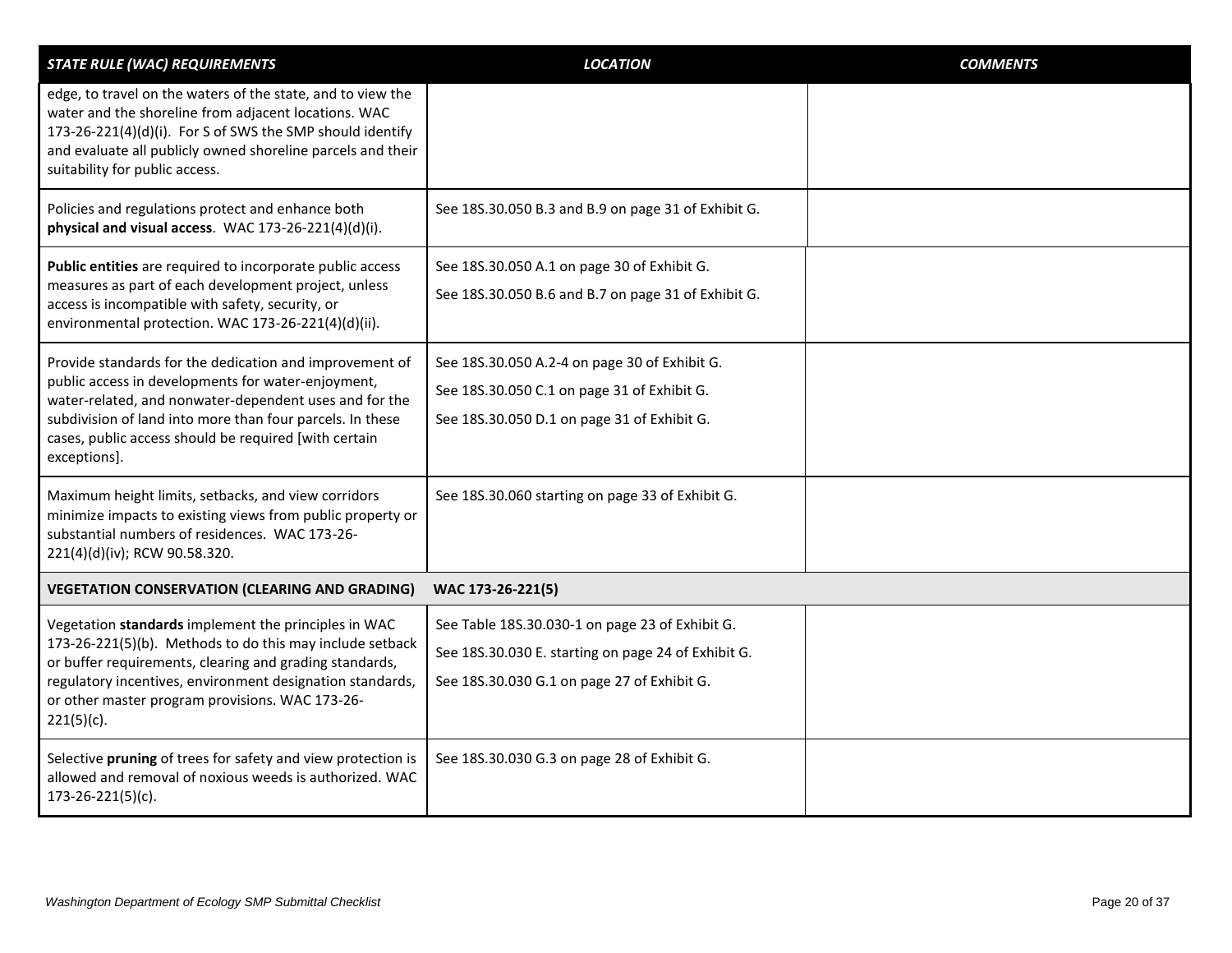<span id="page-20-2"></span><span id="page-20-1"></span><span id="page-20-0"></span>

| <b>STATE RULE (WAC) REQUIREMENTS</b>                                                                                                                                                                                                                                                                                                                                                                                                                                                                                                                                                                                                                                                                                                                                                                                                                                                                                                                                          | <b>LOCATION</b>                                                                                           | <b>COMMENTS</b> |
|-------------------------------------------------------------------------------------------------------------------------------------------------------------------------------------------------------------------------------------------------------------------------------------------------------------------------------------------------------------------------------------------------------------------------------------------------------------------------------------------------------------------------------------------------------------------------------------------------------------------------------------------------------------------------------------------------------------------------------------------------------------------------------------------------------------------------------------------------------------------------------------------------------------------------------------------------------------------------------|-----------------------------------------------------------------------------------------------------------|-----------------|
| <b>WATER QUALITY WAC 173-26-221(6)</b>                                                                                                                                                                                                                                                                                                                                                                                                                                                                                                                                                                                                                                                                                                                                                                                                                                                                                                                                        |                                                                                                           |                 |
| Provisions protect against adverse impacts to water<br>quality and storm water quantity and ensure mutual<br>consistency between SMP and other regulations<br>addressing water quality. WAC 173-26-221(6).                                                                                                                                                                                                                                                                                                                                                                                                                                                                                                                                                                                                                                                                                                                                                                    | See 18S.30.100 C. on page 40 of Exhibit G.                                                                |                 |
| <b>SHORELINE MODIFICATIONS</b>                                                                                                                                                                                                                                                                                                                                                                                                                                                                                                                                                                                                                                                                                                                                                                                                                                                                                                                                                |                                                                                                           |                 |
| SMP: (a) allows structural shoreline modifications only<br>where demonstrated to be necessary to support or<br>protect an allowed primary structure or a legally existing<br>shoreline use that is in danger of loss or substantial<br>damage or are necessary for mitigation or enhancement;<br>(b) limits shoreline modifications in number and extent;<br>(c) allows only shoreline modifications that are<br>appropriate to the specific type of shoreline and<br>environmental conditions for which they are proposed;<br>(d) gives preference to those types of shoreline<br>modifications that have a lesser impact on ecological<br>functions. Policies promote "soft" over "hard" shoreline<br>modification measures<br>(f) incorporates all feasible measures to protect ecological<br>shoreline functions and ecosystem-wide processes as<br>modifications occur;<br>(g) requires mitigation sequencing.<br>WAC 173-26-231(2); WAC 173-26-231(3)(a)(ii) and (iii); | See 18S.30.080 B. on page 37 of Exhibit G.                                                                |                 |
| SHORELINE STABILIZATION WAC 173-26-231(3)(a)                                                                                                                                                                                                                                                                                                                                                                                                                                                                                                                                                                                                                                                                                                                                                                                                                                                                                                                                  |                                                                                                           |                 |
| Definition: structural and nonstructural methods to<br>address erosion impacts to property and dwellings,<br>businesses, or structures caused by natural processes,<br>such as current, flood, tides, wind, or wave action. WAC<br>173-26-231(3)(a)(i).                                                                                                                                                                                                                                                                                                                                                                                                                                                                                                                                                                                                                                                                                                                       | See Definition in Appendix A on page 87 of Exhibit G.<br>See 18S.30.070 starting on page 35 of Exhibit G. |                 |
| Definition of new stabilization measures include<br>enlargement of existing structures. WAC 173-26-<br>231(3)(a)(iii)(C), last bullet; WAC 173-26-231(3)(a)(iii)(B)(I),<br>5 <sup>th</sup> bullet).                                                                                                                                                                                                                                                                                                                                                                                                                                                                                                                                                                                                                                                                                                                                                                           |                                                                                                           |                 |
| Standards setting forth circumstances under which                                                                                                                                                                                                                                                                                                                                                                                                                                                                                                                                                                                                                                                                                                                                                                                                                                                                                                                             | See 18S.30.070 B. on page 35 of Exhibit G.                                                                |                 |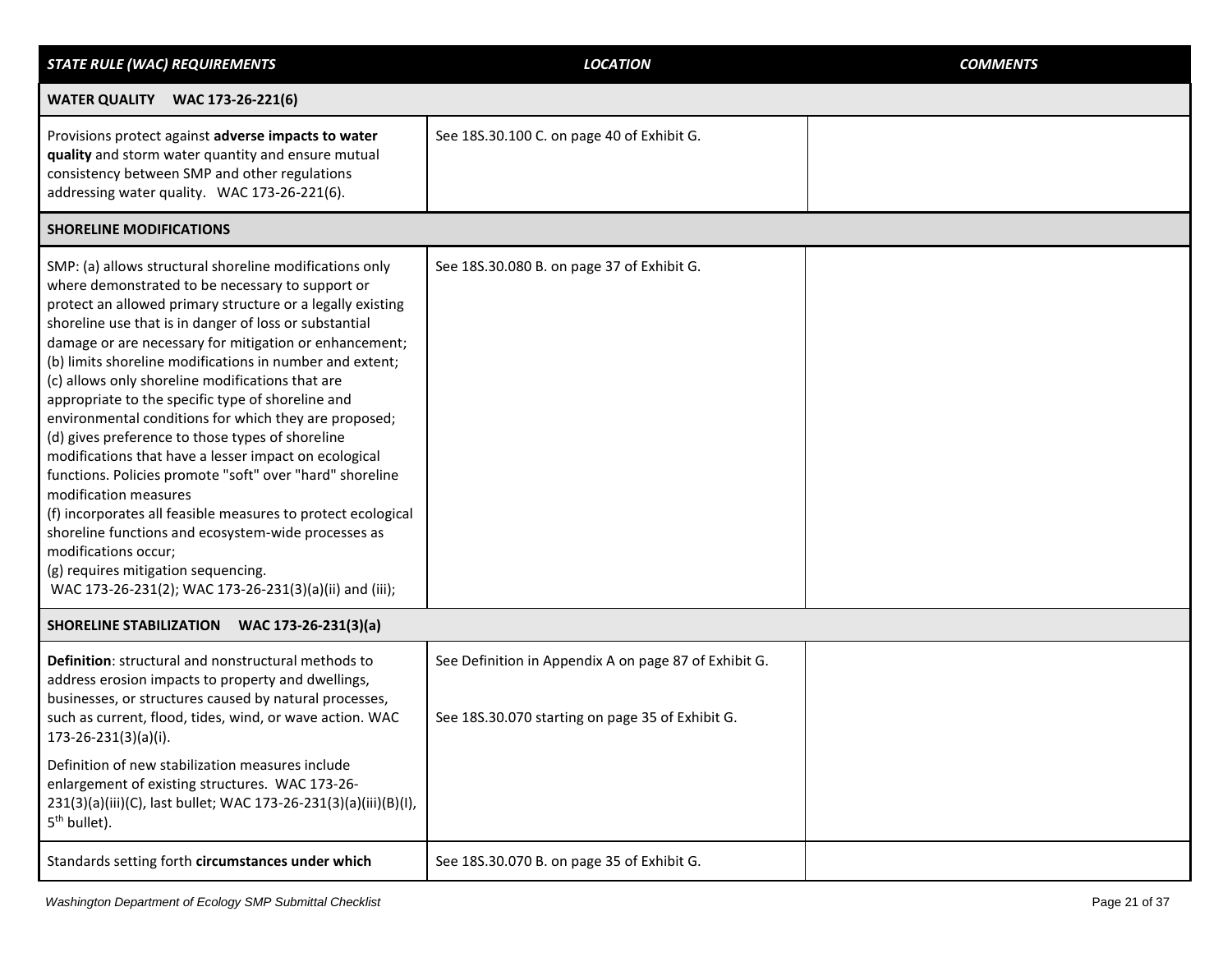| <b>STATE RULE (WAC) REQUIREMENTS</b>                                                                                                                                                                                                                                                                                                                                                                                                              | <b>LOCATION</b>                                                                             | <b>COMMENTS</b> |
|---------------------------------------------------------------------------------------------------------------------------------------------------------------------------------------------------------------------------------------------------------------------------------------------------------------------------------------------------------------------------------------------------------------------------------------------------|---------------------------------------------------------------------------------------------|-----------------|
| shoreline alteration is permitted, and for the design and<br>type of protective measures and devices. WAC 173-26-<br>$231(3)(a)(ii)$ .                                                                                                                                                                                                                                                                                                            |                                                                                             |                 |
| New development (including newly created parcels)<br>required to be designed and located to prevent the need<br>for future shoreline stabilization, based upon geotechnical<br>analysis.                                                                                                                                                                                                                                                          | See 18S.30.070 B.5 and B.6 on page 35 of Exhibit G.                                         |                 |
| New development on steep slopes and bluffs required to<br>be set back to prevent need for future shoreline<br>stabilization during life of the project, based upon<br>geotechnical analysis.                                                                                                                                                                                                                                                      | See Pierce County Code Chapter 18E.110.                                                     |                 |
| New development that would require shoreline<br>stabilization which causes significant impacts to adjacent<br>or down-current properties and shoreline areas is<br>prohibited. WAC 173-26-231(3)(a)(iii)(A).                                                                                                                                                                                                                                      | See 18S.30.070 C.10 - C.12 on page 36 of Exhibit G.                                         |                 |
| New structural stabilization measures are not allowed<br>except when necessity is demonstrated. Specific<br>requirements for how to demonstrate need are<br>established for:<br>(I) existing primary structures;<br>(II) new non-water-dependent development including<br>single family residences;<br>(III) water-dependent development; and<br>(IV) ecological restoration/toxic clean-up remediation<br>projects. WAC 173-26-231(3)(a)(iii)(B) | See 18S.30.070 B.1 on page 35 of Exhibit G.<br>See 18S.30.070 C.7 on page 36 of Exhibit G.  |                 |
| Replacement of existing stabilization structures is based<br>on demonstrated need. Waterward encroachment of<br>replacement structure is allowed only for residences<br>occupied prior to January 1, 1992, Or for soft shoreline<br>stabilization measures that provide restoration of<br>ecological functions. WAC 173-26-231(3)(a)(iii)(C).                                                                                                     | See 18S.30.070 C.14 on page 36 of Exhibit G.                                                |                 |
| Geotechnical reports prepared to demonstrate need<br>include estimates of rate of erosion and urgency (damage<br>within 3 years) and evaluate alternative solutions. WAC<br>173-26-231(3)(a)(iii)(D).                                                                                                                                                                                                                                             | See 18S.30.070 C.7 on page 36 of Exhibit G.<br>See 18S.30.070 C.16 on page 36 of Exhibit G. |                 |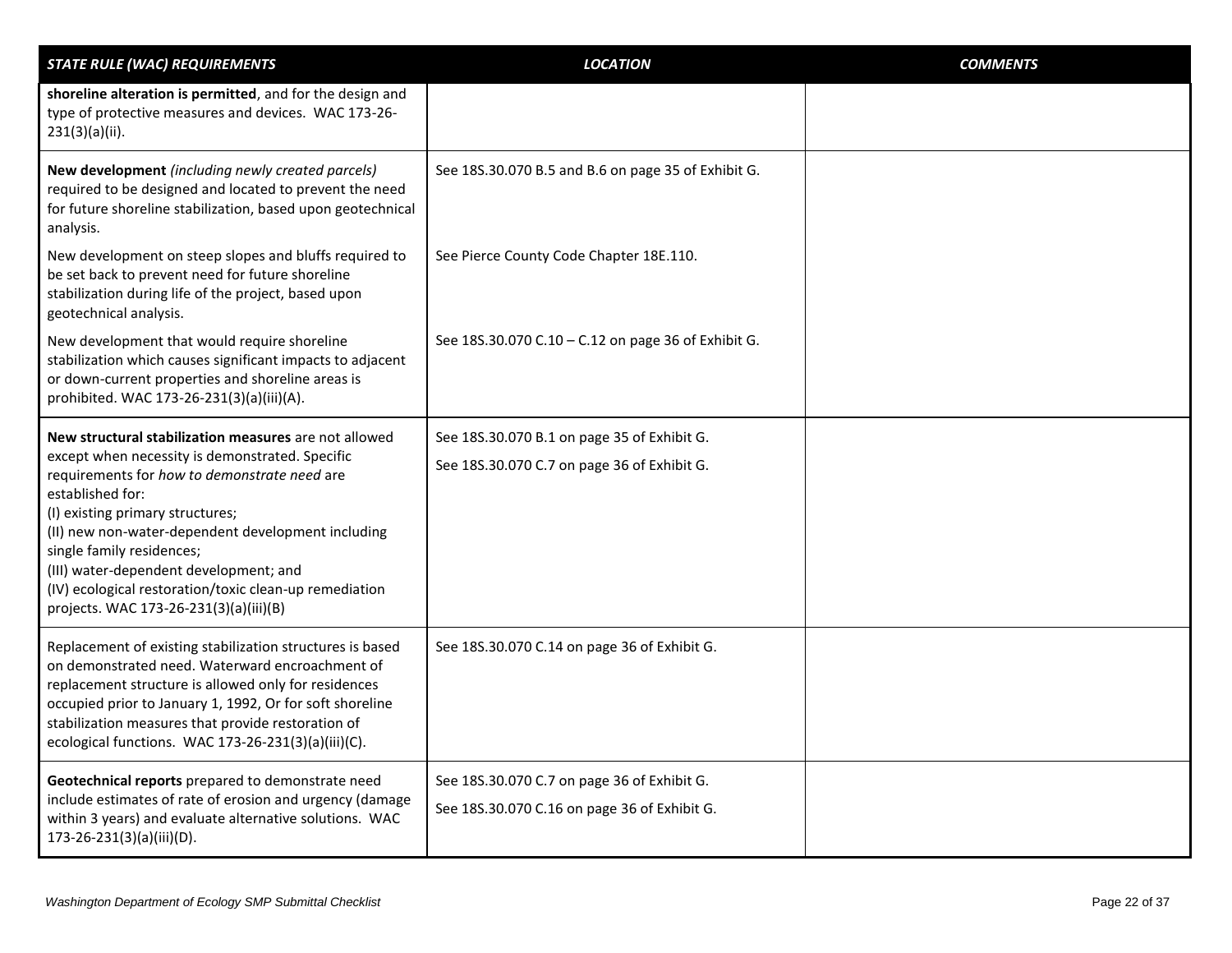<span id="page-22-0"></span>

| <b>STATE RULE (WAC) REQUIREMENTS</b>                                                                                                                                                                                                                                                                                                                                                                                                                                              | <b>LOCATION</b>                                                                                        | <b>COMMENTS</b> |
|-----------------------------------------------------------------------------------------------------------------------------------------------------------------------------------------------------------------------------------------------------------------------------------------------------------------------------------------------------------------------------------------------------------------------------------------------------------------------------------|--------------------------------------------------------------------------------------------------------|-----------------|
| Shoreline stabilization structures are limited to the<br>minimum size necessary. WAC 173-26-231(3)(a)(iii)(E).                                                                                                                                                                                                                                                                                                                                                                    | See 18S.30.070 C.9 on page 36 of Exhibit G.                                                            |                 |
| Public access required as part of publicly financed<br>shoreline erosion control measures. WAC 173-26-<br>231(3)(a)(iii)(E).                                                                                                                                                                                                                                                                                                                                                      | See 18S.30.050 B.6 on page 31 of Exhibit G.                                                            |                 |
| Impacts to sediment transport required to be avoided or                                                                                                                                                                                                                                                                                                                                                                                                                           | See 18S.30.040 C.6 on page 30 of Exhibit G.                                                            |                 |
| minimized. WAC 173-26-231(3)(a)(iii)(E).                                                                                                                                                                                                                                                                                                                                                                                                                                          | See Pierce County Code, Chapter 18E.110.                                                               |                 |
| PIERS AND DOCKS WAC 173-26-231(3)(b)                                                                                                                                                                                                                                                                                                                                                                                                                                              |                                                                                                        |                 |
| New piers and docks:                                                                                                                                                                                                                                                                                                                                                                                                                                                              | See 18S.40.140 C.1 on page on page 59 of Exhibit G.                                                    |                 |
| Allowed only for water-dependent uses or public<br>access<br>Restricted to the minimum size necessary to serve a<br>proposed water-dependent use.<br>Permitted only when specific need is demonstrated<br>(except for docks accessory to single-family<br>residences).<br>Note: Docks associated with single family residences are<br>defined as water dependent uses provided they are<br>designed and intended as a facility for access to<br>watercraft. WAC 173-26-231(3)(b). |                                                                                                        |                 |
| When permitted, new residential development of more<br>than two dwellings is required to provide joint use or<br>community docks, rather than individual docks. WAC 173-<br>$26 - 231(3)(b)$                                                                                                                                                                                                                                                                                      | See 18S.40.140 C.15 on page 60 of Exhibit G.                                                           |                 |
| Design, construction & placement of piers, docks,<br>mooring buoys, boat lifts, boat ramps, marine railways,<br>and float plane facilities are required to avoid, minimize<br>and mitigate for impacts to ecological processes and<br>functions and be constructed of approved materials. WAC<br>173-26-231(3)(b).                                                                                                                                                                | See 18S.40.140 C. starting on page 59 of Exhibit G.<br>See Table 18S.30.030-1 on page 23 of Exhibit G. |                 |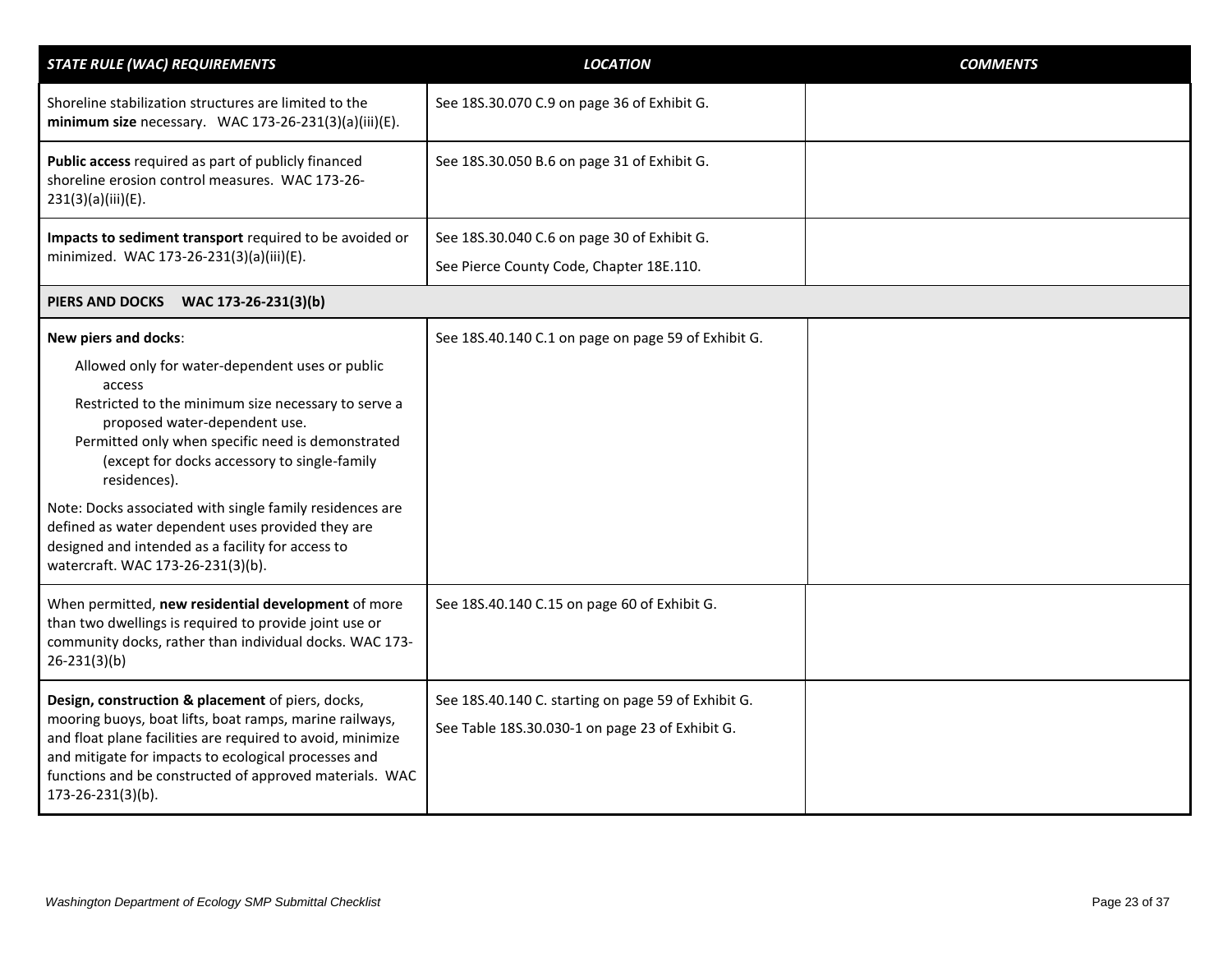<span id="page-23-1"></span><span id="page-23-0"></span>

| <b>STATE RULE (WAC) REQUIREMENTS</b>                                                                                                                                                                                                                                                                                                                                                                                                                                                                                                                              | <b>LOCATION</b>                                                                            | <b>COMMENTS</b> |
|-------------------------------------------------------------------------------------------------------------------------------------------------------------------------------------------------------------------------------------------------------------------------------------------------------------------------------------------------------------------------------------------------------------------------------------------------------------------------------------------------------------------------------------------------------------------|--------------------------------------------------------------------------------------------|-----------------|
| WAC 173-26-231(3)(c)<br><b>FILL</b>                                                                                                                                                                                                                                                                                                                                                                                                                                                                                                                               |                                                                                            |                 |
| Definition of "fill" consistent with WAC 173-26-020(14).                                                                                                                                                                                                                                                                                                                                                                                                                                                                                                          | See 18S.70 - Appendix A on page 84.                                                        |                 |
| Location, design, and construction of all fills protect<br>ecological processes and functions, including channel<br>migration. WAC 173-26-231(3)(c).                                                                                                                                                                                                                                                                                                                                                                                                              | See 18S.30.040 B. on page 29 of Exhibit G.                                                 |                 |
| Fill waterward of the OHWM allowed only by shoreline<br>conditional use permit, for:                                                                                                                                                                                                                                                                                                                                                                                                                                                                              | See 18S.30.040 C.2 on page 30 of Exhibit G.                                                |                 |
| Water-dependent use;<br>Public access;<br>Cleanup and disposal of contaminated sediments as<br>part of an interagency environmental clean-up<br>plan;<br>Disposal of dredged material in accordance with DNR<br>Dredged Material Management Program;<br>Expansion or alteration of transportation facilities of<br>statewide significance currently located on the<br>shoreline (if alternatives to fill are shown not<br>feasible);<br>Mitigation action, environmental restoration, beach<br>nourishment or enhancement project. WAC 173-<br>$26 - 231(3)(c)$ . |                                                                                            |                 |
| BREAKWATERS, JETTIES, AND WEIRS WAC 173-26-231(3)(d)                                                                                                                                                                                                                                                                                                                                                                                                                                                                                                              |                                                                                            |                 |
| Structures waterward of the ordinary high-water mark<br>allowed only for water-dependent uses, public access,<br>shoreline stabilization, or other specific public purpose.<br>WAC 173-26-231(3)(d).                                                                                                                                                                                                                                                                                                                                                              | See 18S.30.070 C.13 on page 36 of Exhibit G.<br>See 18S.30.080 B. on page 37 of Exhibit G. |                 |
| Shoreline conditional use permit required for all<br>structures except protection/restoration projects. WAC<br>173-26-231(3)(d).                                                                                                                                                                                                                                                                                                                                                                                                                                  | See Table 18S.60.030-1 and Footnote (6) on page 74 of<br>Exhibit G.                        |                 |
| Protection of critical areas and appropriate mitigation<br>required. WAC 173-26-231(3)(d).                                                                                                                                                                                                                                                                                                                                                                                                                                                                        | See 18S.30.080 C.4 on page 38 of Exhibit G.                                                |                 |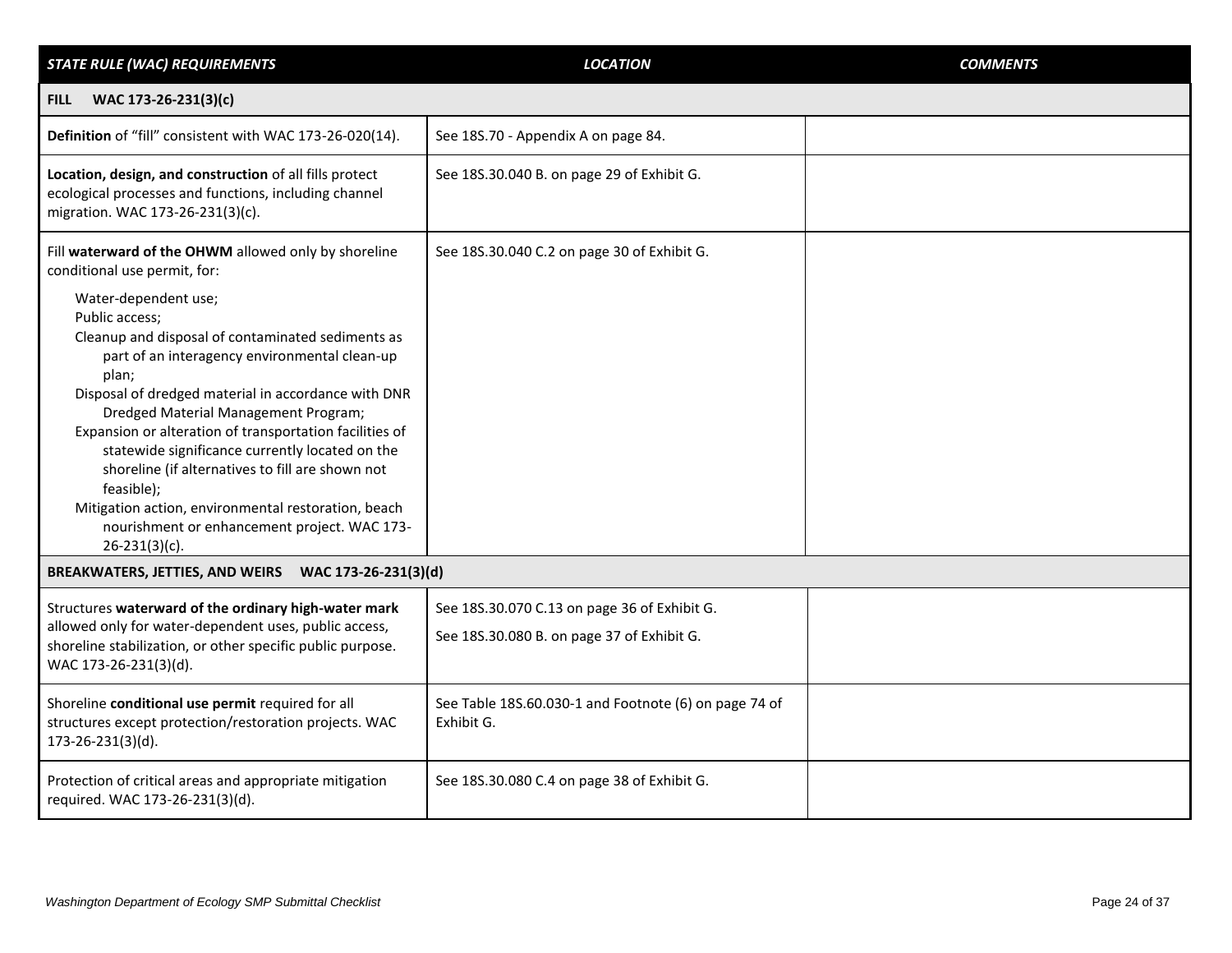<span id="page-24-1"></span><span id="page-24-0"></span>

| <b>STATE RULE (WAC) REQUIREMENTS</b>                                                                                                                                                                                                                                                                                                                                                           | <b>LOCATION</b>                               | <b>COMMENTS</b> |
|------------------------------------------------------------------------------------------------------------------------------------------------------------------------------------------------------------------------------------------------------------------------------------------------------------------------------------------------------------------------------------------------|-----------------------------------------------|-----------------|
| DUNES MANAGEMENT WAC 173-26-231(3)(e)                                                                                                                                                                                                                                                                                                                                                          |                                               |                 |
| Development setbacks from dunes prevent impacts to the<br>natural, functional, ecological, and aesthetic qualities of<br>the dunes. WAC 173-26-231(3)(e).                                                                                                                                                                                                                                      | <b>NA</b>                                     |                 |
| Dune modifications allowed only when consistent with<br>state and federal flood protection standards and result in<br>no net loss of ecological processes and functions. WAC<br>173-26-231(3)(e).                                                                                                                                                                                              | <b>NA</b>                                     |                 |
| Dune modification to protect views of the water shall be<br>allowed only on properties subdivided and developed<br>prior to the adoption of the master program and where<br>the view is completely obstructed for residences or water-<br>enjoyment uses and where it can be demonstrated that<br>the dunes did not obstruct views at the time of original<br>occupancy. WAC 173-26-231(3)(e). | <b>NA</b>                                     |                 |
| DREDGING WAC 173-26-231(3)(f)                                                                                                                                                                                                                                                                                                                                                                  |                                               |                 |
| Dredging and dredge material disposal avoids or<br>minimizes significant ecological impacts. Impacts which<br>cannot be avoided are mitigated. WAC 173-26-231(3)(f).                                                                                                                                                                                                                           | See 18S.30.030 C.1 on page 23 of Exhibit G.   |                 |
| New development siting and design avoids the need for<br>new and maintenance dredging. WAC 173-26-231(3)(f).                                                                                                                                                                                                                                                                                   | See 18S.30.040 C.9 on page 30 of Exhibit G.   |                 |
| Dredging to establish, expand, relocate or reconfigure<br>navigation channels allowed only where needed to<br>accommodate existing navigational uses and then only<br>when significant ecological impacts are minimized and<br>when mitigation is provided. WAC 173-26-231(3)(f).                                                                                                              | See 18S.30.040 B.6 on page 29 of Exhibit G.   |                 |
| Maintenance dredging of established navigation channels<br>and basins restricted to maintaining previously dredged<br>and/or existing authorized location, depth, and width.<br>WAC 173-26-231(3)(f).                                                                                                                                                                                          | See 18S.30.040 B.7 on page 29 of Exhibit G    |                 |
| Dredging for fill materials prohibited except for projects<br>associated with MTCA or CERCLA habitat restoration, or                                                                                                                                                                                                                                                                           | See 18S.30.040 C.1.c on page 29 of Exhibit G. |                 |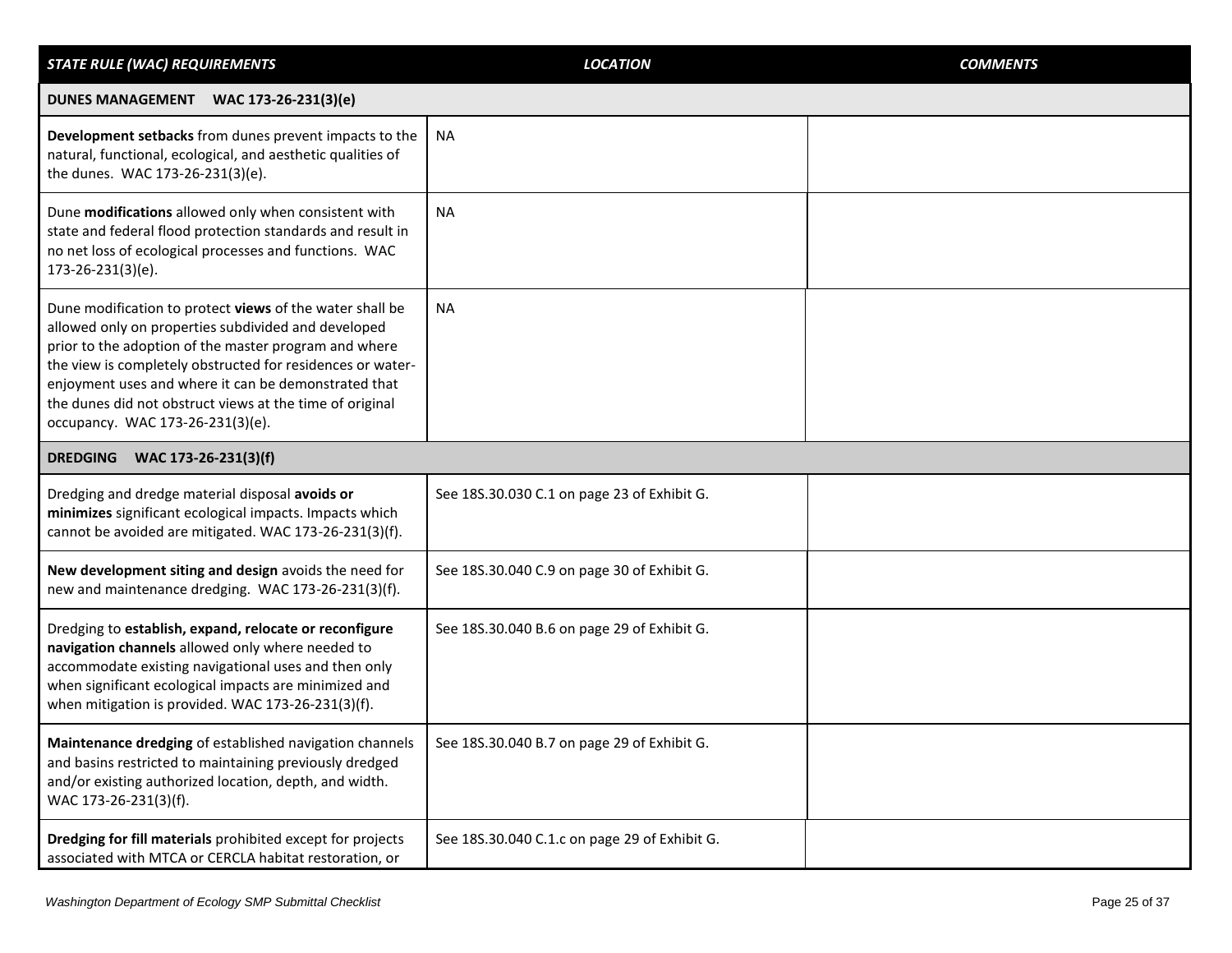<span id="page-25-2"></span><span id="page-25-1"></span><span id="page-25-0"></span>

| <b>STATE RULE (WAC) REQUIREMENTS</b>                                                                                                                                                                                                                                                                                                                                                             | <b>LOCATION</b>                                                                                                                             | <b>COMMENTS</b> |
|--------------------------------------------------------------------------------------------------------------------------------------------------------------------------------------------------------------------------------------------------------------------------------------------------------------------------------------------------------------------------------------------------|---------------------------------------------------------------------------------------------------------------------------------------------|-----------------|
| any other significant restoration effort approved by a<br>shoreline CUP. Placement of fill must be waterward of<br>OHWM. WAC 173-26-231(3)(f).                                                                                                                                                                                                                                                   |                                                                                                                                             |                 |
| Uses of dredge material that benefits shoreline resources<br>are addressed. If applicable, addressed through<br>implementation of regional interagency dredge material<br>management plans or watershed plan. WAC 173-26-<br>$231(3)(f)$ .                                                                                                                                                       | See 18S.40.040 B.9 on page 29 of Exhibit G.<br>See 18S.30.040 C.2.c on page 30 of Exhibit G.<br>See 18S.30.040 C.7 on page 30 of Exhibit G. |                 |
| Disposal within river channel migration zones<br>discouraged, and in limited instances when allowed,<br>require CUP. (Note: not intended to address discharge of<br>dredge material into the flowing current of the river or in<br>deep water within the channel where it does not<br>substantially affect the geo-hydrologic character of the<br>channel migration zone). WAC 173-26-231(3)(f). | See Table 18S.60.030 - 1 on page 74 of Exhibit G.                                                                                           |                 |
| SHORELINE HABITAT AND NATURAL SYSTEMS ENHANCEMENT<br>WAC 173-26-231(3)(g)                                                                                                                                                                                                                                                                                                                        |                                                                                                                                             |                 |
| Provisions that foster habitat and natural system<br>enhancement projects, provided the primary purpose is<br>restoration of the natural character and functions of the<br>shoreline, and only when consistent with implementation<br>of the restoration plan developed pursuant to WAC 173-<br>$26 - 201(2)(f)$ .                                                                               | See 18S.40.110 starting on page 55 of Exhibit G.                                                                                            |                 |
| Application For Relief option from expansion of SMA<br>jurisdiction by shoreline restoration projects. RCW<br>90.58.580.                                                                                                                                                                                                                                                                         | See 18S.40.110 C.3. on page 56 of Exhibit G.                                                                                                |                 |
|                                                                                                                                                                                                                                                                                                                                                                                                  | <b>SPECIFIC SHORELINE USES</b>                                                                                                              |                 |
| AGRICULTURE WAC 173-26-241(3)(a)                                                                                                                                                                                                                                                                                                                                                                 |                                                                                                                                             |                 |
| Use of agriculture related terms is consistent with the<br>specific meanings provided in RCW 90.58.030 and .065.                                                                                                                                                                                                                                                                                 | See 18S.70 - Appendix A, definitions on starting on page<br>82 of Exhibit G.                                                                |                 |
| Provisions address new agricultural activities, conversion<br>of agricultural lands to other uses, and other development<br>not meeting the definition of agricultural activities.<br>Provisions assure that development in support of                                                                                                                                                           | See 18S.40.030 A. starting on page 41 of Exhibit G.                                                                                         |                 |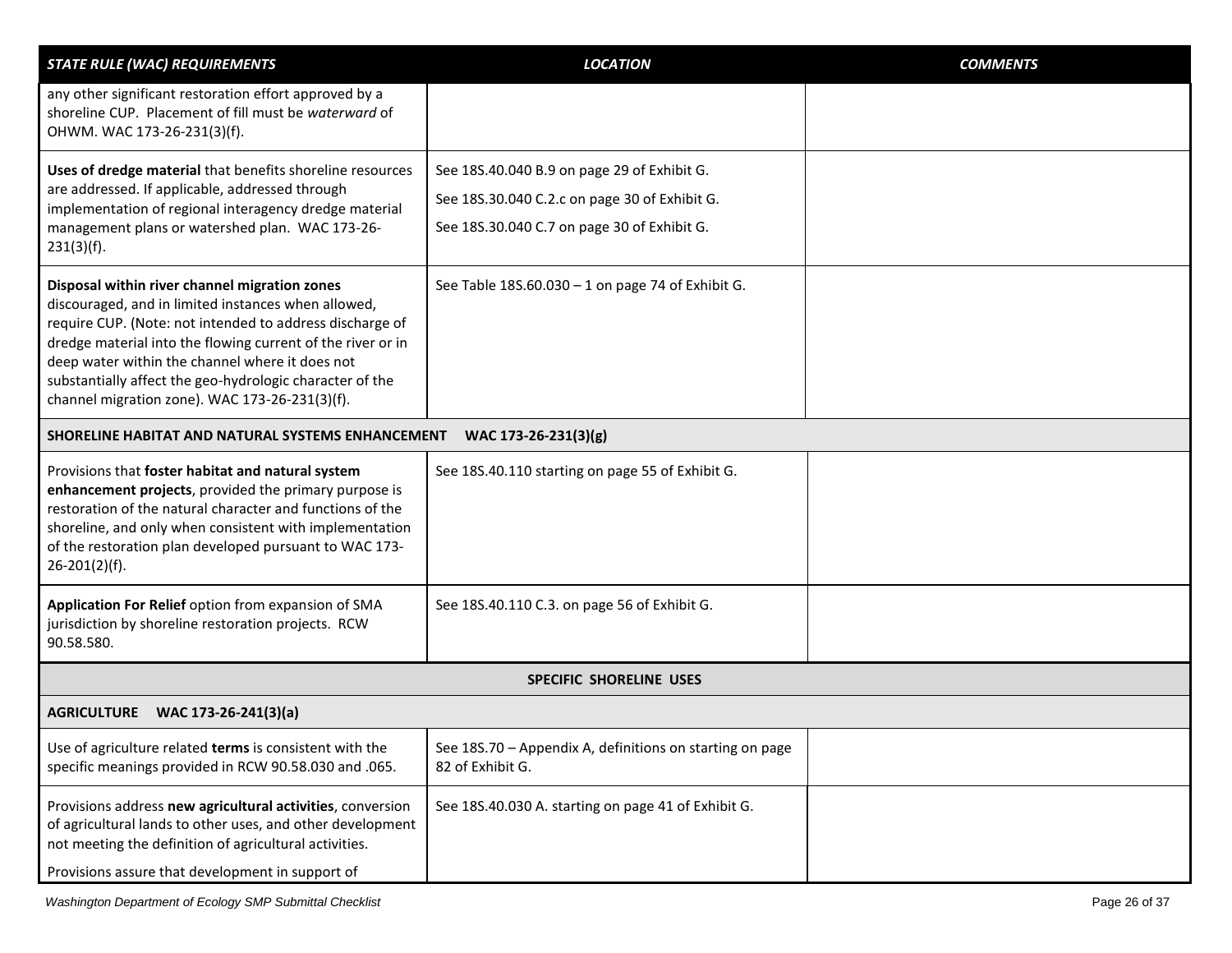<span id="page-26-0"></span>

| <b>STATE RULE (WAC) REQUIREMENTS</b>                                                                                                                                                                                                                                                                                                                                                         | <b>LOCATION</b>                                                                                                 | <b>COMMENTS</b> |
|----------------------------------------------------------------------------------------------------------------------------------------------------------------------------------------------------------------------------------------------------------------------------------------------------------------------------------------------------------------------------------------------|-----------------------------------------------------------------------------------------------------------------|-----------------|
| agricultural uses is: (A) consistent with the environment<br>designation; and (B) located and designed to assure no net<br>loss of ecological functions and not have a significant<br>adverse impact on other shoreline resources and values.<br>WAC 173-26-241(3)(a)(ii) & (v).                                                                                                             | See 18S.40.030 C.1 on page 42 of Exhibit G.                                                                     |                 |
| Shoreline substantial development permit is required for<br>all agricultural development not specifically exempted by<br>the provisions of RCW 90.58.030(3)(e)(iv).                                                                                                                                                                                                                          | See Table 18S.60.030 -1 on page 73 of Exhibit G.                                                                |                 |
| Conversion of agricultural land to non-agricultural uses is<br>consistent with the environment designation, and<br>regulations applicable to the proposed use do not result in<br>a net loss of ecological functions. WAC 173-26-<br>241(3)(a)(vi).                                                                                                                                          | See 18S.40.030 C.1 on page 42 of Exhibit G.                                                                     |                 |
| AQUACULTURE WAC 173-26-241(3)(b)                                                                                                                                                                                                                                                                                                                                                             |                                                                                                                 |                 |
| <b>General Provisions</b>                                                                                                                                                                                                                                                                                                                                                                    |                                                                                                                 |                 |
| Definition of aquaculture consistent with WAC 173-26-<br>020(6) and -241(3)(b)(i)(A).                                                                                                                                                                                                                                                                                                        | See 18S.70 - Appendix A, on page 83 of Exhibit G.                                                               |                 |
| Aquaculture is defined as dependent on the use of the<br>water area and, when consistent with control of pollution<br>and prevention of damage to the environment, is a<br>preferred use of the water area. WAC 173-26-<br>241(3)(b)(i)(A).                                                                                                                                                  | See 18S.40.040 intent statement on page 43 of Exhibit G.                                                        |                 |
| SMP recognizes that potential locations for aquaculture<br>are restricted, technology associated with some forms of<br>present-day aquaculture is still in its formative stages and<br>experimental, and recognizes the need for some latitude<br>in the development of this use as well as its potential<br>impact on existing uses and natural systems. WAC 173-26-<br>$241(3)(b)(i)(B)$ . | See 18S.40.040 B.4 on page 43 of Exhibit G.<br>See 18S.40.040 B.8 on page 44 of Exhibit G.                      |                 |
| General ecological siting considerations: Provisions<br>require consideration of local ecological conditions and<br>providing limits and conditions to assure appropriate                                                                                                                                                                                                                    | See 18S.40.040 intent statement on page 43 of Exhibit G.<br>See 18S.40.040 B. starting on page 43 of Exhibit G. |                 |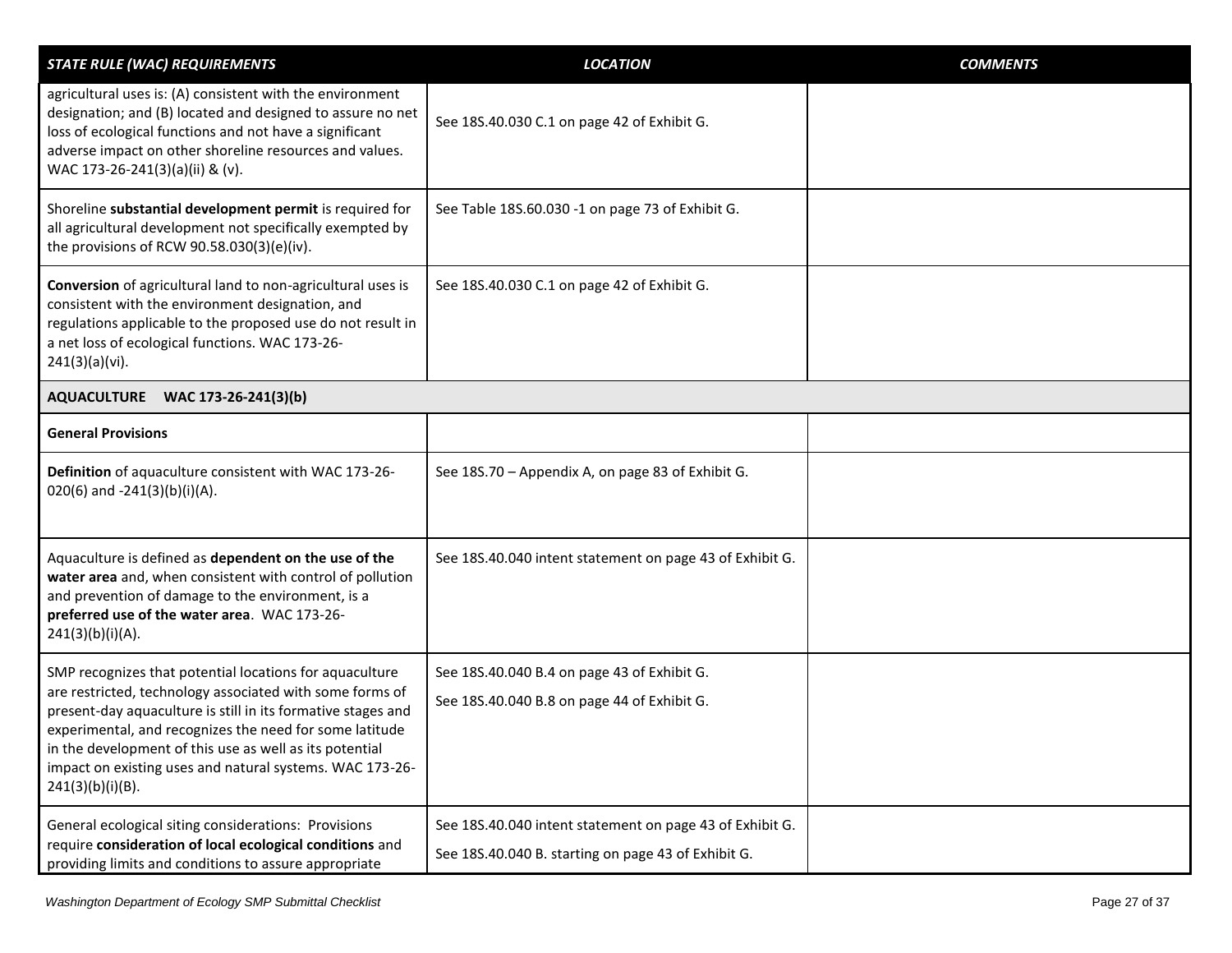| <b>STATE RULE (WAC) REQUIREMENTS</b>                                                                                                                                                                                                                                                                                                                                                                                                                                                                                                                                                                                                                                               | <b>LOCATION</b>                                                                                                                                                     | <b>COMMENTS</b> |
|------------------------------------------------------------------------------------------------------------------------------------------------------------------------------------------------------------------------------------------------------------------------------------------------------------------------------------------------------------------------------------------------------------------------------------------------------------------------------------------------------------------------------------------------------------------------------------------------------------------------------------------------------------------------------------|---------------------------------------------------------------------------------------------------------------------------------------------------------------------|-----------------|
| compatible types of aquaculture for the local conditions as<br>necessary to assure no net loss of ecological functions.<br>WAC 173-26-241(3)(b)(i)(A).                                                                                                                                                                                                                                                                                                                                                                                                                                                                                                                             |                                                                                                                                                                     |                 |
| Aquaculture is not permitted in areas where it would<br>result in a net loss of ecological functions or adversely<br>impact eelgrass and/or macroalgae. Impacts to<br>ecological functions shall be mitigated consistent with the<br>mitigation sequence. Aquacultural facilities should be<br>designed and located so as not to spread disease to<br>native aquatic life, or establish new nonnative species<br>which cause significant ecological impacts. WAC 173-26-<br>$241(3)(b)(i)(C)$ .                                                                                                                                                                                    | See 18S.40.040 B.4 on page 43 of Exhibit G.<br>See 18S.40.040 B.6 on page 43 of Exhibit G.<br>See 18S.40.040 G.2 on page 47 of Exhibit G.                           |                 |
| Aquaculture is not permitted in areas where it would<br>significantly conflict with navigation and other water-<br>dependent uses. WAC 173-26-241(3)(b)(i)(C).                                                                                                                                                                                                                                                                                                                                                                                                                                                                                                                     | See 18S.40.040 B.4 on page 43 of Exhibit G.<br>See 18S.40.040 C.9 on page 45 of Exhibit G.                                                                          |                 |
| Aquacultural facilities should not significantly impact the<br>aesthetic qualities of the shoreline. WAC 173-26-<br>$241(3)(b)(i)(C)$ .                                                                                                                                                                                                                                                                                                                                                                                                                                                                                                                                            | See 18S.40.040 B.1 and B.6 on page 43 of Exhibit G.                                                                                                                 |                 |
| Provisions must ensure proper management of upland<br>uses to avoid degradation of water quality of existing<br>shellfish areas. WAC 173-26-241(3)(b)(i)(D).<br>Inventory and characterization must include information<br>specific to siting in-water uses and development, including<br>intertidal property ownership, aquaculture operations,<br>shellfish beds, shellfish protection districts, and areas that<br>meet health shellfish water quality certification<br>requirements. WAC 173-26-201(3)(c)(xi).<br>Review of data and information specific to shellfish areas<br>must also be done as part of the inventory and<br>characterization. WAC 173-26-201(3)(d)(vii). | See 18S.30.100 starting on page 39 of Exhibit G.<br>See Pierce County Code, Title 17A.<br>See Final Shoreline Inventory and Characterization<br>Report - June 2009. |                 |
| Provisions require reserve of shoreline space for shoreline<br>preferred uses, specifically existing shellfish protection<br>districts and critical habitats. WAC 173-26-211(5)(c)(ii)(G).                                                                                                                                                                                                                                                                                                                                                                                                                                                                                         | See Table 18S.60.030 -1 on page 73 of Exhibit G.                                                                                                                    |                 |
| Subsistence, commercial and recreational shellfish beds<br>are included in the definition of critical saltwater habitats.                                                                                                                                                                                                                                                                                                                                                                                                                                                                                                                                                          | See 18E.40.020 D.20 on page 14 of Exhibit D.                                                                                                                        |                 |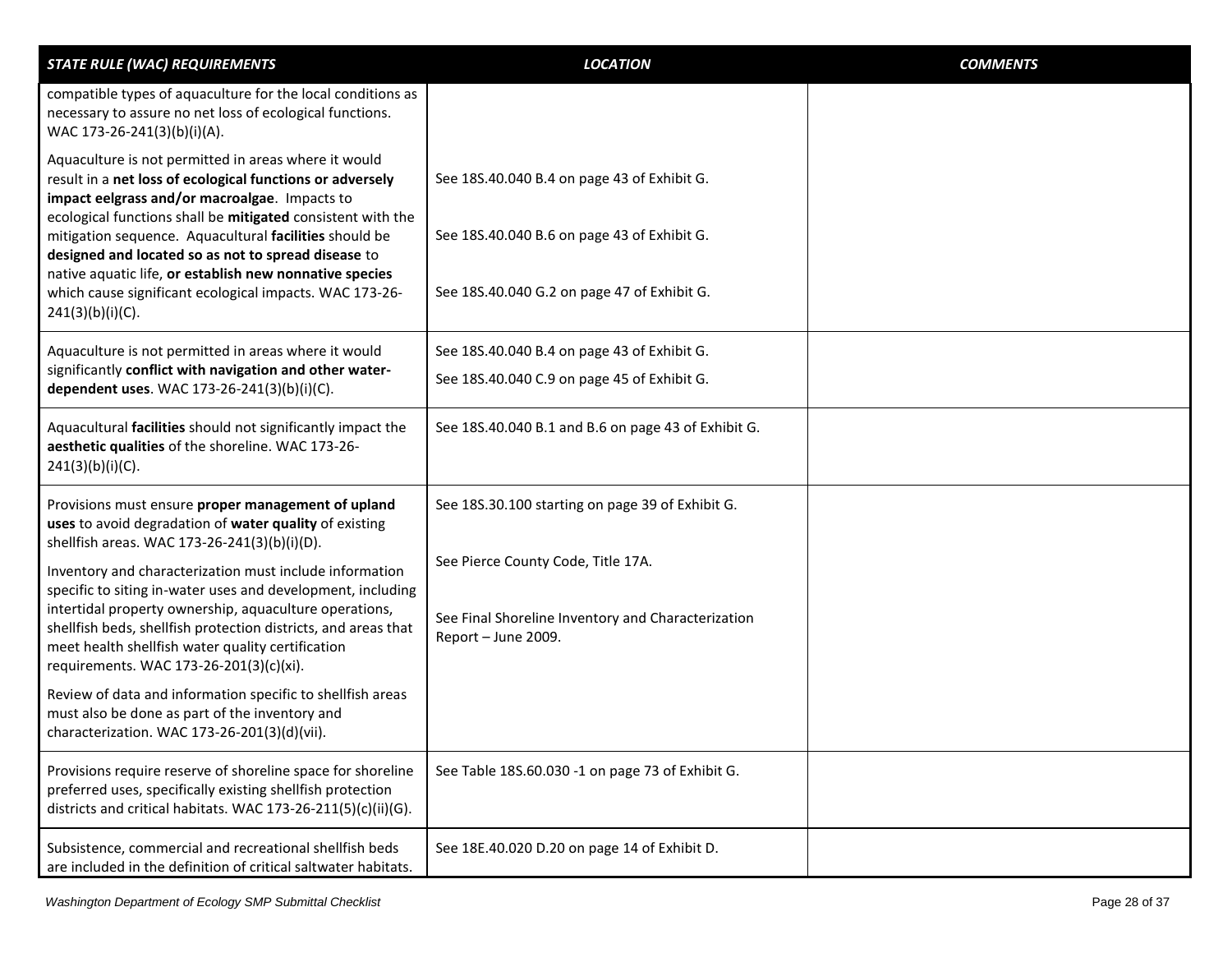<span id="page-28-0"></span>

| <b>STATE RULE (WAC) REQUIREMENTS</b>                                                                                                                                                                                                                                                                                                                                                                                                                            | <b>LOCATION</b>                                                                                                 | <b>COMMENTS</b> |
|-----------------------------------------------------------------------------------------------------------------------------------------------------------------------------------------------------------------------------------------------------------------------------------------------------------------------------------------------------------------------------------------------------------------------------------------------------------------|-----------------------------------------------------------------------------------------------------------------|-----------------|
| The inclusion of commercial aquaculture does not limit its<br>regulation as a use. Reserving shoreline areas for<br>protecting and restoring ecological functions should be<br>done prior to reserving shoreline areas for uses. WAC<br>173-26-221(2)(c)(iii).                                                                                                                                                                                                  | See Table 18S.60.030 - 1 on page 73 of Exhibit G.                                                               |                 |
| <b>Commercial geoduck aquaculture siting considerations</b>                                                                                                                                                                                                                                                                                                                                                                                                     | See 18S.40.040 B.4 on page 43 of Exhibit G.                                                                     |                 |
|                                                                                                                                                                                                                                                                                                                                                                                                                                                                 | See 18S.40.040 C.3 on page 44 of Exhibit G.                                                                     |                 |
| Commercial geoduck aquaculture should only be allowed<br>where sediments, topography, land and water access<br>support geoduck aquaculture operations without<br>significant clearing or grading. WAC 173-26-241(b)(ii)                                                                                                                                                                                                                                         | See 18S.40.040 C.3 on page 44 of Exhibit G.                                                                     |                 |
| As determined by Attorney General Opinion 2007 No. 1,<br>the planting, growing, and harvesting of farm-raised<br>geoduck clams requires a substantial development permit<br>if a specific product or practice causes substantial<br>interference with normal public use of the surface waters,<br>but not otherwise. WAC 173-26-241(b)(iii)                                                                                                                     | See Table 18S.60.030 - 1 on page 73 and note (1) on<br>page 74 of Exhibit G.                                    |                 |
| Conditional use permits are required for new commercial<br>geoduck aquaculture only. Where the applicant proposes<br>to convert existing nongeoduck aquaculture to geoduck<br>aquaculture, the requirement for a conditional use permit<br>is at the discretion of local government. Public notice must<br>be provided to tribes and adjacent property owners.<br>Limits and conditions to achieve no net loss must be used.<br>WAC 173-26-241(b)(iv)(A) - (L). | See Table 18S.60.030 - 1 on page 73 of Exhibit G.<br>See 18S.40.040 C.14 on page 45 to Exhibit G.               |                 |
| BOATING FACILITIES WAC 173-26-241(3)(c)                                                                                                                                                                                                                                                                                                                                                                                                                         |                                                                                                                 |                 |
| Definition: Boating facility standards do not apply to docks<br>serving four or fewer SFRs. WAC 173-26-241(3)(c).                                                                                                                                                                                                                                                                                                                                               | See 18S.40.140 E. and F. starting on page 61 of Exhibit G.                                                      |                 |
| Boating facilities restricted to suitable locations. WAC<br>$173 - 26 - 241(3)(c)(i).$                                                                                                                                                                                                                                                                                                                                                                          | See 18S.40.140 B. and C. starting on page 59 of Exhibit G.<br>See Table 18S.60.030 - 1 on page 74 of Exhibit G. |                 |
| Provisions ensuring health, safety, and welfare<br>requirements are met. WAC 173-26-241(3)(c)(ii)                                                                                                                                                                                                                                                                                                                                                               | See 18E.40.040 B.7 on page 21 of Exhibit D.                                                                     |                 |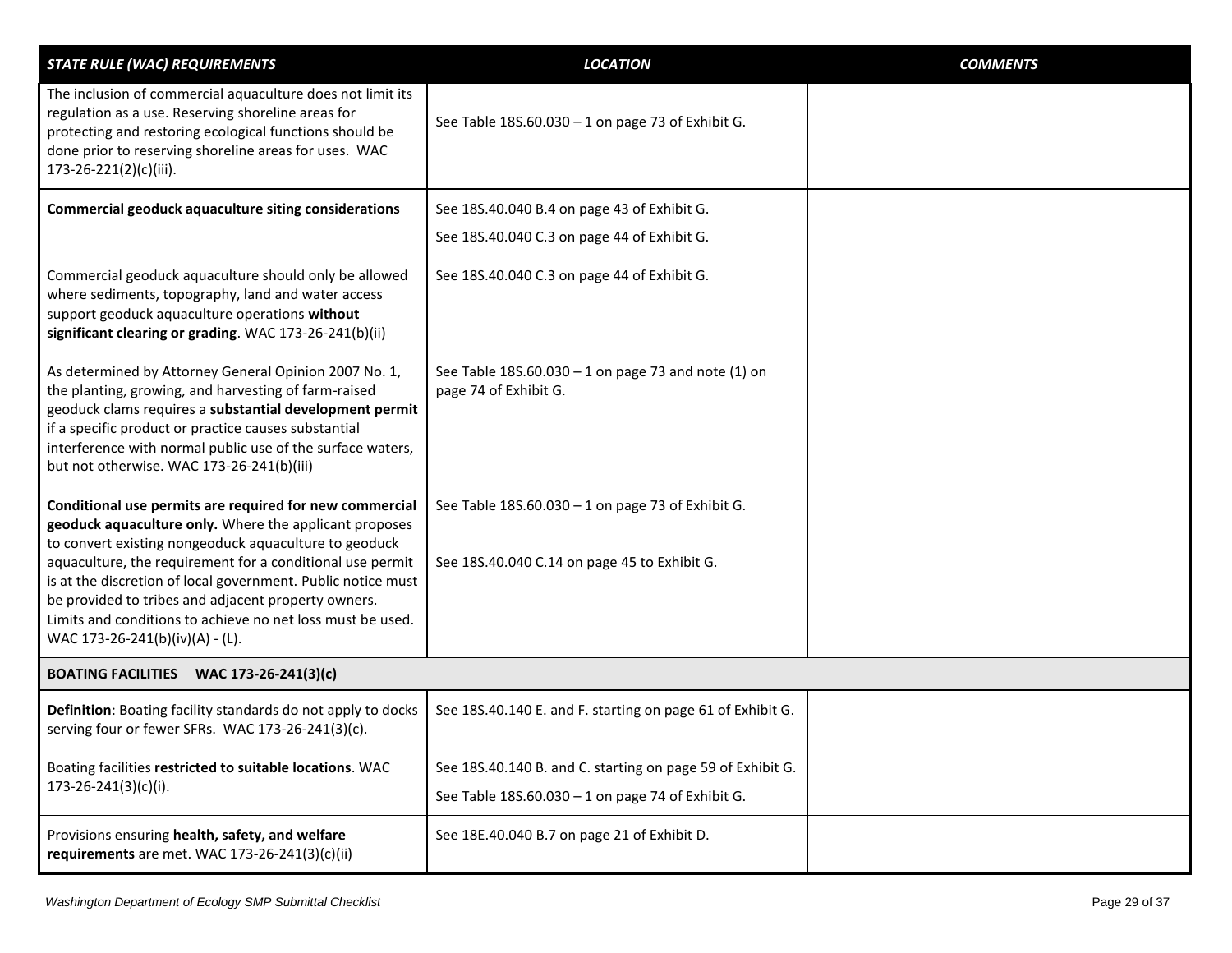<span id="page-29-0"></span>

| <b>STATE RULE (WAC) REQUIREMENTS</b>                                                                                                                                                                                                         | <b>LOCATION</b>                                                                                                                        | <b>COMMENTS</b> |
|----------------------------------------------------------------------------------------------------------------------------------------------------------------------------------------------------------------------------------------------|----------------------------------------------------------------------------------------------------------------------------------------|-----------------|
| Provisions to avoid or mitigate aesthetic impacts. See<br>WAC 173-26-241(3)(c)(iii).                                                                                                                                                         | See 18S.30.060 B. and C. starting on page 33 of Exhibit G.                                                                             |                 |
| Public access required in new boating facilities. WAC 173-<br>$26 - 241(3)(c)(iv).$                                                                                                                                                          | See 18S.30.050 starting on page 30 of Exhibit G.                                                                                       |                 |
| Impacts of live-aboard vessels are limited. WAC 173-26-<br>241(3)(c)(v).                                                                                                                                                                     | See 18S.40.140 B.7 and E.6 starting on page 59 of Exhibit<br>G.                                                                        |                 |
|                                                                                                                                                                                                                                              | See 18S.60.015 C. on page 66 of Exhibit G.                                                                                             |                 |
| Provisions assuring no net loss of ecological functions as a<br>result of development of boating facilities while providing<br>public recreational opportunities. WAC 173-26-<br>241(3)(c)(vi).                                              | See 18S.30.030 and Table 18S.30.030-1 in Exhibit G.<br>See 18E.40.050 starting on page 23 of Exhibit D.                                |                 |
| Navigation rights are protected. WAC 173-26-<br>241(3)(c)(vii).                                                                                                                                                                              | See 18S.30.060 C.4-6 on page 34 of Exhibit G.<br>See 18S.40.140 C.9 on page 59 of Exhibit G.<br>See 18S.70 Appendix D, subsection A.3. |                 |
| Extended moorage on waters of the state without a lease<br>or permission is restricted, and mitigation of impacts to<br>navigation and access is required. WAC 173-26-<br>241(3)(c)(viii).                                                   | See 18S.40.140 C.9 on page 59 of Exhibit G.                                                                                            |                 |
| COMMERCIAL DEVELOPMENT WAC 173-26-241(3)(d)                                                                                                                                                                                                  |                                                                                                                                        |                 |
| Preference given first to water-dependent uses, then to<br>water-oriented commercial uses. WAC 173-26-241(3)(d).                                                                                                                             | See 18S.30.090 B.4 on page 38 of Exhibit G.<br>See 18S.40.050 B.2 on page 47 of Exhibit G.                                             |                 |
| Water-enjoyment and water-related commercial uses<br>required to provide public access and ecological<br>restoration where feasible and avoid impacts to existing<br>navigation, recreation, and public access. WAC 173-26-<br>$241(3)(d)$ . | See 18S.30.050 D. on page 31 of Exhibit G.                                                                                             |                 |
| New non-water-oriented commercial uses prohibited<br>unless they are part of a mixed-use project, navigation is<br>severely limited, and the use provides a significant public<br>benefit with respect to SMA objectives. WAC 173-26-        | See 18S.40.050 C.3 on page 48 of Exhibit G.                                                                                            |                 |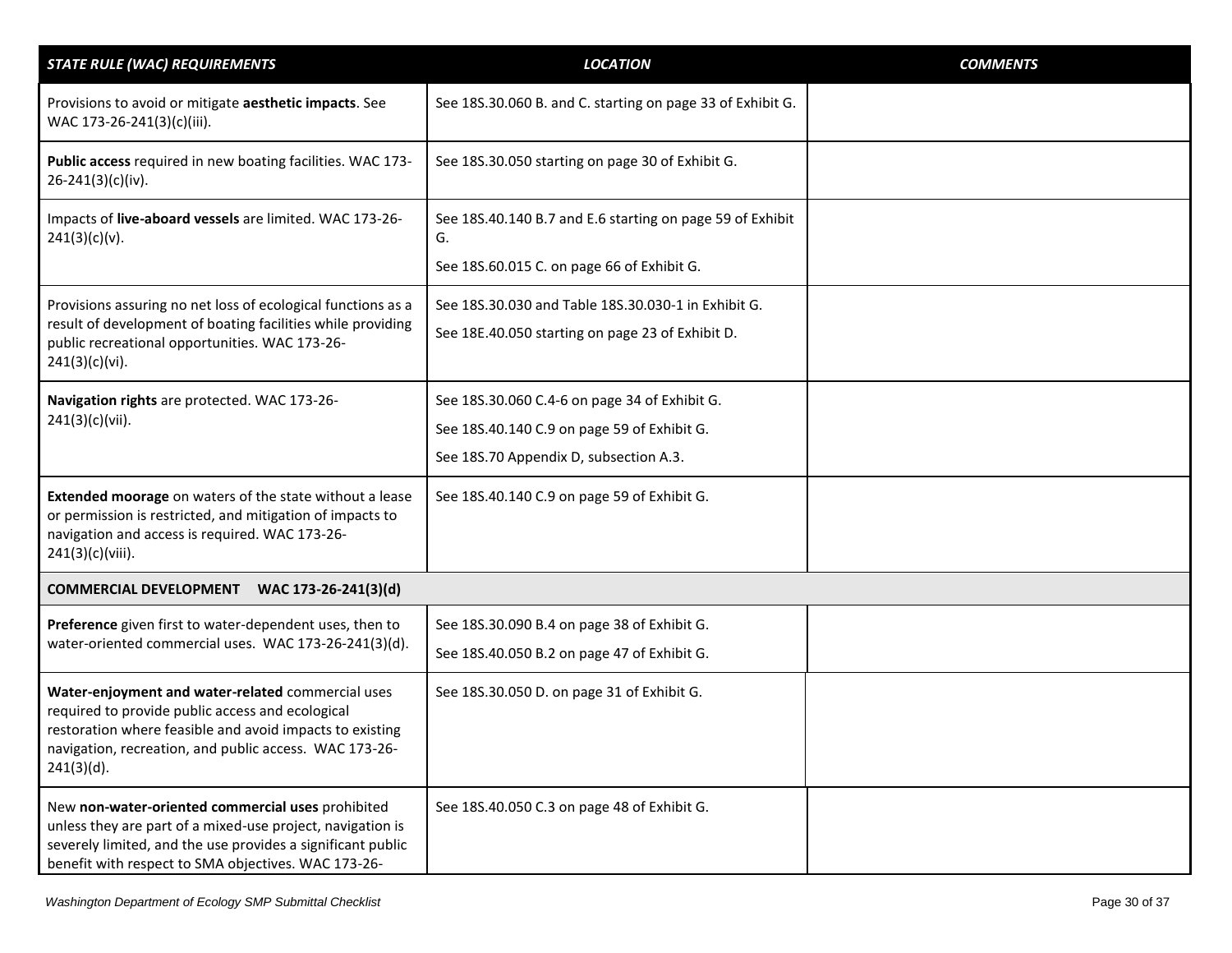<span id="page-30-1"></span><span id="page-30-0"></span>

| <b>STATE RULE (WAC) REQUIREMENTS</b>                                                                                                                                                                                                                                                          | <b>LOCATION</b>                                                                                         | <b>COMMENTS</b> |
|-----------------------------------------------------------------------------------------------------------------------------------------------------------------------------------------------------------------------------------------------------------------------------------------------|---------------------------------------------------------------------------------------------------------|-----------------|
| $241(3)(d)$ .                                                                                                                                                                                                                                                                                 |                                                                                                         |                 |
| Non-water-dependent commercial uses over water<br>prohibited except in existing structures, and where<br>necessary to support water-dependent uses. WAC 173-<br>$26 - 241(3)(d)$ .                                                                                                            | See 18S.40.050 C.4 on page 48 of Exhibit G.                                                             |                 |
| <b>FOREST PRACTICES</b><br>WAC 173-26-241(3)(e)                                                                                                                                                                                                                                               |                                                                                                         |                 |
| Forest practices not covered by the Forest Practices Act,<br>especially Class IV-General forest practices involving<br>conversions to non-forest use result in no net loss of<br>ecological functions and avoid impacts to navigation,<br>recreation and public access. WAC 173-26-241(3)(e). | See 18S.40.070 starting on page 50 of Exhibit G.                                                        |                 |
| SMP limits removal of trees on shorelines of statewide<br>significance (RCW 90.58.150). Exceptions to this standard<br>require shorelines conditional use permit. WAC 173-26-<br>$241(3)(e)$ .                                                                                                | See 18S.40.070 starting on page 50 of Exhibit G.<br>See Table 18S.60.030-1 on page 60 of Exhibit G.     |                 |
| INDUSTRY WAC 173-26-241(3)(f)                                                                                                                                                                                                                                                                 |                                                                                                         |                 |
| Preference given first to water-dependent uses, then to<br>water-oriented industrial uses. WAC 173-26-241(3)(f).                                                                                                                                                                              | See 18S.30.090 B.4 on page 38 of Exhibit G.                                                             |                 |
| Location, design, and construction of industrial uses and<br>redevelopment required to assure no net loss of<br>ecological functions. WAC 173-26-241(3)(f).                                                                                                                                   | See 18S.30.030 and Table 18S.30.030-1 in Exhibit G.<br>See 18E.40.050 starting on page 23 of Exhibit D. |                 |
| Industrial uses and redevelopment encouraged to locate<br>where environmental cleanup and restoration can be<br>accomplished. WAC 173-26-241(3)(f).                                                                                                                                           | See 18S.40.050 B.1 on page 47 of Exhibit G.                                                             |                 |
| Public access required unless such a requirement would<br>interfere with operations or create hazards to life or<br>property. WAC 173-26-241(3)(f).                                                                                                                                           | See 18S.30.050 starting on page 30 of Exhibit G.                                                        |                 |
| New non-water-oriented industrial uses prohibited unless<br>they are part of a mixed-use project, navigation is severely<br>limited, and the use provides a significant public benefit<br>with respect to SMA objectives. WAC 173-26-241(3)(f).                                               | See 18S.40.050 B.2 on page 47 of Exhibit G.<br>See 18S.40.050 C.3 on page 48 of Exhibit G.              |                 |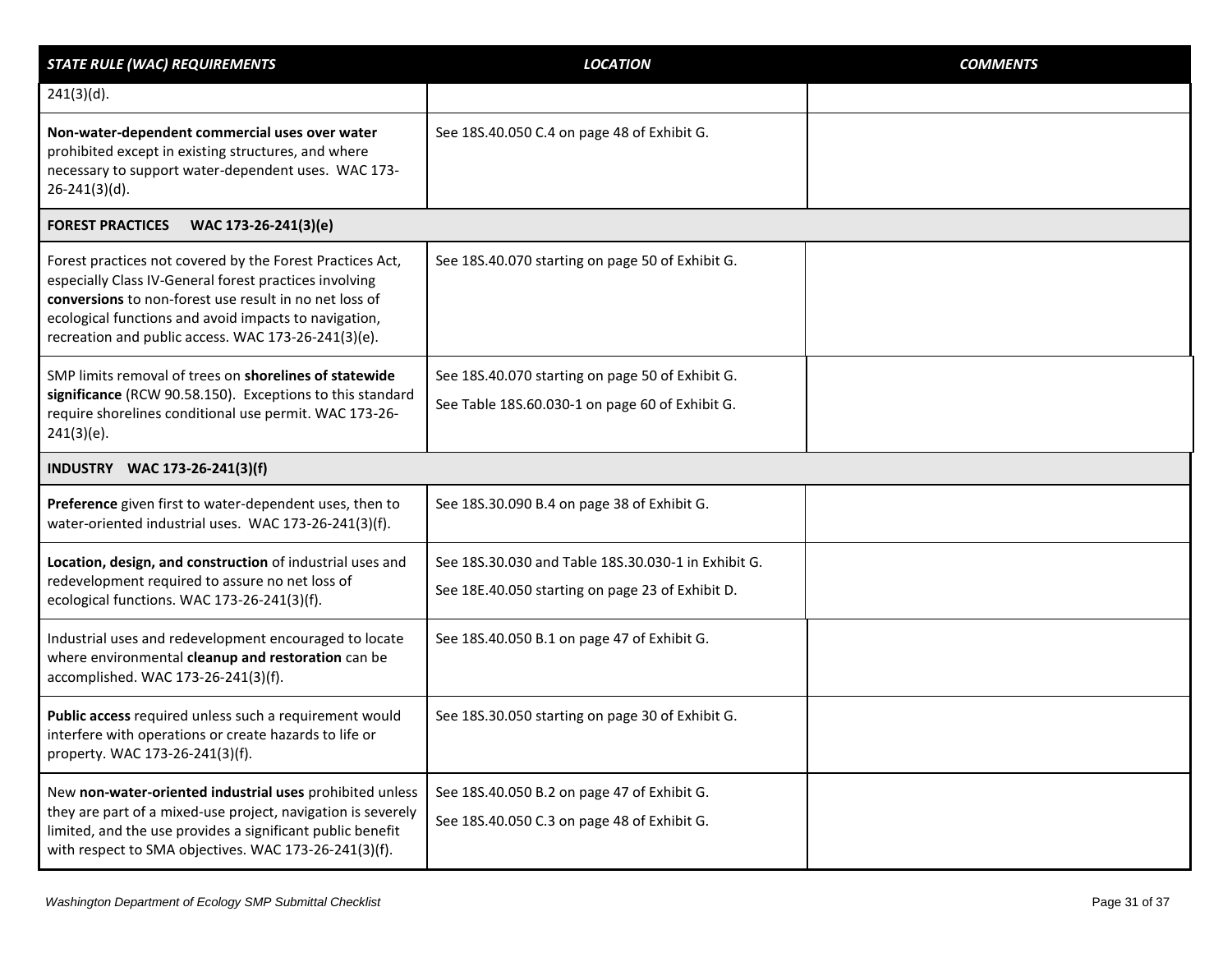<span id="page-31-1"></span><span id="page-31-0"></span>

| <b>STATE RULE (WAC) REQUIREMENTS</b>                                                                                                                                                                                                                                                                                                                                                                                                                                                                                                                                                                             | <b>LOCATION</b>                                                  | <b>COMMENTS</b> |
|------------------------------------------------------------------------------------------------------------------------------------------------------------------------------------------------------------------------------------------------------------------------------------------------------------------------------------------------------------------------------------------------------------------------------------------------------------------------------------------------------------------------------------------------------------------------------------------------------------------|------------------------------------------------------------------|-----------------|
| IN-STREAM STRUCTURES WAC 173-26-241(3)(g)                                                                                                                                                                                                                                                                                                                                                                                                                                                                                                                                                                        |                                                                  |                 |
| Definition: structure is waterward of the ordinary high<br>water mark and either causes or has the potential to<br>cause water impoundment or the diversion, obstruction,<br>or modification of water flow. WAC 173-26-241(3)(g).                                                                                                                                                                                                                                                                                                                                                                                | See 18S.70 - Appendix A, Definitions on page 85 of<br>Exhibit G. |                 |
| In-stream structures protect and preserve ecosystem-<br>wide processes, ecological functions, and cultural<br>resources, including, fish and fish passage, wildlife and<br>water resources, shoreline critical areas, hydrogeological<br>processes, and natural scenic vistas.  WAC 173-26-<br>$241(3)(g)$ .                                                                                                                                                                                                                                                                                                     | See 18S.30.080 C.2 on page 37 of Exhibit G.                      |                 |
| MINING WAC 173-26-241(3)(h)                                                                                                                                                                                                                                                                                                                                                                                                                                                                                                                                                                                      |                                                                  |                 |
| Policies and regulations for new mining projects:<br>Require design and operation to avoid and mitigate<br>for adverse impacts during the course of mining<br>and reclamation;<br>Achieve no net loss of ecological functions based on<br>required final reclamation;<br>Give preference to proposals that create, restore or<br>enhance habitat for priority species<br>are coordinated with state Surface Mining<br><b>Reclamation</b> Act requirements;<br>Assure subsequent use of reclaimed sites is<br>consistent with environment designation and<br>SMP standards. WAC 173-26-241(3)(h)(ii)(A) -<br>(C). | See 18S.40.080 B. and C. starting on page 51 of Exhibit G.       |                 |
| Mining waterward of OHWM is prohibited unless:<br>(I) Removal of specified quantities of materials in specified<br>locations will not adversely impact natural gravel<br>transport;<br>(II) The mining will not significantly impact priority species<br>and the ecological functions upon which they depend; and<br>(III) these determinations are integrated with relevant<br>SEPA requirements. WAC 173-26-241(3)(h)(ii)(D).                                                                                                                                                                                  | See 18S.40.080 C.2 on page 51 of Exhibit G.                      |                 |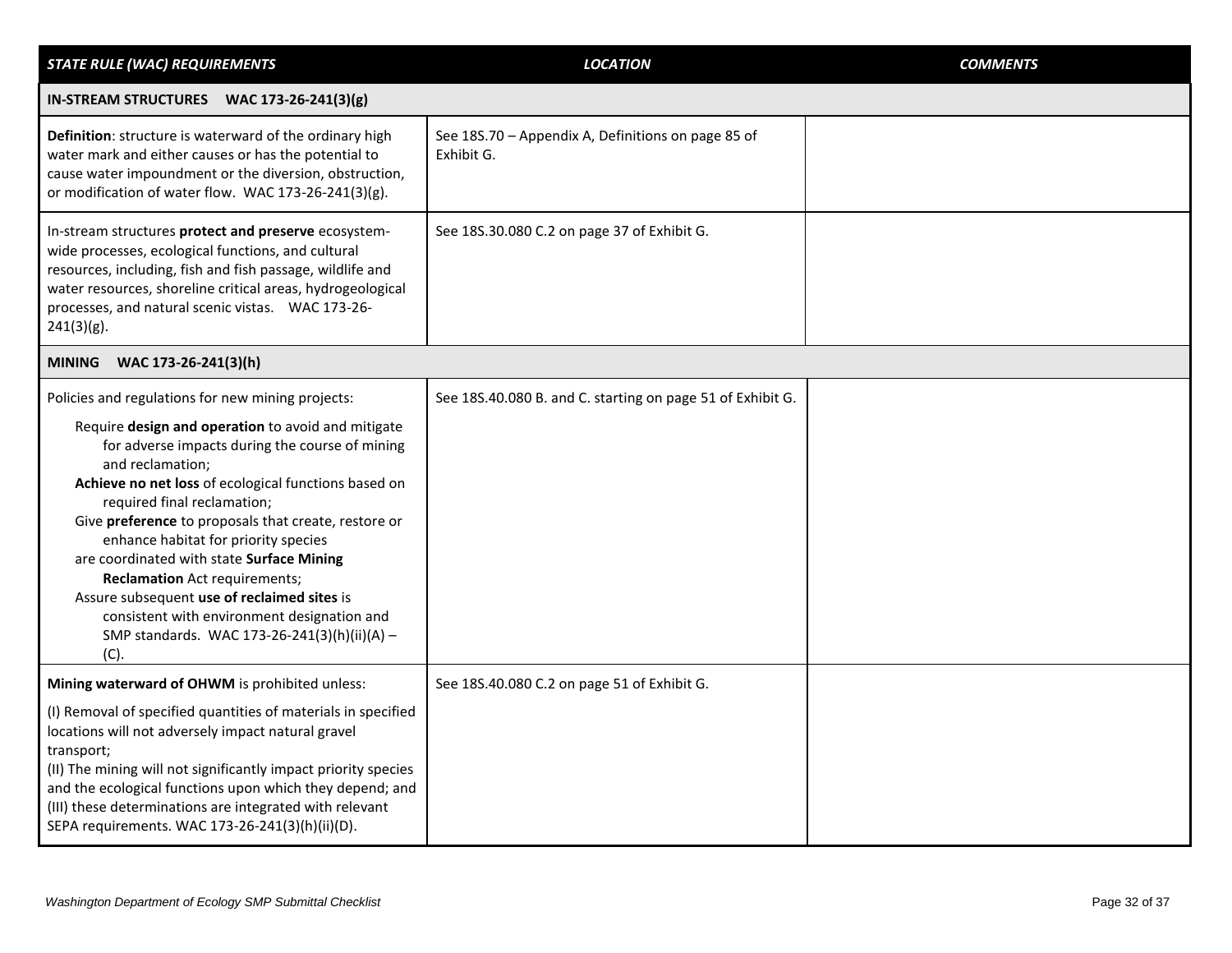<span id="page-32-1"></span><span id="page-32-0"></span>

| <b>STATE RULE (WAC) REQUIREMENTS</b>                                                                                                                                                                                                               | <b>LOCATION</b>                                                                                                                                                                                                       | <b>COMMENTS</b> |
|----------------------------------------------------------------------------------------------------------------------------------------------------------------------------------------------------------------------------------------------------|-----------------------------------------------------------------------------------------------------------------------------------------------------------------------------------------------------------------------|-----------------|
| Renewal, extension, or reauthorization of in-stream and<br>gravel bar mining activities require review for compliance<br>with these new guidelines requirements. WAC 173-26-<br>241(3)(h)(ii)(D)(IV).                                              | NA. - See 18S.40.080 A. on page 51 of Exhibit G.                                                                                                                                                                      |                 |
| Mining within the Channel Migration Zone requires a<br>shoreline conditional use permit. WAC 173-26-<br>241(3)(h)(ii)(E).                                                                                                                          | See Table 18S.60.030 - 1 on page 73 of Exhibit G.                                                                                                                                                                     |                 |
| RECREATIONAL DEVELOPMENT<br>WAC 173-26-241(3)(i)                                                                                                                                                                                                   |                                                                                                                                                                                                                       |                 |
| Definition includes commercial and public recreation<br>developments. WAC 173-26-241(3)(i).                                                                                                                                                        | See 18S.40.090 A. on page 52 of Exhibit G.                                                                                                                                                                            |                 |
| Priority given to recreational development for access to<br>and use of the water. WAC 173-26-241(3)(i).                                                                                                                                            | See 18S.40.090 B.1 on page 52 of Exhibit G.                                                                                                                                                                           |                 |
| Location, design and operation of facilities are consistent<br>with purpose of environment designations in which they<br>are allowed. WAC 173-26-241(3)(i).                                                                                        | See 18S.40.090 B.4 on page 52 of Exhibit G.<br>See Table 18S.60.030 - 1 on page 73 of Exhibit G.                                                                                                                      |                 |
| Recreational development achieves no net loss of<br>ecological processes and functions. WAC 173-26-241(3)(i).                                                                                                                                      | See 18S.30.030 and Table 18S.30.030-1 in Exhibit G.<br>See 18E.40.050 starting on page 23 of Exhibit D.                                                                                                               |                 |
| RESIDENTIAL DEVELOPMENT<br>WAC 173-26-241(3)(j)                                                                                                                                                                                                    |                                                                                                                                                                                                                       |                 |
| Definition includes single-family residences, multifamily<br>development, and the creation of new residential lots<br>through land division. WAC 173-26-241(3)(j).                                                                                 | See 18S.40.100 A. on page 53 of Exhibit G.                                                                                                                                                                            |                 |
| Single-family residences identified as a priority use only<br>when developed in a manner consistent with control of<br>pollution and prevention of damage to the natural<br>environment. WAC 173-26-241(3)(j).                                     | See 18S.40.100 Residential intent on page 53 of Exhibit<br>G.                                                                                                                                                         |                 |
| No net loss of ecological functions assured with specific<br>standards for setback of structures sufficient to avoid<br>future stabilization, buffers, density, shoreline<br>stabilization, and on-site sewage disposal. WAC 173-26-<br>241(3)(j). | See 18S.30.030 and Table 18S.30.030-1 in Exhibit G.<br>See 18E.40.050 starting on page 23 of Exhibit D.<br>See 18E.40.100 B. starting on page 53 of Exhibit G.<br>See 18E.40.100 C. starting on page 54 of Exhibit G. |                 |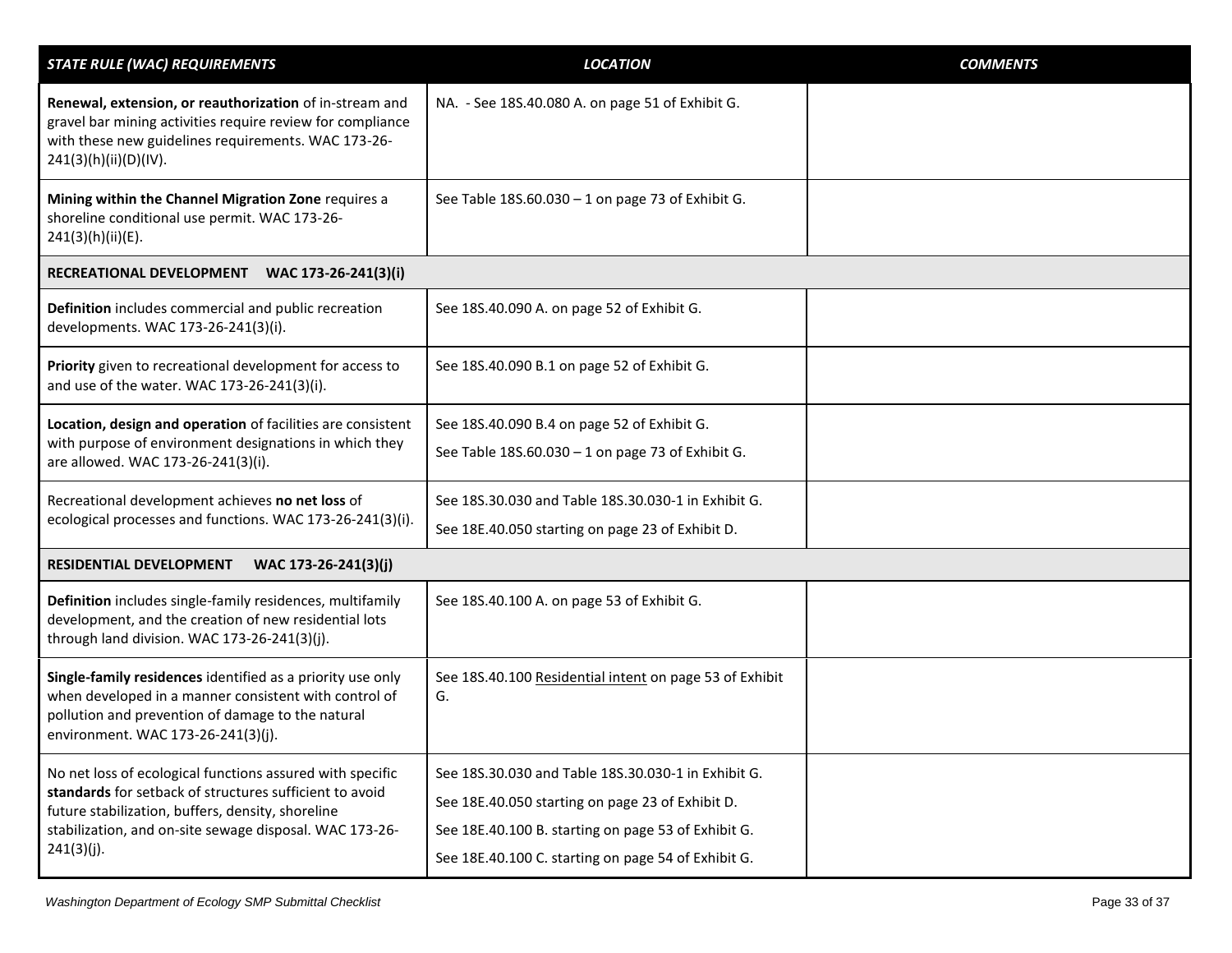<span id="page-33-0"></span>

| <b>STATE RULE (WAC) REQUIREMENTS</b>                                                                                                                                                                                                                                                                                                                             | <b>LOCATION</b>                                                                                          | <b>COMMENTS</b> |
|------------------------------------------------------------------------------------------------------------------------------------------------------------------------------------------------------------------------------------------------------------------------------------------------------------------------------------------------------------------|----------------------------------------------------------------------------------------------------------|-----------------|
| New over-water residences and floating homes<br>prohibited. Appropriate accommodation for existing<br>floating or over-water homes. WAC 173-26-241(3)(j).                                                                                                                                                                                                        | See 18S.40.100 B.7 on page 53 of Exhibit G.<br>See 18S.40.100 C.4 on page 54 of Exhibit G.               |                 |
| New multiunit residential development (including<br>subdivision of land for more than four parcels) required to<br>provide community and/or public access in conformance<br>to local public access plans. WAC 173-26-241(3)(j).                                                                                                                                  | See 18S.40.100 C.8 on page 54 of Exhibit G.<br>See 18S.30.050 starting on page 30 of Exhibit G.          |                 |
| New (subdivided) lots required to be designed, configured<br>and developed to:<br>(i) Prevent the loss of ecological functions at full build-out;<br>(ii) Prevent the need for new shoreline stabilization or<br>flood hazard reduction measures; and<br>(iii) Be consistent with applicable SMP environment<br>designations and standards. WAC 173-26-241(3)(j) | See 18S.40.100 D. starting on page 54 of Exhibit G.<br>See Table 18S.60.030 - 1 on page 73 of Exhibit G. |                 |
| Floating Homes: Certain ones must be classified as a<br>"conforming preferred use" per RCW 90.58.270(5).                                                                                                                                                                                                                                                         | NA - Floating Homes do not exist and are not permitted<br>in Pierce County.                              |                 |
| Nonconforming Residential Structures: SMPs may<br>contain provisions allowing structures not meeting<br>current standards to be considered "conforming" per<br>RCW 90.58.620.                                                                                                                                                                                    | See 18S.10.055 C on page 6 of Exhibit G.                                                                 |                 |
| TRANSPORTATION FACILITIES WAC 173-26-241(3)(k)                                                                                                                                                                                                                                                                                                                   |                                                                                                          |                 |
| Proposed transportation and parking facilities must be<br>designed and located where they will have the least<br>possible adverse effect on unique or fragile shoreline<br>features, will not result in a net loss of shoreline ecological<br>functions, or adversely impact existing or planned water<br>dependent uses. WAC 173-26-241(3)(k).                  | See 18S.40.120 B.2 on page 57 of Exhibit G.                                                              |                 |
| Circulation system plans include systems for pedestrian,<br>bicycle, and public transportation where appropriate.<br>WAC 173-26-241(3)(k).                                                                                                                                                                                                                       | See 18S.40.120 B.1 on page 57 of Exhibit G.                                                              |                 |
| Parking allowed only as necessary to support an<br>authorized shoreline use and which minimize<br>environmental and visual impacts of parking facilities.                                                                                                                                                                                                        | See 18S.10.120 C.5 on page 57 of Exhibit G.<br>See 18S.60.015 H. on page 66 of Exhibit G.                |                 |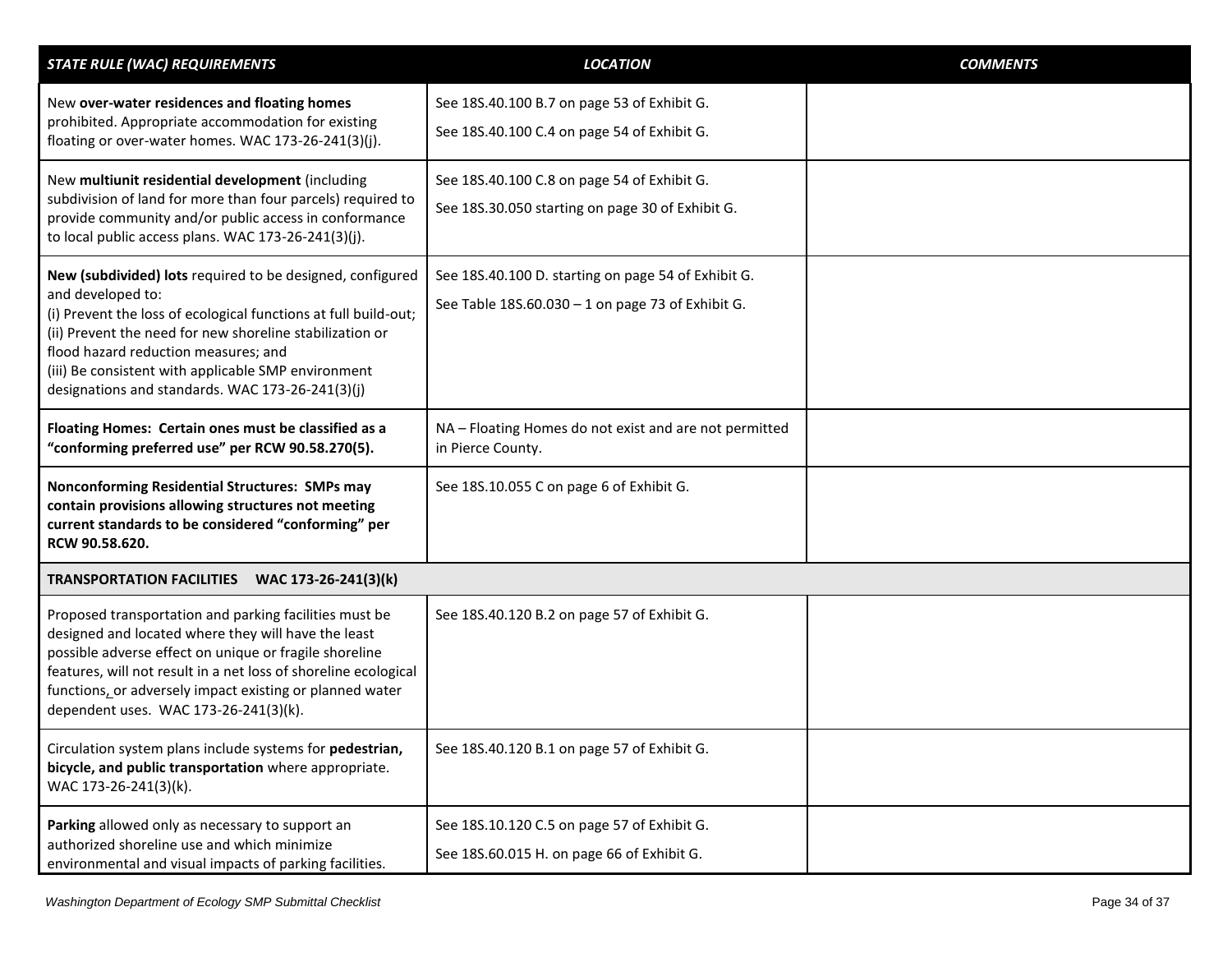<span id="page-34-1"></span><span id="page-34-0"></span>

| <b>STATE RULE (WAC) REQUIREMENTS</b>                                                                                                                                                                                                                                                                                                  | <b>LOCATION</b>                                                                                               | <b>COMMENTS</b> |
|---------------------------------------------------------------------------------------------------------------------------------------------------------------------------------------------------------------------------------------------------------------------------------------------------------------------------------------|---------------------------------------------------------------------------------------------------------------|-----------------|
| WAC 173-26-241(3)(k).                                                                                                                                                                                                                                                                                                                 |                                                                                                               |                 |
| UTILITIES WAC 173-26-241(3)(I)                                                                                                                                                                                                                                                                                                        |                                                                                                               |                 |
| Design, location and maintenance of utilities required to<br>assure no net loss of ecological functions. WAC 173-26-<br>241(3)(I).                                                                                                                                                                                                    | See 185,30,030 and Table 185,30,030-1 in Exhibit G.<br>See 18E.40.050 starting on page 23 of Exhibit D.       |                 |
| Utilities are required to be located in existing rights-of-<br>ways whenever possible. WAC 173-26-241(3)(I).                                                                                                                                                                                                                          | See 18S.40.130 B.2 on page 57 of Exhibit G.<br>See 18S.40.130 C.8 on page 58 of Exhibit G.                    |                 |
| Utility production and processing facilities and<br>transmission facilities required to be located outside of<br>SMA jurisdiction, unless no other feasible option exists.<br>WAC 173-26-241(3)(l).                                                                                                                                   | See 18S.40.130 B.1. B.3 and B.4 on page 57 of Exhibit G.                                                      |                 |
| Existing Utilities: Not allowed to justify more intense<br>development. WAC 173-26-211(3)(c)                                                                                                                                                                                                                                          | See 18S.10.055 E.1 on page 7 of Exhibit G.<br>See Table 18S.60.030 -1 on starting on page 73 of Exhibit<br>G. |                 |
| <b>SMP ADMINISTRATIVE PROVISIONS</b>                                                                                                                                                                                                                                                                                                  |                                                                                                               |                 |
| This statement "Unless specifically exempted by statute,<br>all proposed uses and development occurring within<br>shoreline jurisdiction must conform to chapter 90.58 RCW,<br>the Shoreline Management Act and this master program<br>whether or not a permit is required." must appear in the<br>SMP. WAC 173-26-191(2)(a)(iii)(A). | See 18S.10.070 A. on page 11 of Exhibit G.                                                                    |                 |
| Administrative provisions ensure permit procedures and<br>enforcement are conducted in a manner consistent with<br>relevant constitutional limitations on regulation of<br>private property. WAC 173-26-186(5) and WAC<br>191(2)(a)(iii)(A).                                                                                          | See 18S.10.025 on page 3 of Exhibit G.<br>See 18S.10.080 on page 12 of Exhibit G.                             |                 |
| Annexation: SMP does not apply to annexed areas unless<br>the requirements of WAC 173-26-150 and 160 are<br>complied with.                                                                                                                                                                                                            | <b>NA</b>                                                                                                     |                 |
| <b>Exemptions:</b> Must implement exemption procedures in                                                                                                                                                                                                                                                                             | See 18S.60.020 C. starting on page 66 of Exhibit G.                                                           |                 |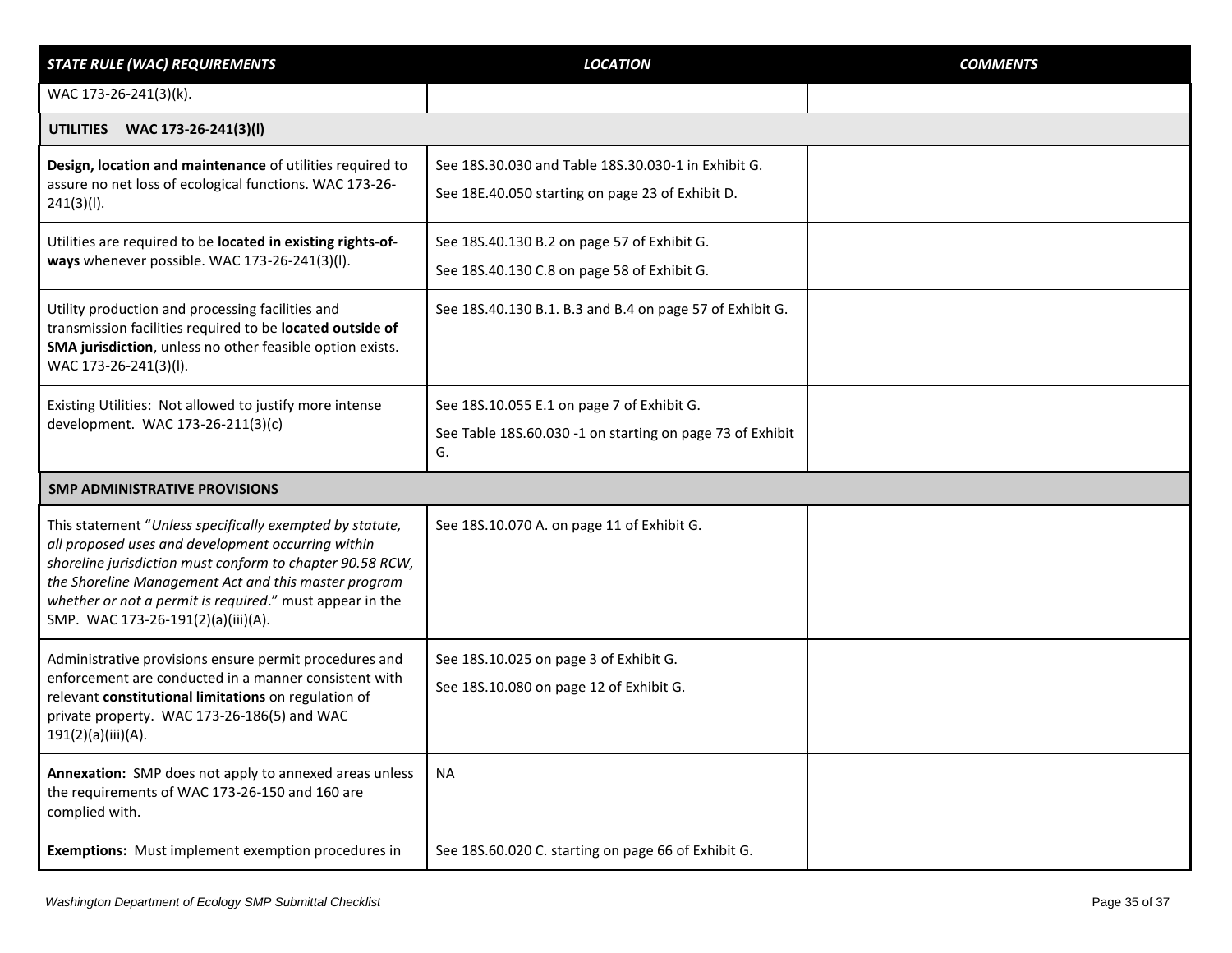| <b>STATE RULE (WAC) REQUIREMENTS</b>                                                                                                                                                                                                                                                                                                                                                   | <b>LOCATION</b>                                                                                                                                    | <b>COMMENTS</b> |
|----------------------------------------------------------------------------------------------------------------------------------------------------------------------------------------------------------------------------------------------------------------------------------------------------------------------------------------------------------------------------------------|----------------------------------------------------------------------------------------------------------------------------------------------------|-----------------|
| accordance with WAC 173-27-040(1).                                                                                                                                                                                                                                                                                                                                                     |                                                                                                                                                    |                 |
| Permit Exemption Letters: Must be prepared for projects<br>requiring Federal Rivers & Harbors Act §10 permits and/or<br>Federal Clean Water Act §404 permits. WAC 173-27-050.                                                                                                                                                                                                          | See 18S.60.020 D.9 on page 71 of Exhibit G.                                                                                                        |                 |
| Retroactive SMA/GMA Relationship: RCW 36.70A.480<br>governs the relationship between shoreline master<br>programs and development regulations to protect critical<br>areas that are adopted under chapter 36.70A RCW. The<br>legislature intends for this act to be remedial and curative<br>in nature, and to apply retroactively to July 27, 2003. See<br>RCW 36.70A.480, Footnotes. | <b>NA</b><br>See Pierce County Code Title 18E for Critical Area<br>Regulations and Exhibit D to Ordinance No. 2013-45s4<br>for updated provisions. |                 |
| <b>GMA Administrative Interpretation: GMA jurisdictions</b><br>SMP must contain procedures for administrative<br>interpretation of development regulations. RCW<br>36.70B.110(11) & WAC 173-26-140.                                                                                                                                                                                    | See 18S.10.050 starting on page 4 of Exhibit G.                                                                                                    |                 |
| Substantial Development Permits: Approved SDPs must<br>comply with WAC 173-27-150.                                                                                                                                                                                                                                                                                                     | See 18S.60.040 D. on page 75 of Exhibit G.                                                                                                         |                 |
| <b>Conditional Use Permit: Approved CUPs must comply</b><br>with WAC 173-27-160.                                                                                                                                                                                                                                                                                                       | See 18S.60.050 D.2 on page 76 of Exhibit G.<br>See 18S.60.060 D.5 on page 77 of Exhibit G.                                                         |                 |
| SMPs must specify which uses and developments require<br>a shoreline conditional use permit (CUP).                                                                                                                                                                                                                                                                                     | See Table 18S.60.030 -1 starting on page 73 of Exhibit G.                                                                                          |                 |
| Variances: Approved VARs must comply with WAC 173-<br>27-170.                                                                                                                                                                                                                                                                                                                          | See 18S.60.070 starting on page 78 of Exhibit G.                                                                                                   |                 |
| Permit Revisions: Must comply with the revision approval<br>criteria of WAC 173-27-100.                                                                                                                                                                                                                                                                                                | See 18S.60.080 B. on page 80 of Exhibit G.                                                                                                         |                 |
| Federal Projects: Must comply with WAC 173-27-060,<br>with differing requirement in and out of the federal<br>Coastal Zone Management Program.                                                                                                                                                                                                                                         | See 18S.10.050 on starting on page 4 of Exhibit G.<br>See 18S.10.070 on page 11 of Exhibit G.                                                      |                 |